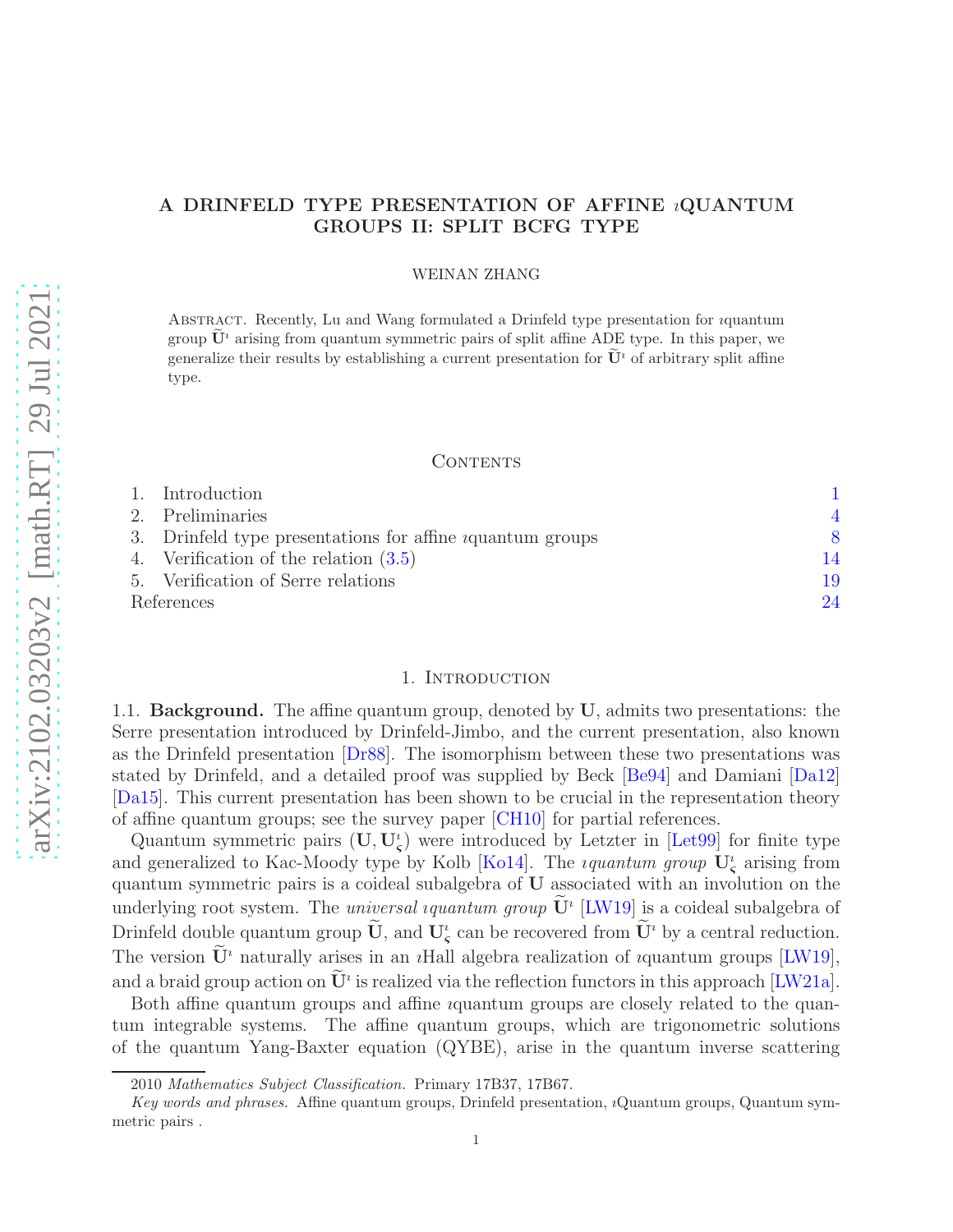method [\[Dr87,](#page-24-8) §11,13]. The affine ıquantum groups, as solutions for the reflection equation (=boundary QYBE), appear in the framework of quantum integrable systems with certain boundary conditions. The *i*quantum group of split affine rank one is known as the  $q$ -Onsager algebra, which plays a crucial role in the study of the XXZ open spin chain [\[BB13\]](#page-23-2). The  $u$ quantum groups of higher ranks are known as the "generalized  $q$ -Onsager algebras", whose applications in affine Toda field theory are developed [\[BB10\]](#page-23-3).

According to [\[BW18\]](#page-24-9), various algebraic, geometric, categorical results for quantum groups are expected to have corresponding analogues for ıquantum groups. In particular, it is natural to ask whether there is a current presentation for  $U_{\varsigma}^i$ , analogous to the current presentation for U. There are several early attempts to construct a current presentation for the q-Onsager algebra in [\[BS10,](#page-23-4) [BK20\]](#page-23-5).

A major progress toward this question is the recent work by Lu and Wang [\[LW20b\]](#page-24-10), who formulated a Drinfeld type presentation for  $\mathbf{U}^i$  of split affine ADE type. In the rank one case, Lu-Wang's Drinfeld type presentation was built on the construction of root vectors and relations by Baseilhac and Kolb [\[BK20\]](#page-23-5). The braid group action on  $\mathbf{U}^i$  plays an essential role in Lu and Wang's construction, just as for affine quantum groups [\[Da93,](#page-24-11) [Be94\]](#page-23-1).

1.2. Main results. The goal of this paper is to generalize results in [\[LW20b\]](#page-24-10) to arbitrary split (untwisted) affine types, namely, to provide a Drinfeld type presentation for the split quantum group  $\mathbf{U}^i = \mathbf{U}^i(\hat{\mathfrak{g}})$  where  $\mathfrak{g}$  is any simple Lie algebra and  $\hat{\mathfrak{g}}$  is the corresponding untwisted affine Lie algebra. Generalizing from split ADE types to split BCFG types requires new ideas, which will be explained below; in the meantime, our proofs for several relations in the general setting also simplify Lu-Wang's original proofs for split ADE types.

Let us explain our approach in details. Let  $(c_{ij})_{i,j\in\mathbb{I}_0}$  denote the Cartan matrix for  $\mathfrak{g}$ . We start by recalling the Serre presentation of  $\mathbf{U}^i$  in Definition [2.2,](#page-5-0) following [\[LW19\]](#page-24-6) and [\[LW20a\]](#page-24-12). Such a presentation is obtained by modifying the Serre presentation for  $U^i_{\zeta}$  given in [\[CLW18,](#page-24-13) Theorem 3.1] (built on earlier work by Kolb and Letzter for  $U_s^i$ ). The braid group action on  $\mathbf{U}^i$  (see Lemma [2.7\)](#page-6-0) arises from *i*Hall algebras [\[CLW21,](#page-24-14) [LW21a,](#page-24-7) [LW21b\]](#page-24-15), and it recovers the braid group action established in [\[KP11,](#page-24-16) [BK20\]](#page-23-5) for  $\mathbf{U}_{\boldsymbol{\varsigma}}^i$  (who worked with specific parameters).

We shall use similar definitions and notations  $(3.1)-(3.3)$  $(3.1)-(3.3)$  for root vectors in  $\mathbf{U}^i$  (i.e. generators in the Drinfeld type presentation) as in [\[LW20b,](#page-24-10) (3.28)-(3.30)]; that is, we shall use  $B_{i,k}$  for the real root vectors,  $\dot{\Theta}_{i,m}$  for the imaginary root vectors constructed in [\[BK20\]](#page-23-5) in the rank one case and adapted to our general case, and  $\Theta_{i,m}$  for the alternative imaginary root vectors originated from *i*Hall algebra approach [\[LRW20\]](#page-24-17). We shall focus on  $\Theta_{i,m}$  instead of  $\acute{\Theta}_{i,m}$  throughout this paper.

Let us explain how we formulate the relations  $(3.4)-(3.11)$  $(3.4)-(3.11)$  for  $B_{i,k}, \Theta_{i,m}$  which are used in a current presentation for  $\mathbf{U}^i$ . Relations [\(3.4\)](#page-8-2)-[\(3.8\)](#page-8-4) are natural generalizations of [\[LW20b,](#page-24-10)  $(3.33)-(3.37)$ ] to the case when  $c_{ij}$  is arbitrary.

The remaining task is to obtain a suitable formulation of the Serre relations (in the current presentation). For  $c_{ij} = -1$ , there are two (equivalent) formulations of the Serre relations available: one is the general version formulated in [\[LW20b,](#page-24-10) (3.32),(3.38)], and the other is the equal-index version [\(3.9\)](#page-8-5) (which is the special cases of the general version); the latter is much simpler than the general version and is obtained by applying degree shift automorphisms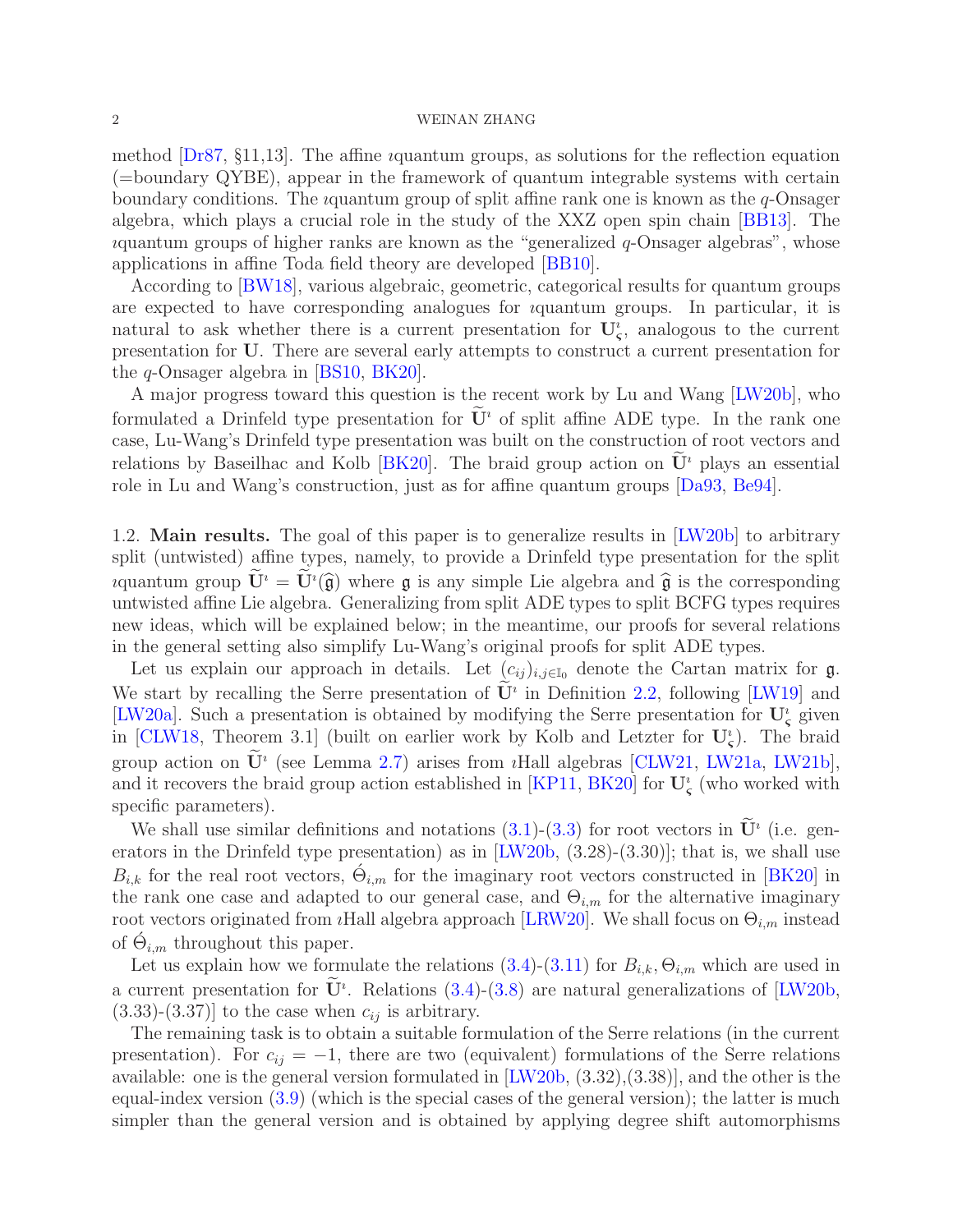to the corresponding finite type Serre relation [\(2.15\)](#page-5-1). As for their generalizations to  $c_{ij}$  < −1, the general versions of Serre relations are going to be extremely complicated as Lu and Wang's formulation suggests. However, the equal-index versions [\(3.10\)](#page-8-6)-[\(3.11\)](#page-8-3) can be obtained relatively easily. Hence, we choose to use relations [\(3.9\)](#page-8-5)-[\(3.11\)](#page-8-3) in our current presentation.

There are two supporting examples for the use of this equal-index version of Serre relations. For affine quantum groups, Damiani in [\[Da12,](#page-24-1) Theorem 11.18] showed that the Drinfeld presentation  $\mathrm{^{Dr}U}$  is equivalent to a reduced current presentation  $\mathrm{^{Dr}U}_{red}$  where Serre relations are replaced by the corresponding equal-index version. (See Proposition [2.1.](#page-5-2)) Moreover, Lu and Wang showed in [\[LW20b,](#page-24-10) §4.7-4.8] that their general Serre relations can be derived from other defining relations and the equal-index Serre relations [\(3.9\)](#page-8-5). In other words, for  $\tilde{\mathbf{U}}^i$  of split ADE type, if we replace the Serre relation in the current presentation formulated in [\[LW20b,](#page-24-10) Definition 3.10] by the equal-index version [\(3.9\)](#page-8-5) of itself, we obtain an equivalent presentation.

Generalizing these phenomenons, we define an algebra  $\frac{\text{Dr}_{U_{red}}}{\sim}$  in Definition [3.1](#page-8-7) with defin-ing relations [\(3.4\)](#page-8-2)-[\(3.11\)](#page-8-3). We shall show that  ${}^{Dr}\mathbf{U}^i_{red}$  is isomorphic to  $\mathbf{U}^i$  in Theorem [3.2.](#page-8-8) We call  $\text{Dr}\overline{\mathbf{U}}_{red}^{i}$  a reduced Drinfeld type presentation.

In the proof of this isomorphism, most defining relations of  $\mathbf{U}_{red}^i$  are verified in  $\mathbf{U}^i$  in a similar way as [\[LW20b,](#page-24-10) §4]. A major exception is the relation  $(3.5)$  for  $i \neq j$ , whose original proof for  $c_{ij} = -1$  in [\[LW20b,](#page-24-10) §4.7-4.8] is no longer effective when  $c_{ij} < -1$ , since it requires the help of the general Serre relation. In this paper, we provide a new inductive proof of the relation [\(3.5\)](#page-8-0) for  $i \neq j$ , which is based on a recursive formula [\(4.2\)](#page-14-0) uniformly established for arbitrary  $c_{ij}$  in §[4.1.](#page-14-1)

Surprisingly, the base case for the induction is much more challenging, and we establish it case by case depending on  $c_{ij}$  in §[4.2.](#page-15-0) For  $c_{ij} = -1$ , the base case is verified using the finite type Serre relation. For  $c_{ij} = -2$ , the base case is derived from formulas for the braid group action. For  $c_{ij} = -3$ , it turns out we need both of the finite type Serre relation and formulas of the braid group action to prove the base case.

Two techniques are widely used in our proof of [\(3.5\)](#page-8-0) and later in the proof of Serre relations, analogous to [\[Da12\]](#page-24-1). One is the q-brackets, which allow us to write Serre relations and formulas of the braid group action in compact forms (e.g. [\(4.10\)](#page-15-1), [\(4.13\)](#page-16-0) etc.) and then deal with them efficiently. The other one is the degree shift automorphism  $T_{\omega_i}$ , coming from the braid group action, which sends  $B_{i,k}$  to  $B_{i,k-1}$  and fixes  $B_{j,l}$ , for all  $j \neq i$ . These degree shift automorphisms allow us to recover a general relation from a more basic version and thus minimize the required amount of work.

It is still desirable to have general Serre relations, which we shall provide when  $c_{ij} = -2$ . We next explain our approach toward it.

For  $c_{ij} = -1$ , the general Serre relation [\(3.27\)](#page-11-0) is first formulated in [\[LW20b,](#page-24-10) (3.38), (5.6)]. We offer a more direct proof in terms of generating functions in §[5.1,](#page-18-1) compared with [\[LW20b,](#page-24-10) §4.7,4.8]. This new proof also offers a method to formulate general Serre relations which admits a natural generalization to cases  $c_{ij} < -1$ .

For  $c_{ij} = -2$ , we generalize this method and formulate a general Serre relation [\(3.28\)](#page-11-1) in terms of generating functions. Details for the proof of [\(3.28\)](#page-11-1) is included in §[5.2-](#page-20-0)[5.3.](#page-22-0) Such a formulation has several remarkable features. (Similar features also hold for  $c_{ij} = -1$ .)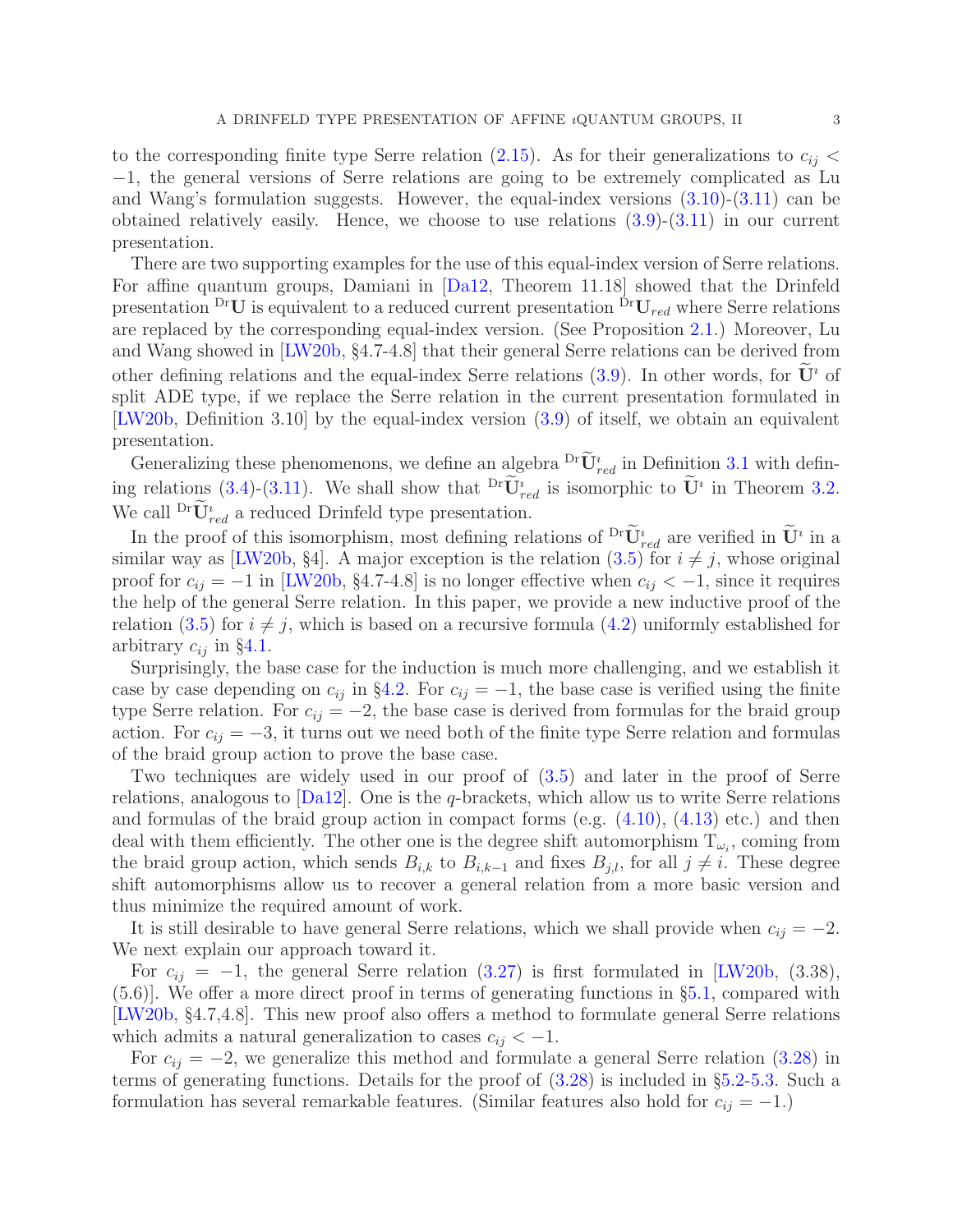- (1) Each component of its RHS is a finite sum, and the constant term is the same as the corresponding finite type Serre relation [\(2.16\)](#page-5-3). (see Remark [3.7\)](#page-12-0)
- (2) It can be viewed as a deformation of the Serre relation in the original Drinfeld presentation. (see Remark [3.9\)](#page-12-1)

Adding general Serre relations [\(3.27\)](#page-11-0)-[\(3.28\)](#page-11-1) to the reduced presentation, a (complete) Drinfeld type presentation for  $\mathbf{U}^i$  of split affine type BCF is formulated and proved in Theorem [3.4.](#page-11-2)

For  $c_{ij} = -3$ , while it is still possible to formulate a version of the general Serre relation, computation becomes much more involved and we will skip it. For practical purposes such as developing the representation theory of  $\mathbf{U}^i$ , we do not need this.

1.3. Organization. This paper is organized as follows. In Section [2,](#page-3-0) we set up notations and review the basic theory of affine quantum groups and affine ıquantum groups. In Section [3.1,](#page-7-2) we formulate a current presentation for  $\mathbf{U}^i$  of arbitrary split affine type in Definition [3.1](#page-8-7) and Theorem [3.2.](#page-8-8) In Section [3.2,](#page-10-0) we establish a Drinfeld type presentation in terms of generating functions for  $\mathbf{U}^i$  in Theorem [3.4.](#page-11-2)

In Section [4,](#page-13-0) we verify the relation  $(3.5)$  in the current presentation using an induction. We establish a recursive formula for the induction in Section [4.1](#page-14-1) and check base cases in Section [4.2.](#page-15-0) In Section [5,](#page-18-0) we verify general Serre relations: the one for the  $c_{ij} = -1$  case is verified in Section [5.1,](#page-18-1) and the one for the  $c_{ij} = -2$  case is verified in Section [5.2](#page-20-0)[-5.3.](#page-22-0)

Acknowledgement. The author would like to thank Ming Lu and his advisor Weiqiang Wang for sharing their work earlier and for many helpful discussions and advices. This work is partially supported by the GRA fellowship of Wang's NSF grant DMS-2001351.

## 2. Preliminaries

<span id="page-3-0"></span>2.1. Affine Weyl groups. Set  $\mathbb{I}_0 = \{1, \ldots, n\}$ . Let g be a simple Lie algebra with Cartan matrix  $(c_{ij})_{i,j\in\mathbb{I}_0}$ . Let  $d_i$  be relatively prime positive integers such that  $(d_i c_{ij})_{i,j\in\mathbb{I}_0}$  is a symmetric matrix.

Let  $\mathcal{R}_0$  denote the root system of  $\mathfrak{g}$ . Fix a set of simple roots  $\{\alpha_i | i \in \mathbb{I}_0\}$  for  $\mathcal{R}_0$  and denote the corresponding positive system by  $\mathcal{R}_0^+$ . Let  $Q = \bigoplus_{i \in I_0} \mathbb{Z} \alpha_i$  be the root lattice of  $\mathfrak g$  and  $P$  be the dual lattice of  $Q$ . The bilinear pairing between  $P, Q$  is denoted by  $\langle \cdot, \cdot \rangle : P \times Q \to \mathbb{Z}$ . The lattice P is known as the weight lattice of  $\mathfrak{g}$  and  $P = \bigoplus_{i \in I_0} \mathbb{Z} \omega_i$ , where  $\omega_i$  are fundamental weights of **g** given by  $\langle \omega_i, \alpha_j \rangle = \delta_{i,j}$ . We identify Q as a sublattice of P via  $\langle \alpha_i, \alpha_j \rangle = d_i c_{ij}$ . Let  $\theta$  be the highest root for g.

Set  $\mathbb{I} = \mathbb{I}_0 \cup \{0\}$ . Let  $\hat{\mathfrak{g}}$  be the untwisted affine Lie algebra associated to g with the affine Cartan matrix  $(c_{ij})_{i,j\in\mathbb{I}}$ . Extend Q to the affine root lattice  $Q:=Q\oplus\mathbb{Z}\alpha_0$ . It is known that the element  $\delta = \alpha_0 + \theta \in Q$  satisfies  $\langle \alpha_i, \delta \rangle = 0, \forall i \in \mathbb{I}$ . The root system  $\mathcal{R}$  and the set of positive roots  $\mathcal{R}^+$  for  $\widehat{\mathfrak{g}}$  are defined to be

(2.1)  $\mathcal{R} = \{ \pm (\beta + k\delta) \mid \beta \in \mathcal{R}_0^+, k \in \mathbb{Z} \} \cup \{ m\delta \mid m \in \mathbb{Z} \setminus \{0\} \},\$ 

$$
(2.2) \t\mathcal{R}^+ = \{k\delta + \beta \mid \beta \in \mathcal{R}_0^+, k \ge 0\} \cup \{k\delta - \beta \mid \beta \in \mathcal{R}_0^+, k > 0\} \cup \{m\delta \mid m \ge 1\}.
$$

Let  $s_i$  be the reflection acting on Q by  $s_i(x) = x - \langle x, \alpha_i \rangle \alpha_i$  for  $i \in \mathbb{I}$ . The Weyl group  $W_0$ of  $\mathfrak g$  and the affine Weyl group W of  $\widehat{\mathfrak g}$  are subgroups of Aut(Q) generated by  $s_i, i \in \mathbb I_0$  and by  $s_i, i \in \mathbb{I}$ , respectively.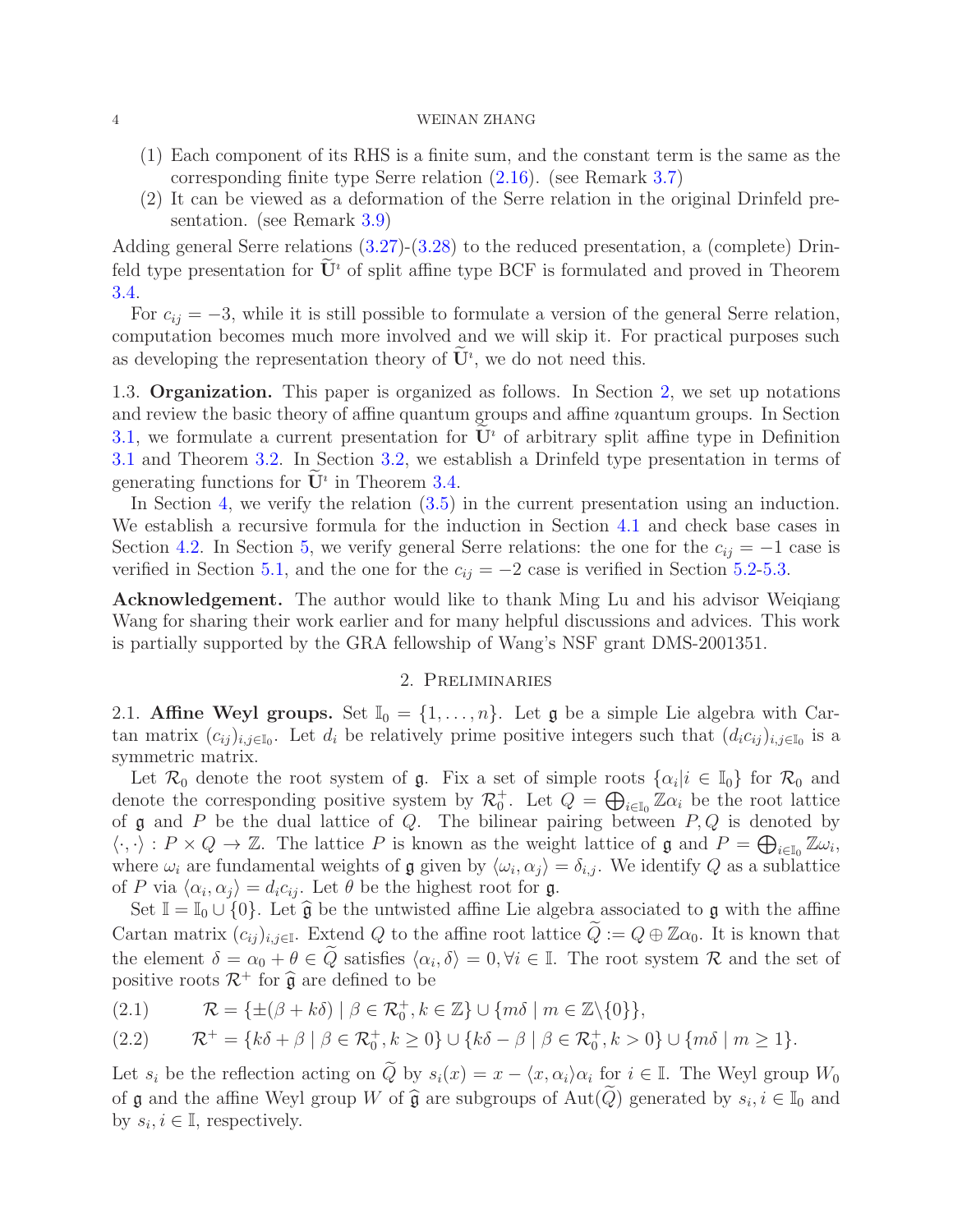The extended affine Weyl group  $\widetilde{W}$  is the semi-direct product  $W_0 \ltimes P$ . It is known that  $W \cong W_0 \ltimes Q$  and thus W is identified with a subgroup of  $\widetilde{W}$ . For  $\omega \in P$ , write  $\omega$  for the element  $(1,\omega) \in \widetilde{W}$ . For  $s \in W_0$ , write s for the element  $(s,0) \in \widetilde{W}$ .

There is a W-action on  $\tilde{Q}$  extending the W<sub>0</sub>-action on  $\tilde{Q}$  such that  $\omega(\alpha_i) = \alpha_i - \langle \omega, \alpha_i \rangle \delta$ for  $\omega \in P, i \in \mathbb{I}$ . We identify  $P/Q$  with a finite group  $\Omega$  of Dynkin diagram automorphism, and thus  $\widetilde{W} \cong \Omega \ltimes W$ . The length function l on W extends to  $\widetilde{W}$  by setting  $l(\tau w) = l(w)$ for  $\tau \in \Omega, w \in W$ .

2.2. Drinfeld presentation for affine quantum groups. Let  $v$  be the quantum parameter and  $v_i = v^{d_i}$ . Define, for  $n \in \mathbb{Z}, a \in \mathbb{Q}(v)$ 

$$
[n]_a = \frac{a^n - a^{-n}}{a - a^{-1}}, \qquad [n]_a! = [n]_a [n-1]_a \cdots [1]_a, \qquad \begin{bmatrix} n \\ s \end{bmatrix}_a = \frac{[n]_a!}{[s]_a! [n-s]_a!}.
$$

Write  $[A, B] = AB - BA$  and  $[A, B]_a = AB - aBA$ .

Let U be the Drinfled-Jimbo quantum group associated to  $\hat{\mathfrak{g}}$  with Chevalley generators  $\{E_i, F_i, K_i^{\pm 1} | i \in \mathbb{I}\}\.$  Let  $\mathbf{U}^-$  be the subalgebra of  $\mathbf{U}$  generated by  $F_i, i \in \mathbb{I}\.$ 

It was formulated in [\[Dr88\]](#page-24-0) that U is isomorphic to <sup>Dr</sup>U, where <sup>Dr</sup>U is the  $\mathbb{Q}(v)$ -algebra generated by  $x_{ik}^{\pm}$ ,  $h_{il}$ ,  $K_i^{\pm 1}$ ,  $C^{\pm \frac{1}{2}}$ , for  $i \in \mathbb{I}_0$ ,  $k \in \mathbb{Z}$ , and  $l \in \mathbb{Z}\setminus\{0\}$ , subject to the following relations:

<span id="page-4-1"></span>
$$
(2.3) \tC^{\frac{1}{2}}, C^{-\frac{1}{2}} \text{ are central},
$$

(2.4) 
$$
[K_i, K_j] = [K_i, h_{jl}] = 0, \quad K_i K_i^{-1} = C^{\frac{1}{2}} C^{-\frac{1}{2}} = 1,
$$

$$
[K_{i-1}, K_j] = C^k - C^{-k}
$$

<span id="page-4-3"></span>(2.5) 
$$
[h_{ik}, h_{jl}] = \delta_{k,-l} \frac{[kc_{ij}]_{v_i} C^k - C^{-k}}{k} ,
$$

(2.6) 
$$
K_i x_{jk}^{\pm} K_i^{-1} = v_i^{\pm c_{ij}} x_{jk}^{\pm},
$$

<span id="page-4-4"></span>(2.7) 
$$
[h_{ik}, x_{jl}^{\pm}] = \pm \frac{[kc_{ij}]_{v_i}}{k} C^{\mp \frac{|k|}{2}} x_{j,k+l}^{\pm},
$$

(2.8) 
$$
[x_{ik}^+, x_{jl}^-] = \delta_{ij} (C^{\frac{k-l}{2}} K_i \psi_{i,k+l} - C^{\frac{l-k}{2}} K_i^{-1} \varphi_{i,k+l}),
$$

<span id="page-4-2"></span>
$$
(2.9) \qquad x_{i,k+1}^{\pm} x_{j,l}^{\pm} - v_i^{\pm c_{ij}} x_{j,l}^{\pm} x_{i,k+1}^{\pm} = v_i^{\pm c_{ij}} x_{i,k}^{\pm} x_{j,l+1}^{\pm} - x_{j,l+1}^{\pm} x_{i,k}^{\pm},
$$

<span id="page-4-0"></span>
$$
(2.10) \quad \text{Sym}_{k_1,\dots,k_r} \sum_{t=0}^r (-1)^t \begin{bmatrix} r \\ t \end{bmatrix}_{v_i} x_{i,k_1}^{\pm} \cdots x_{i,k_t}^{\pm} x_{j,l}^{\pm} x_{i,k_t+1}^{\pm} \cdots x_{i,k_n}^{\pm} = 0, \text{ for } r = 1 - c_{ij} \ (i \neq j),
$$

where  $\text{Sym}_{k_1,\dots,k_r}$  denotes the symmetrization with respect to the indices  $k_1,\dots,k_r$ ,  $\psi_{i,k}$  and  $\varphi_{i,k}$  are defined by the following functional equations:

$$
1 + \sum_{m\geq 1} (v_i - v_i^{-1}) \psi_{i,m} u^m = \exp\left( (v_i - v_i^{-1}) \sum_{m\geq 1} h_{i,m} u^m \right),
$$
  

$$
1 + \sum_{m\geq 1} (v_i - v_i^{-1}) \varphi_{i,-m} u^{-m} = \exp\left( (v_i - v_i^{-1}) \sum_{m\geq 1} h_{i,-m} u^{-m} \right).
$$

We refer to [\[Be94\]](#page-23-1) for a proof of the isomorphism  $\phi$ :  $\mathrm{^{Dr}U} \rightarrow \mathrm{U}$ .

In  $[Da12, \S11]$ , the general Serre relation  $(2.10)$  is proved to be redundant except the case  $k_1 = k_2 = \cdots = k_{1-c_{ij}}$ . Let  $\frac{\text{Dr}}{\text{U}}_{red}(red \text{ stands for the reduced presentation})$  denote the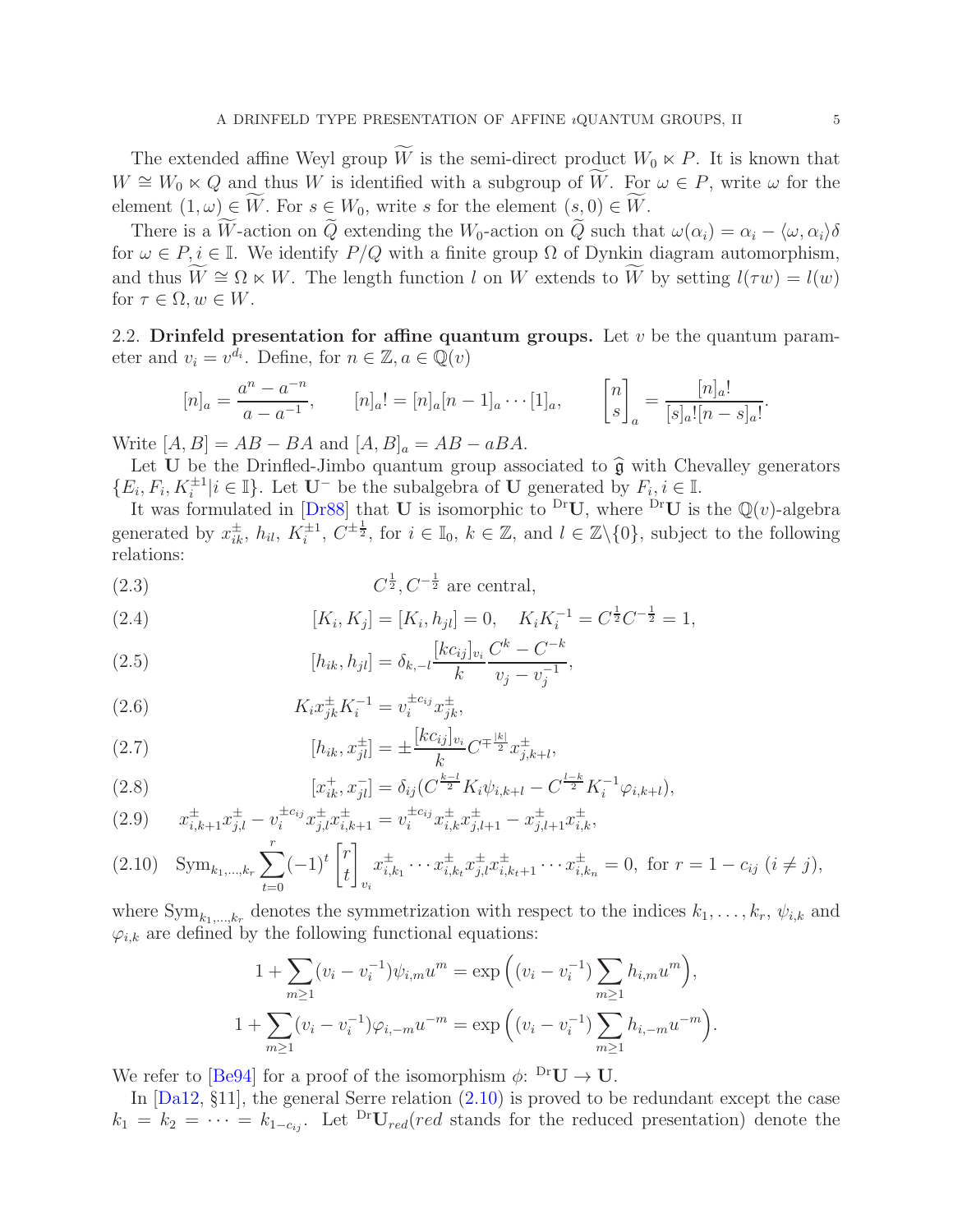$\mathbb{Q}(v)$ -algebra generated by  $x_{ik}^{\pm}$ ,  $h_{il}$ ,  $K_i^{\pm 1}$  $i^{\pm 1}$ ,  $C^{\pm \frac{1}{2}}$  subject to relations  $(2.3)-(2.9)$  $(2.3)-(2.9)$  and

(2.11) 
$$
\sum_{t=0}^{r} (-1)^{t} \begin{bmatrix} r \\ t \end{bmatrix}_{v_{i}} \left( x_{i,k}^{\pm} \right)^{r-t} x_{j,l}^{\pm} \left( x_{i,k}^{\pm} \right)^{t} = 0, \text{ for } r = 1 - c_{ij}, k, l \in \mathbb{Z} \ (i \neq j).
$$

<span id="page-5-2"></span>**Proposition 2.1** ([\[Da12,](#page-24-1) Theorem 11.18]). <sup>Dr</sup>U is isomorphic to <sup>Dr</sup>U<sub>red</sub> by sending generators  $x_{ik}^{\pm}$ ,  $h_{il}$ ,  $K_i^{\pm 1}$ ,  $C^{\pm \frac{1}{2}}$  to those with the same names.

Note Damiani's original result is stronger than the one stated in Proposition [2.1,](#page-5-2) since it also involves a reduction of relations [\(2.5\)](#page-4-3) and [\(2.7\)](#page-4-4), but this version is sufficient for our purpose.

Compose the isomorphism in Proposition [2.1](#page-5-2) with  $\phi$ , we have an isomorphism

$$
\phi_{red}: {}^{\text{Dr}}\mathbf{U}_{red} \longrightarrow \mathbf{U}.
$$

2.3. Universal *i*quantum groups of split affine type. We recall the definition of the universal ıquantum group of split affine type via its Serre presentation following [\[LW20b,](#page-24-10) §3.3].

<span id="page-5-0"></span>**Definition 2.2.** The universal (split) affine iquantum group  $\mathbf{U}^i := \mathbf{U}^i(\widehat{\mathfrak{g}})$  associated to  $\widehat{\mathfrak{g}}$  is the Q(v)-algebra generated by  $B_i$ ,  $\mathbb{K}_i^{\pm 1}$  $\zeta_i^{\pm 1}, i \in \mathbb{I}$ , subject to

(2.13)  $\mathbb{K}_i \mathbb{K}_i^{-1} = \mathbb{K}_i^{-1} \mathbb{K}_i = 1, \quad \mathbb{K}_i \text{ is central,}$ 

<span id="page-5-5"></span>(2.14) 
$$
B_i B_j - B_j B_i = 0, \t\t if c_{ij} = 0,
$$

<span id="page-5-1"></span>(2.15) 
$$
B_i^2 B_j - [2]_{v_i} B_i B_j B_i + B_j B_i^2 = -v_i^{-1} B_j \mathbb{K}_i, \qquad \qquad \text{if } c_{ij} = -1,
$$

<span id="page-5-3"></span>(2.16) 
$$
\sum_{r=0}^{3} (-1)^{r} {3 \brack r}_{v_{i}} B_{i}^{3-r} B_{j} B_{i}^{r} = -v_{i}^{-1} [2]_{v_{i}}^{2} (B_{i} B_{j} - B_{j} B_{i}) \mathbb{K}_{i}, \text{ if } c_{ij} = -2,
$$

<span id="page-5-6"></span>(2.17) 
$$
\sum_{s=0}^{4} (-1)^{s} \begin{bmatrix} 4 \\ s \end{bmatrix}_{v_{i}} B_{i}^{4-s} B_{j} B_{i}^{s} = -v_{i}^{-1} (1 + [3]_{v_{i}}^{2}) (B_{j} B_{i}^{2} + B_{i}^{2} B_{j}) \mathbb{K}_{i} + v_{i}^{-1} [4]_{v_{i}} (1 + [2]_{v_{i}}^{2}) B_{i} B_{j} B_{i} \mathbb{K}_{i} - v_{i}^{-2} [3]_{v_{i}}^{2} B_{j} \mathbb{K}_{i}^{2}, \qquad \text{if } c_{ij} = -3.
$$

<span id="page-5-4"></span>Remark 2.3. For any  $\boldsymbol{\varsigma} = (\varsigma_i)_{i \in \mathbb{I}} \in (\mathbb{Q}^{\times})^{\mathbb{I}}$ , an affine *i*quantum group  $\mathbf{U}_{\boldsymbol{\varsigma}}^i$  with parameters is introduced in [\[Ko14\]](#page-24-5), generalizing G. Letzter's work for finite type.  $\dot{\mathbf{U}}_{\boldsymbol{\varsigma}}^i$  admits a Serre presentation formulated in [\[Ko14,](#page-24-5) Theorem 7.1] and also in [\[CLW18,](#page-24-13) Theorem 3.1].

The presentation for  $\mathbf{U}^i$  in Definition [2.2](#page-5-0) can be obtained by replacing the parameter  $-v_i^2 \varsigma_i$ in the Serre presentation of  $\mathbf{U}_{\zeta}^{i}$  formulated in [\[CLW18,](#page-24-13) Theorem 3.1] by a central element  $\mathbb{K}_{i}$ for  $i \in \mathbb{I}$ . (set  $\tau = id$  there for split type) Hence,  $\mathbf{U}_{\varsigma}^{i}$  is related to  $\mathbf{U}^{i}$  by a central reduction  $\mathbf{U}_{\mathsf{s}}^i := \mathbf{U}^i/(\mathbb{K}_i + v_i^2 \varsigma_i | i \in \mathbb{I}).$ 

Remark 2.4. A Serre presentation for  $\mathbf{U}^i$  is also formulated with generators  $B_i, k_i, i \in \mathbb{I}$  in [\[LW19,](#page-24-6) Proposition 6.4] for finite ADE type and in [\[LW20a,](#page-24-12) Theorem 4.2] for symmetric Kac-Moody type. The central element  $\mathbb{K}_i$  is related to  $k_i$  by  $\mathbb{K}_i = -v_i^2 k_i$ . We are following notations in [\[LW20b\]](#page-24-10) in this paper.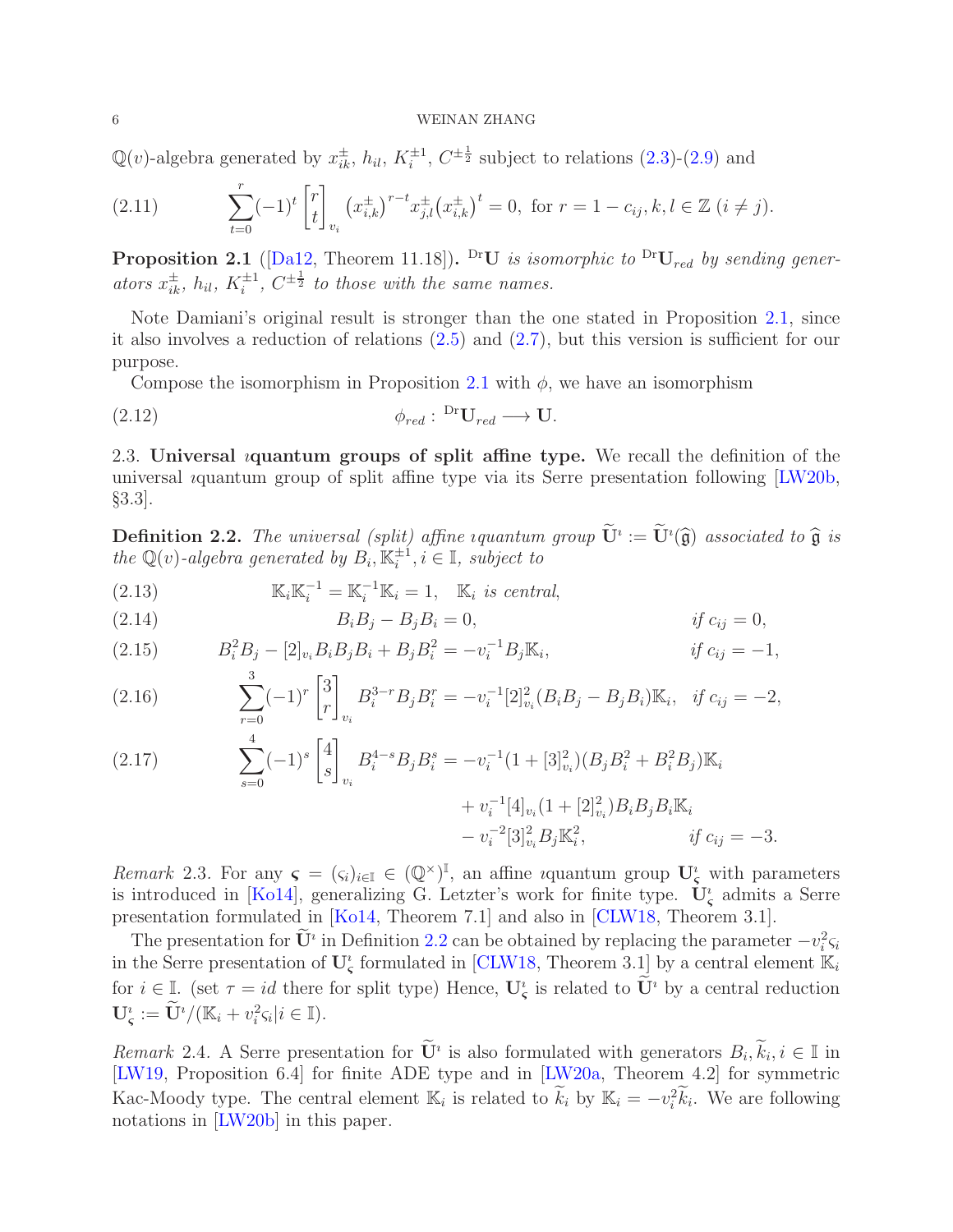<span id="page-6-1"></span>*Remark* 2.5.  $\tilde{\mathbf{U}}^i$  has a ZI-grading by setting

$$
\text{wt}(B_i) = \alpha_i, \text{wt}(\mathbb{K}_i) = 2\alpha_i, \qquad i \in \mathbb{I}.
$$

We say that  $B_i$  has weight  $\alpha_i$ .

*Remark* 2.6.  $\tilde{U}^i$  has a natural filtered algebra structure by setting

$$
\widetilde{\mathbf{U}}^{i,m} = \mathbb{Q}(v) \text{-span}\{B_{i_1}B_{i_2}\cdots B_{i_r}\mathbb{K}_{\mu} | \mu \in \mathbb{Z}\mathbb{I}, r \leq m, i_k \in \mathbb{I}\}.
$$

According to [\[Let02,](#page-24-18) [Ko14\]](#page-24-5), the associated graded algebra with respect to this filtration is

(2.18) 
$$
\text{gr}\widetilde{\mathbf{U}}^i \cong \mathbf{U}^-\otimes \mathbb{Q}(v)[\mathbb{K}_i^{\pm}|i\in \mathbb{I}], \qquad \overline{B_i} \mapsto F_i, \quad \overline{\mathbb{K}}_i \mapsto \mathbb{K}_i \ (i\in \mathbb{I}).
$$

The following formulas for the braid group action on  $\mathbf{U}^i$  of finite ADE type were obtained in [\[LW21a\]](#page-24-7); its generalization to Kac-Moody types is conjectured in [\[CLW21,](#page-24-14) Conjecture 6.5] and proved in [\[LW21b\]](#page-24-15).

<span id="page-6-0"></span>**Lemma 2.7** ( [\[LW21a,](#page-24-7) Lemma 5.1], [\[CLW21,](#page-24-14) Conjecture 6.5], [\[LW21b\]](#page-24-15)). For  $i \in \mathbb{I}$ , there exists an automorphism  $T_i$  of the  $\mathbb{Q}(v)$ -algebra  $\mathbf{U}^i$  such that  $T_i(\mathbb{K}_{\mu}) = \mathbb{K}_{s_i\mu}$ , and

$$
T_{i}(B_{j}) = \begin{cases} B_{i}\mathbb{K}_{i}^{-1}, & if j = i, \\ B_{j}, & if c_{ij} = 0, \\ B_{j}B_{i} - v_{i}B_{i}B_{j}, & if c_{ij} = -1, \\ [2]_{v_{i}}^{-1}(B_{j}B_{i}^{2} - v_{i}[2]_{v_{i}}B_{i}B_{j}B_{i} + v^{2}B_{i}^{2}B_{j}) + B_{j}\mathbb{K}_{i}, & if c_{ij} = -2, \\ [3]_{v_{i}}^{-1}[2]_{v_{i}}^{-1}(B_{j}B_{i}^{3} - v_{i}[3]_{v_{i}}B_{i}B_{j}B_{i}^{2} + v^{2}[3]_{v_{i}}B_{i}^{2}B_{j}B_{i} \\ -v_{i}^{3}B_{i}^{3}B_{j} + v_{i}^{-1}[B_{j}, B_{i}]_{v_{i}}\mathbb{K}_{i}) + [B_{j}, B_{i}]_{v_{i}}\mathbb{K}_{i}, & if c_{ij} = -3. \end{cases}
$$

for  $\mu \in \mathbb{Z} \mathbb{I}$  and  $j \in \mathbb{I}$ . Moreover,  $T_i$   $(i \in \mathbb{I})$  satisfy the braid relations, i.e.,  $T_i T_j = T_j T_i$  if  $c_{ij} = 0$ , and  $T_i T_j T_i = T_j T_i T_j$  if  $c_{ij} c_{ji} = 1$ , and  $T_i T_j T_i T_j = T_j T_i T_j T_i$  if  $c_{ij} c_{ji} = 2$ , and  $T_i T_j T_i T_j T_i T_j = T_j T_i T_j T_i T_j T_i$  if  $c_{ij} c_{ji} = 3$ .

Its inverse  $T_i^{-1}$  is explicitly given by  $T_i^{-1}(\mathbb{K}_{\mu}) = \mathbb{K}_{s_i\mu}$ , and

$$
T_{i}^{-1}(B_{j}) = \begin{cases} B_{i}\mathbb{K}_{i}^{-1}, & \text{if } j = i, \\ B_{j}, & \text{if } c_{ij} = 0, \\ B_{i}B_{j} - v_{i}B_{j}B_{i}, & \text{if } c_{ij} = -1, \\ [2]_{v_{i}}^{-1}(B_{i}^{2}B_{j} - v_{i}[2]_{v_{i}}B_{i}B_{j}B_{i} + v_{i}^{2}B_{j}B_{i}^{2}) + B_{j}\mathbb{K}_{i}, & \text{if } c_{ij} = -2, \\ [3]_{v_{i}}^{-1}[2]_{v_{i}}^{-1}(B_{i}^{3}B_{j} - v_{i}[3]_{v_{i}}B_{i}^{2}B_{j}B_{i} + v^{2}[3]_{v_{i}}B_{i}B_{j}B_{i}^{2} \\ -v_{i}^{3}B_{j}B_{i}^{3} + v_{i}^{-1}[B_{i}, B_{j}]_{v_{i}}\mathbb{K}_{i}) + [B_{i}, B_{j}]_{v_{i}}\mathbb{K}_{i}, & \text{if } c_{ij} = -3. \end{cases}
$$

Remark 2.8. For specific parameters  $\boldsymbol{\varsigma} = (\varsigma_i)_{i \in \mathbb{I}}, \varsigma_i = -v_i^{-2}$  $i^{-2}, i \in \mathbb{I}$ , a braid group action on  $\mathbf{U}_{\mathbf{S}}^i$ of split finite type is constructed in [\[KP11,](#page-24-16) Theorem 3.3]. By taking the central reduction in Remark [2.3,](#page-5-4)  $T_i$  descends to an automorphism of  $U_s^i$ , which recovers Kolb and Pellegrini's braid group action.

However, for general parameters  $\varsigma$ ,  $T_i$  fails to become an automorphism of  $U^i_{\varsigma}$  via the central reduction. (A quick way to see this: since  $T_i(\mathbb{K}_i) = \mathbb{K}_i^{-1}$  $i^{-1}$ , if  $T_i$  reduces to an automorphism on  $\mathbf{U}_{\varsigma}^i$ , then the image of  $\mathbb{K}_i$ , as a scalar in  $\mathbf{U}_{\varsigma}^i$ , must be  $\pm 1$  and thus  $\varsigma_i =$  $\pm v_i^{-2}$  $i^{-2}$ .)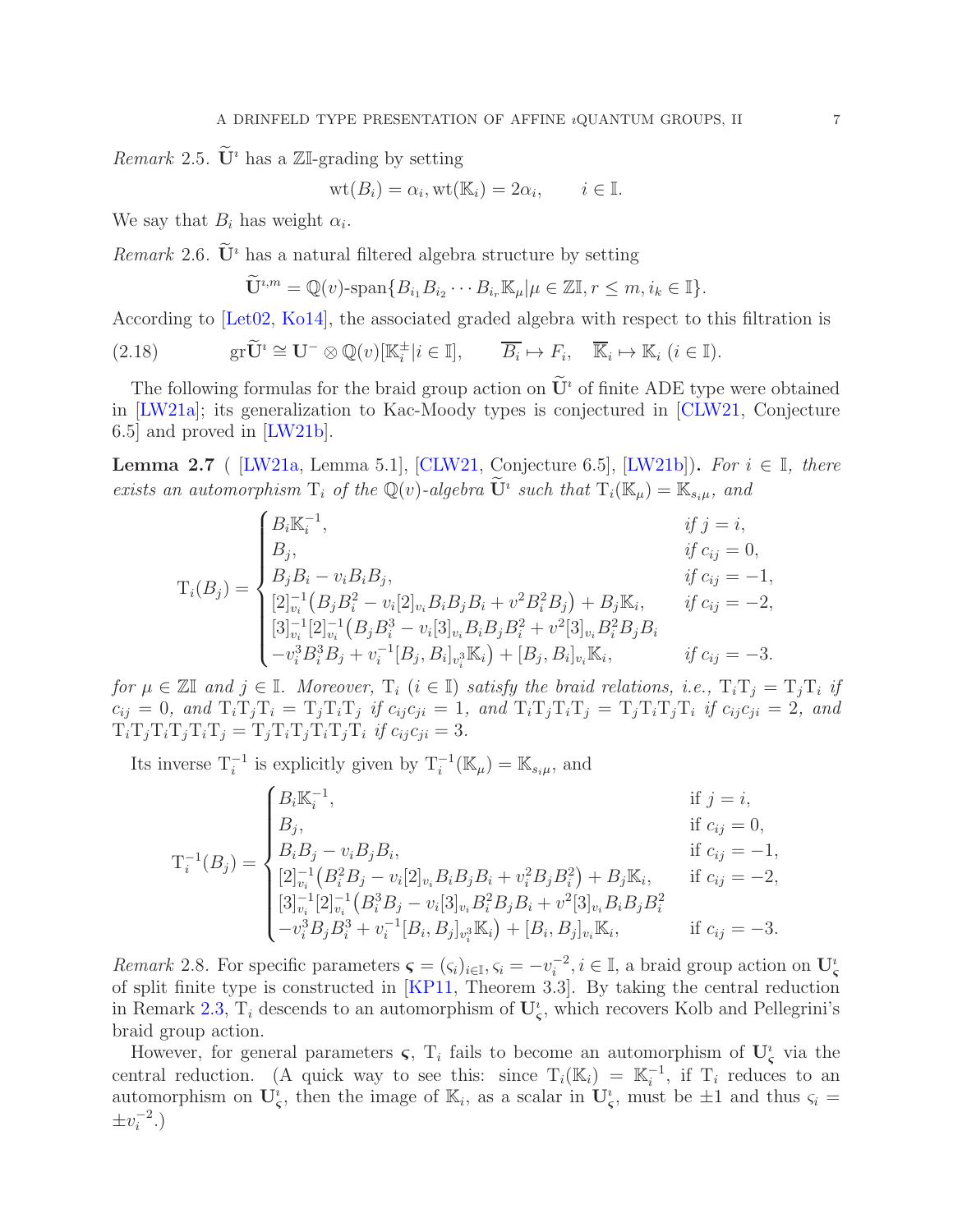A natural generalization of Kolb and Pellegrini's braid group action to the split affine rank one case is formulated in [\[BK20,](#page-23-5) §2] for equal parameters  $\boldsymbol{\varsigma} = (\varsigma_0, \varsigma_1), \varsigma_0 = \varsigma_1$ .

For  $w \in W$  with a reduced expression  $w = \sigma s_{i_1} \dots s_{i_r}, \sigma \in \Omega$ , we define  $T_w = \sigma T_{i_1} \dots T_{i_r}$ , where  $\sigma$  acts on  $\widetilde{\mathbf{U}}^i$  by  $\sigma(B_i) = B_{\sigma i}, \sigma(\mathbb{K}_i) = \mathbb{K}_{\sigma i}$ , for all  $i \in \mathbb{I}$ . By Lemma [2.7,](#page-6-0)  $T_w$  is independent of the choice of reduced expressions for w.

The first property for this braid group action can be obtained by adapting [\[Lus89,](#page-24-19) §2.7] to our setting.

<span id="page-7-4"></span>Lemma 2.9. Let  $x \in P$ ,  $i, j \in \mathbb{I}_0$ .

(a) If  $s_i x = x s_i$ , then  $T_i T_x = T_x T_i$ . (b) If  $s_i x s_i = \alpha_i^{-1} x = \prod_{k \in I_0} \omega_k^{a_k}$  $\int_k^{a_k}$ , then we have  $T_i^{-1}T_xT_i^{-1} = \prod_{k \in \mathbb{I}_0} T_{\omega_k}^{a_k}$  $\overset{a_k}{\omega_k}$ , in particular,  $\mathrm{T}_i^{-1} \mathrm{T}_{\omega_i} \mathrm{T}_i^{-1} = \mathrm{T}_{\omega_i}^{-1} \prod_{k \neq i} \mathrm{T}_{\omega_k}^{-c_{ik}}$  $\frac{-c_{ik}}{\omega_k}$ . (c)  $T_{\omega_i} T_{\omega_j} = T_{\omega_j} T_{\omega_i}$ .

For  $i \in \mathbb{I}$ , just as in [\[Be94,](#page-23-1) §3], let  $\omega'_i = \omega_i s_i$  and  $\mathbf{U}_{[i]}^i$  be the subalgebra of  $\mathbf{U}^i$  generated by  $B_i$ ,  $T_{\omega'_i}(B_i)$ ,  $\mathbb{K}_i$ ,  $\mathbb{K}_{\delta-\alpha_i}$ . Since  $l(\omega'_i) = l(\omega_i) - 1$ , we have

$$
(2.19) \t\t T_{\omega_i} = T_{\omega_i'} T_i.
$$

The following properties for this braid group action on  $\tilde{\mathbf{U}}^i$  are natural generalizations of corresponding results formulated in [\[LW20b,](#page-24-10) §3.3].

<span id="page-7-3"></span>**Lemma 2.10** ( [\[LW20b,](#page-24-10) Lemma 3.5-3.6 and Proposition 3.9] ). Let  $i \in \mathbb{I}$ .

- (a) We have  $T_w(B_i) = B_{wi}$ , for any  $w \in W$  such that  $wi \in \mathbb{I}$ .
- (b) We have  $T_{\omega_j}(x) = x$ , for any  $j \neq i$  and  $x \in \mathbf{U}_{[i]}^i$ .
- (c) There exists a  $\mathbb{Q}(v)$ -algebra isomorphism  $\aleph_i : \mathbf{U}^i(\mathfrak{sl}_2) \to \mathbf{U}_{[i]}^i$ , which sends  $B_1 \mapsto$  $B_i, B_0 \mapsto T_{\omega'_i}(B_i), \mathbb{K}_1 \mapsto \mathbb{K}_i, \mathbb{K}_0 \mapsto \mathbb{K}_\delta \mathbb{K}_i^{-1}$  $\frac{-1}{i}$ .

## 3. DRINFELD TYPE PRESENTATIONS FOR AFFINE  $i$ QUANTUM GROUPS

<span id="page-7-2"></span><span id="page-7-0"></span>3.1. A reduced Drinfeld type presentation for  $\tilde{U}^i$  of split affine type. New generators  $B_{i,k}, \Theta_{i,m}$  are introduced in [\[LW20b,](#page-24-10) (3.28)-(3.30)] for  $\tilde{\mathbf{U}}^i$  of split affine ADE type. We define elements  $B_{i,k}, \Theta_{i,m}$  basically in the same way for  $\widetilde{\mathbf{U}}^i$  of arbitrary split affine type.

Define a sign function

$$
o(\cdot): \mathbb{I} \longrightarrow \{\pm 1\},\
$$

such that  $o(i)o(j) = -1$  whenever  $c_{ij} < 0$ .

Define elements  $B_{i,k}, \acute{\Theta}_{i,m}, \Theta_{i,m}$  in  $\widetilde{\mathbf{U}}^i$  for  $i \in \mathbb{I}_0, k \in \mathbb{Z}$  and  $m \geq 1$  by

<span id="page-7-1"></span>(3.1) 
$$
B_{i,k} = o(i)^{k} T_{\omega_i}^{-k}(B_i),
$$

(3.2) 
$$
\dot{\Theta}_{i,m} = o(i)^m \bigg( -B_{i,m-1} T_{\omega'_i}(B_i) + v_i^2 T_{\omega'_i}(B_i) B_{i,m-1}
$$

+ 
$$
(v_i^2 - 1) \sum_{p=0}^{m-2} B_{i,p} B_{i,m-p-2} \mathbb{K}_i^{-1} \mathbb{K}_\delta
$$
,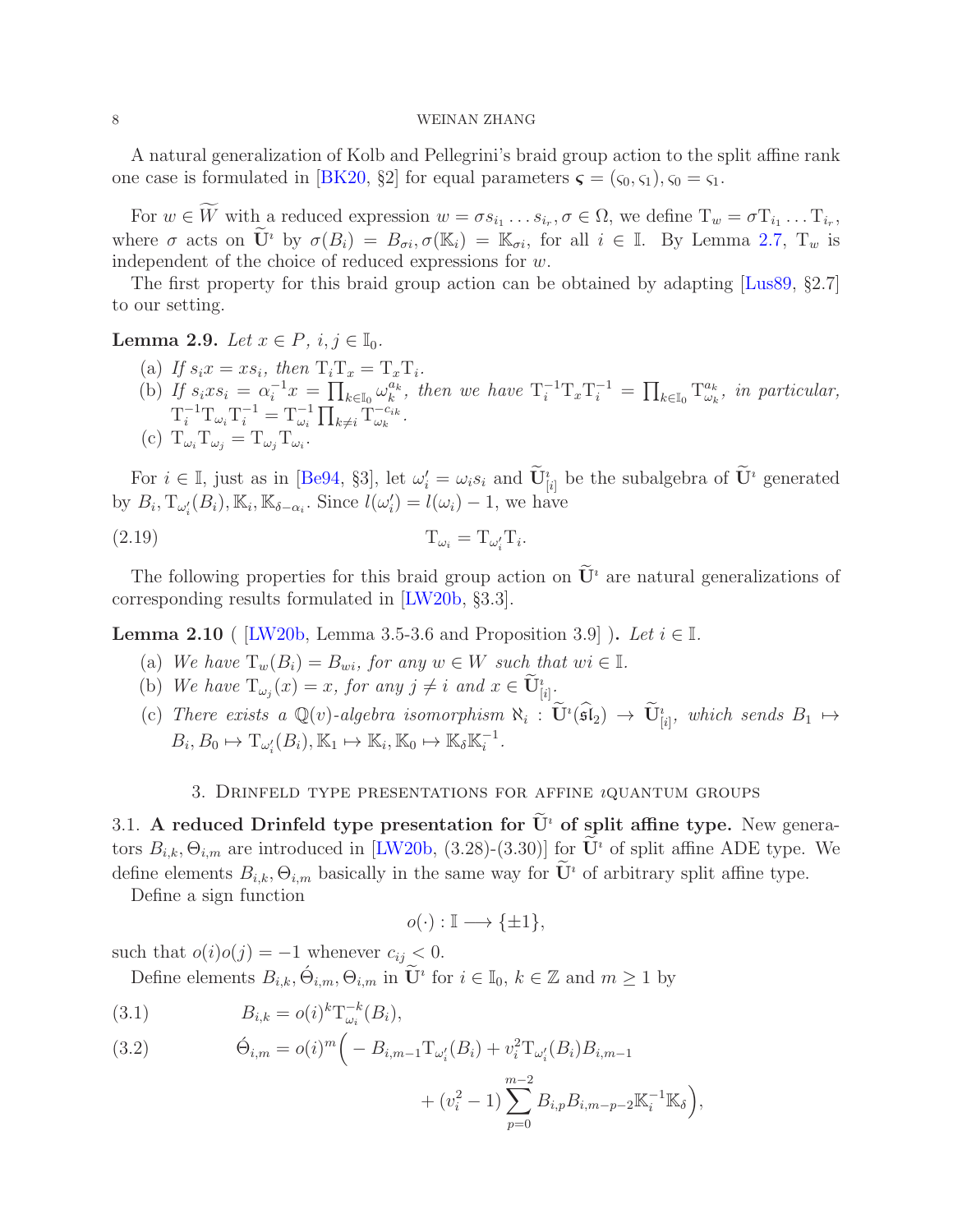<span id="page-8-1"></span>(3.3) 
$$
\Theta_{i,m} = \acute{\Theta}_{i,m} - \sum_{a=1}^{\lfloor \frac{m-1}{2} \rfloor} (v_i^2 - 1) v_i^{-2a} \acute{\Theta}_{i,m-2a} \mathbb{K}_{a\delta} - \delta_{m,ev} v_i^{1-m} \mathbb{K}_{\frac{m}{2}\delta}.
$$

In particular,  $B_{i,0} = B_i$ .  $B_{i,k}$ ,  $\Theta_{i,l}$  are homogeneous with respect to  $\mathbb{Z}$ -grading on  $\mathbf{U}^i$  with weights

$$
\text{wt}(B_{i,k}) = \alpha_i + k\delta, \qquad \text{wt}(\Theta_{i,l}) = l\delta.
$$

Set  $\Theta_{i,0} = (v_i - v_i^{-1})$  $\binom{-1}{i}$ <sup>-1</sup>, and  $\Theta_{i,m} = 0$ , for  $m < 0$ .

With root vectors defined above, a Drinfeld type presentation for the affine ıquantum group of split ADE type is introduced in [\[LW20b,](#page-24-10) §3.4]. By replacing v by  $v_i$  and adding the equal-index version of Serre relations, a current presentation for  $\dot{\mathbf{U}}^i$  of arbitrary split affine type is given in Definition [3.1.](#page-8-7) We call it a reduced Drinfeld type presentation for  $\mathbf{U}^i$ , since it is an *i*analogue of reduced Drinfeld presentation  $U_{red}$  for affine quantum groups.

<span id="page-8-7"></span>**Definition 3.1.** Let  $\overline{\text{Ur}}_{red}^i$  be the Q(v)-algebra generated by  $\mathbb{K}_i^{\pm 1}$  $_i^{\pm 1}$ ,  $C^{\pm 1}$ ,  $H_{i,m}$  and  $B_{i,l}$ , where  $i \in \mathbb{I}, m \in \mathbb{Z}_{\geq 1}, l \in \mathbb{Z},$  subject to the following relations, for  $m, n \in \mathbb{Z}_{\geq 1}$  and  $k, l \in \mathbb{Z}$ :

<span id="page-8-2"></span>(3.4)  $\mathbb{K}_i, C$  are central,  $[H_{i,m}, H_{j,n}] = 0, \quad \mathbb{K}_i \mathbb{K}_i^{-1} = 1, \quad CC^{-1} = 1,$ 

<span id="page-8-0"></span>(3.5) 
$$
[H_{i,m}, B_{j,l}] = \frac{[mc_{ij}]_{v_i}}{m} B_{j,l+m} - \frac{[mc_{ij}]_{v_i}}{m} B_{j,l-m} C^m,
$$

<span id="page-8-10"></span>
$$
(3.6) \t [B_{i,k}, B_{j,l+1}]_{v_i^{-c_{ij}}} - v_i^{-c_{ij}} [B_{i,k+1}, B_{j,l}]_{v_i^{c_{ij}}} = 0, \text{ if } i \neq j,
$$

<span id="page-8-9"></span>
$$
(3.7) \quad [B_{i,k}, B_{i,l+1}]_{v_i^{-2}} - v_i^{-2} [B_{i,k+1}, B_{i,l}]_{v_i^2} = v_i^{-2} \Theta_{i,l-k+1} C^k \mathbb{K}_i - v_i^{-4} \Theta_{i,l-k-1} C^{k+1} \mathbb{K}_i + v_i^{-2} \Theta_{i,k-l+1} C^l \mathbb{K}_i - v_i^{-4} \Theta_{i,k-l-1} C^{l+1} \mathbb{K}_i,
$$

<span id="page-8-4"></span>(3.8) 
$$
[B_{i,k}, B_{j,l}] = 0,
$$
 if  $c_{ij} = 0,$ 

<span id="page-8-5"></span>
$$
(3.9) \quad \sum_{s=0}^{2} (-1)^s \begin{bmatrix} 2 \\ s \end{bmatrix}_{v_i} B_{i,k}^{2-s} B_{j,l} B_{i,k}^s = -v_i^{-1} B_{j,l} \mathbb{K}_i C^k, \qquad \text{if } c_{ij} = -1,
$$

<span id="page-8-6"></span>
$$
(3.10) \sum_{s=0}^{3} (-1)^s \begin{bmatrix} 3 \\ s \end{bmatrix}_{v_i} B_{i,k}^{3-s} B_{j,l} B_{i,k}^s = -v_i^{-1} [2]_{v_i}^2 (B_{i,k} B_{j,l} - B_{j,l} B_{i,k}) \mathbb{K}_i C^k, \qquad \text{if } c_{ij} = -2,
$$

<span id="page-8-3"></span>
$$
(3.11) \sum_{s=0}^{4} (-1)^s \begin{bmatrix} 4 \\ s \end{bmatrix}_{v_i} B_{i,k}^{4-s} B_{j,l} B_{i,k}^s = -v_i^{-1} (1 + [3]_{v_i}^2) (B_{j,l} B_{i,k}^2 + B_{i,k}^2 B_{j,l}) \mathbb{K}_i C^k
$$

$$
+ v_i^{-1} [4]_{v_i} (1 + [2]_{v_i}^2) B_{i,k} B_{j,l} B_{i,k} \mathbb{K}_i C^k - v_i^{-2} [3]_{v_i}^2 B_{j,l} \mathbb{K}_i^2 C^{2k}, \qquad \text{if } c_{ij} = -3,
$$

where  $\Theta_{i,m}$  are related to  $H_{i,m}$  by the following functional equation:

<span id="page-8-11"></span>(3.12) 
$$
1 + \sum_{m \ge 1} (v_i - v_i^{-1}) \Theta_{i,m} u^m = \exp \left( (v_i - v_i^{-1}) \sum_{m \ge 1} H_{i,m} u^m \right).
$$

<span id="page-8-8"></span>**Theorem 3.2.** There is a  $\mathbb{Q}(v)$ -algebra isomorphism  $\Phi_{red}: \mathrm{^{Dr}U}_{red}^* \to \mathrm{U}^i$ , which sends

 $B_{i,k} \mapsto B_{i,k}, \quad H_{i,k} \mapsto H_{i,k}, \quad \Theta_{i,k} \mapsto \Theta_{i,k}, \quad \mathbb{K}_i \mapsto \mathbb{K}_i, \quad C \mapsto \mathbb{K}_\delta,$ 

for  $i \in \mathbb{I}_0, k \in \mathbb{Z}, m \geq 1$ .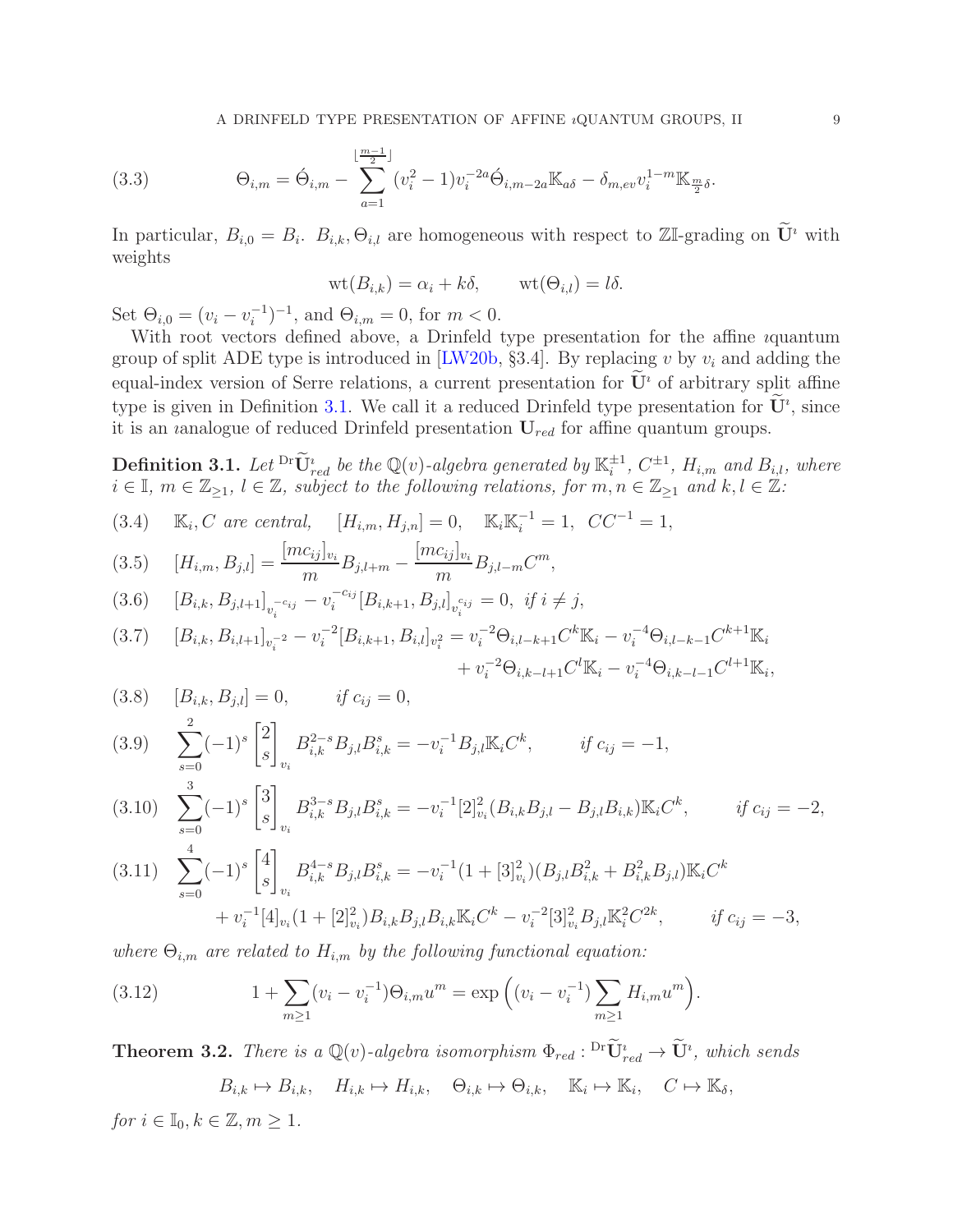*Proof.* Most defining relations for  ${}^{Dr}\mathbf{U}^i_{red}$  are verified in  $\mathbf{U}^i$  in similar ways as [\[LW20b\]](#page-24-10), except the relation [\(3.5\)](#page-8-0) for  $i \neq j$ . We postpone details of the proof of this relation to Section [4.](#page-13-0)

Relations [\(3.4\)](#page-8-2)-[\(3.5\)](#page-8-0) for  $i = j$  and the relation [\(3.7\)](#page-8-9) follow from Lemma [2.10\(](#page-7-3)c) and the rank one computation offered by Lu and Wang; see [\[LW20b,](#page-24-10) Theorem 2.16] for a summary.

The relation [\(3.6\)](#page-8-10) is proved as follows. Since  $d_i c_{ij} = d_j c_{ji}$ , we have  $v_i^{c_{ij}} = v_j^{c_{ji}}$  $j^{c_{ji}}$ . Then the LHS of the relation  $(3.6)$  is symmetric with respect to  $(i, k)$  and  $(j, l)$ , i.e., we have

$$
[B_{i,k}, B_{j,l+1}]_{v_i^{-c_{ij}}} - v_i^{-c_{ij}} [B_{i,k+1}, B_{j,l}]_{v_i^{c_{ij}}} = [B_{j,l}, B_{i,k+1}]_{v_j^{-c_{ji}}} - v_j^{-c_{ji}} [B_{j,l+1}, B_{i,k}]_{v_j^{c_{ji}}}.
$$

Hence, it suffices to prove the relation  $(3.6)$  for  $c_{ij} = -1, 0$ . For these two cases,  $(3.6)$  is verified in the same way as  $[{\rm LW}20b, §4.2]$  with the help of Lemma [2.9](#page-7-4) and Lemma [2.10\(](#page-7-3)b).

The verification of the relation [\(3.5\)](#page-8-0) for  $i \neq j$  is given in Section [4,](#page-13-0) using other defining relations [\(3.6\)](#page-8-10)-[\(3.7\)](#page-8-9); note that proofs for these two relations, as provided above, do not need the relation [\(3.5\)](#page-8-0), and hence we did not run into a circular.

The relation [\(3.4\)](#page-8-2) for  $i \neq j$  is verified using [\(3.5\)](#page-8-0) and [\(3.7\)](#page-8-9) in the similar way as [\[LW20b,](#page-24-10) §4.5]. Relations [\(3.8\)](#page-8-4)- [\(3.11\)](#page-8-3) are obtained by applying  $T_{\omega_i}^{-k}T_{\omega_j}^{-l}$  $\omega_j$ <sup>-*l*</sup> to finite type Serre relations  $(2.14)-(2.17)$  $(2.14)-(2.17)$  $(2.14)-(2.17)$  respectively. Hence,  $\Phi_{red}$  is a well defined homomorphism.

The surjectivity and injectivity of  $\Phi_{red}$  follows by similar arguments in [\[LW20b,](#page-24-10) proof of Theorem 3.13]. (For surjectivity, one need to replace all  $\mathrm{^{Dr}\tilde{U}^i}$  and  $\mathrm{^{Dr}U}$  in their arguments by  $\mathbf{D}^r \widetilde{\mathbf{U}}_{red}^i$  and  $\mathbf{D}^r \mathbf{U}_{red}$  respectively, and follow similar arguments there.)

Define generating functions

<span id="page-9-1"></span>(3.13) 
$$
\begin{cases} \mathbf{B}_{i}(z) = \sum_{k \in \mathbb{Z}} B_{i,k} z^{k}, \\ \mathbf{\Theta}_{i}(z) = 1 + \sum_{m > 0} (v_{i} - v_{i}^{-1}) \Theta_{i,m} z^{m}, \\ \mathbf{H}_{i}(u) = \sum_{m \geq 1} H_{i,m} u^{m}, \\ \Delta(z) = \sum_{k \in \mathbb{Z}} C^{k} z^{k}. \end{cases}
$$

Then [\(3.5\)](#page-8-0) can be written in terms of generating functions as

<span id="page-9-0"></span>(3.14) 
$$
(v_i - v_i^{-1}) \left[ \frac{\partial}{\partial z} \mathbf{H}_i(z), \mathbf{B}_j(w) \right]
$$

$$
= \left( \frac{1}{1 - v_i^{c_{ij}} z w^{-1}} - \frac{1}{1 - v_i^{-c_{ij}} z w^{-1}} - \frac{1}{1 - v_i^{c_{ij}} z w} + \frac{1}{1 - v_i^{-c_{ij}} z w} \right) \mathbf{B}_j(w),
$$

and [\(3.12\)](#page-8-11) can be written as

(3.15) 
$$
\mathbf{\Theta}_i(z) = \exp((v_i - v_i^{-1})\mathbf{H}_i(z)).
$$

Conjugate [\(3.14\)](#page-9-0) by  $\mathbf{\Theta}_i(z)$ . Since  $(v_i - v_i^{-1})\mathbf{\Theta}_i(z)\frac{\partial}{\partial z}\mathbf{H}_i(z) = \frac{\partial}{\partial z}\mathbf{\Theta}_i(z)$ , we have

$$
\frac{\partial}{\partial z} (\Theta_i(z) \mathbf{B}_j(w) \Theta_i^{-1}(z)) \n= \left( \frac{1}{1 - v_i^{c_{ij}} z w^{-1}} - \frac{1}{1 - v_i^{-c_{ij}} z w^{-1}} - \frac{1}{1 - v_i^{c_{ij}} z w C} + \frac{1}{1 - v_i^{-c_{ij}} z w C} \right) \Theta_i(z) \mathbf{B}_j(w) \Theta_i(z)^{-1}.
$$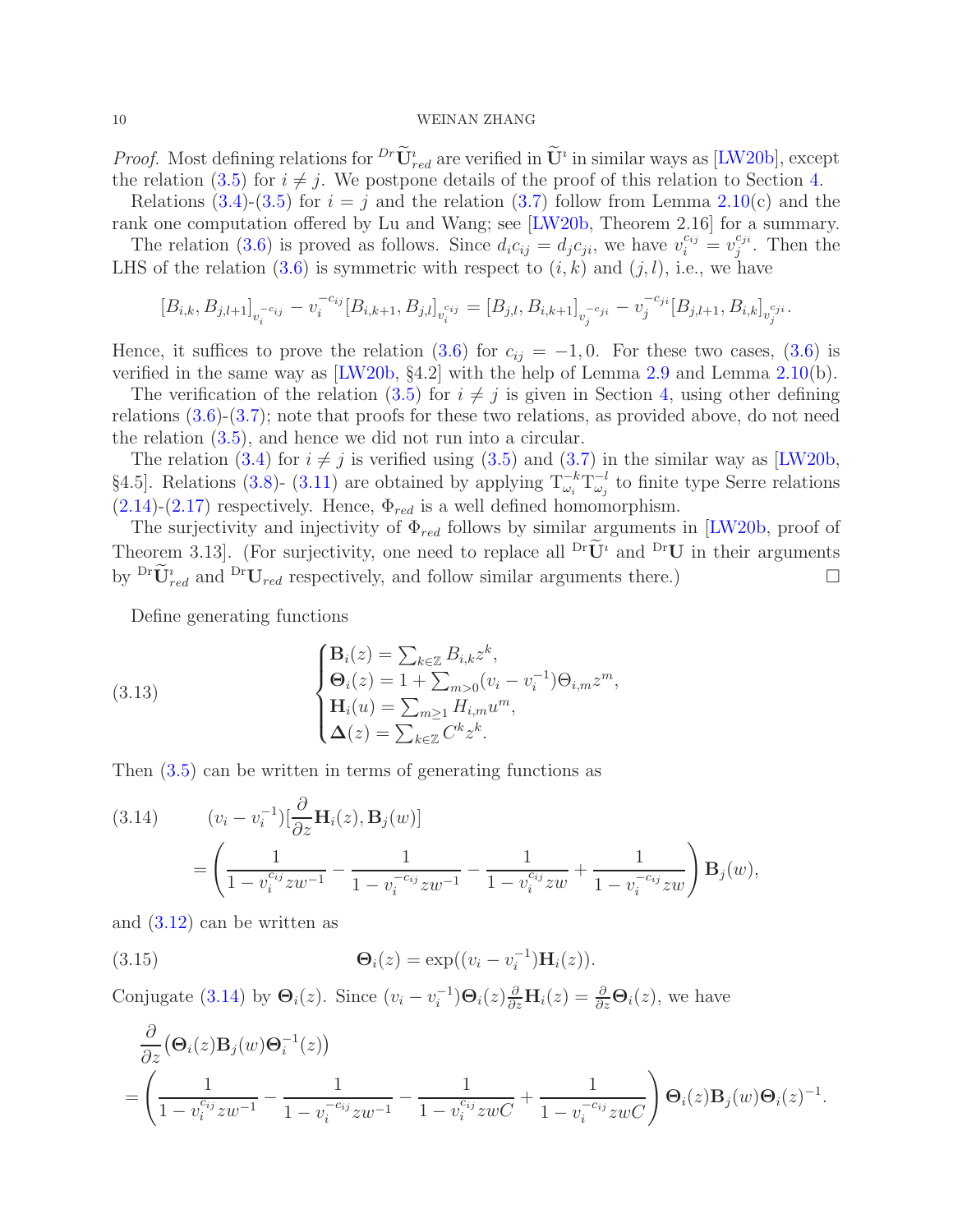By integrating it with respect to  $z$ , we obtain the following equivalent formulation of  $(3.14)$ 

<span id="page-10-1"></span>(3.16) 
$$
\mathbf{\Theta}_{i}(z)\mathbf{B}_{j}(w) = \left(\frac{1 - v_{i}^{-c_{ij}}zw^{-1}}{1 - v_{i}^{c_{ij}}zw^{-1}} \cdot \frac{1 - v_{i}^{c_{ij}}zwC}{1 - v_{i}^{-c_{ij}}zwC}\right)\mathbf{B}_{j}(w)\mathbf{\Theta}_{i}(z).
$$

Hence,  $(3.14)$  is equivalent to  $(3.16)$ . Relation  $(3.16)$  can be written component-wisely as the following relation,

<span id="page-10-2"></span>
$$
(3.17) \qquad [\Theta_{i,k}, B_{j,l}] + [\Theta_{i,k-2}, B_{j,l}]C = v_i^{c_{ij}} [\Theta_{i,k-1}, B_{j,l+1}]_{v_i^{-2c_{ij}}} + v_i^{-c_{ij}} [\Theta_{i,k-1}, B_{j,l-1}]_{v_i^{2c_{ij}}} C.
$$

Thus,  $(3.5)$  is equivalent to  $(3.17)$ . See also [\[LW20b,](#page-24-10) Proposition 2.8] for the rank one case, and [\[LW20b,](#page-24-10) Proposition 3.12] for the general case.

**Corollary 3.3.** There exists a  $\mathbb{Q}(v)$ -algebra antiautomorphism  $\Psi : \mathop{\rm Pr}\limits_{red} \to \mathop{\rm Pr}\limits_{red}$  given by

$$
B_{i,k} \mapsto B_{i,-k}, \qquad H_{i,l} \mapsto C^{-l}H_{i,l}, \qquad \Theta_{i,r} \mapsto C^{-r}\Theta_{i,r},
$$
  

$$
C \mapsto C^{-1}, \qquad \mathbb{K}_i \mapsto \mathbb{K}_i,
$$

for  $k \in \mathbb{Z}, r, l > 0, i \in \mathbb{I}_0$ .

*Proof.* Note that  $\Psi^2 = 1$ . It is straightforward to check that  $\Psi$  preserves defining relations  $(3.5)-(3.11)$  $(3.5)-(3.11)$  $(3.5)-(3.11)$  of  $\widetilde{\mathbf{U}}_{red}^i$ . Hence,  $\Psi$  is a well-defined antiautomorphism of  $\widetilde{\mathbf{U}}_{red}^i$ .

By computing weights in the sense of Remark [2.5,](#page-6-1) we can regard  $\Psi$  as the reflection  $\alpha + k\delta \mapsto \alpha - k\delta, \alpha \in \mathcal{R}_0, k \in \mathbb{Z}$  on the affine root system R. The effect of  $\Psi$  can be written in the generating function format by

$$
\Psi(\mathbf{B}_i(w)) = \mathbf{B}_i(w^{-1}), \qquad \Psi(\mathbf{\Delta}(wz)\mathbf{\Theta}_i(z)) = \mathbf{\Delta}\big((zw)^{-1}\big)\mathbf{\Theta}_i(w^{-1}).
$$

Let  $\Theta_i(s,r)$  be a short notation for the RHS of [\(3.7\)](#page-8-9), i.e.,

<span id="page-10-3"></span>
$$
(3.18) \quad \Theta_i(s,r) := (-\Theta_{i,s-r+1}C^r + v_i^{-2}\Theta_{i,s-r-1}C^{r+1} - \Theta_{i,r-s+1}C^s + v_i^{-2}\Theta_{i,r-s-1}C^{s+1})\mathbb{K}_i.
$$

Note that  $\Theta_i(s,r) = \Theta_i(r,s)$ . By a direct computation, we have

<span id="page-10-0"></span>(3.19) 
$$
\Psi(\Theta_i(s,r)) = \Theta_i(-r-1, -s-1).
$$

3.2. A Drinfeld type presentation for  $\widetilde{U}^i$  of split affine BCF type. In this section, we add the general version of Serre relations to the current presentation given in Definition [3.1;](#page-8-7) then we provide a Drinfeld type presentation in terms of generating functions in Theorem [3.4](#page-11-2) for  $\dot{U}^i(\hat{g})$ , where g is allowed to be any finite type except  $G_2$ .

Recall generating functions defined in [\(3.13\)](#page-9-1). Define  $\mathbb{S}(w_1, w_2, w_3|z; i, j)$  to be the following expression

<span id="page-10-4"></span>
$$
(3.20) \qquad \mathrm{Sym}_{w_1,w_2,w_3}\left\{\sum_{r=0}^3(-1)^{3-r}\begin{bmatrix}3\\r\end{bmatrix}_{v_i}\mathbf{B}_i(w_1)\cdots\mathbf{B}_i(w_r)\mathbf{B}_j(z)\mathbf{B}_i(w_{r+1})\cdots\mathbf{B}_i(w_3)\right\},\,
$$

and similarly define  $\mathbb{S}(w_1, w_2|z; i, j)$  to be the following expression

(3.21) 
$$
\text{Sym}_{w_1,w_2}\left\{\sum_{r=0}^2(-1)^r\begin{bmatrix}2\\r\end{bmatrix}_{v_i}\mathbf{B}_i(w_1)\cdots\mathbf{B}_i(w_r)\mathbf{B}_j(z)\mathbf{B}_i(w_{r+1})\cdots\mathbf{B}_i(w_2)\right\}.
$$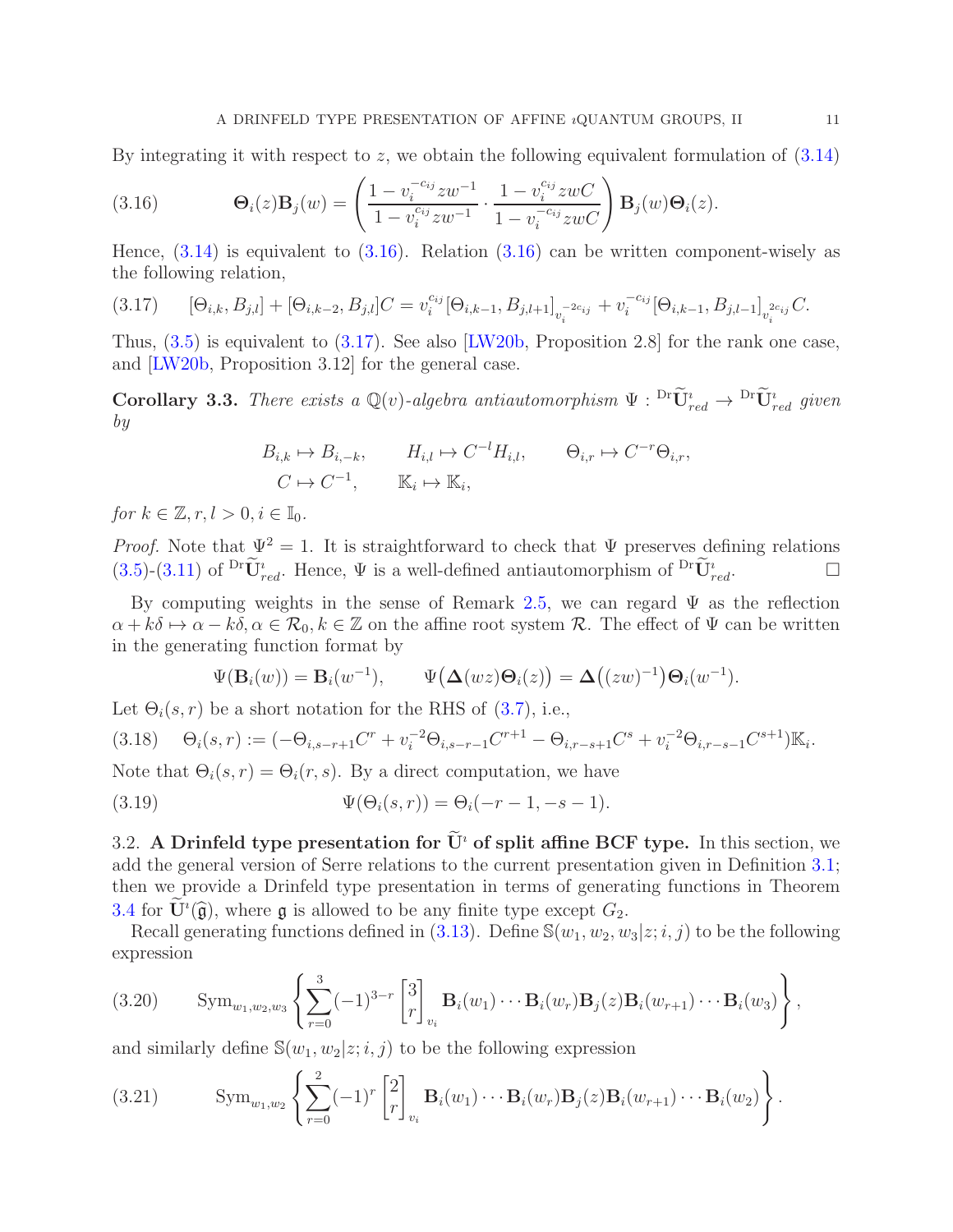Denote

$$
\phi_i(w_1, w_2, w_3) = \frac{v_i^{-2} w_2^2 w_3^{-1} - w_2}{1 + w_2 w_1^{-1} + w_1 w_3^{-1} + w_2^2 w_3^{-2} + w_2^2 w_1^{-1} w_3^{-1} + w_1 w_2 w_3^{-2} - ([3]_{v_i}^2 - 3) w_2 w_3^{-1}},
$$
  

$$
\psi_i(w_1, w_2, w_3) = \frac{-1 - (1 - v_i^{-2}) w_2 w_3^{-1} + v_i^{-2} w_2^2 w_3^{-2} - w_1 w_3^{-1} + v_i^{-2} w_1 w_2 w_3^{-1}}{1 + w_2 w_1^{-1} + w_1 w_3^{-1} + w_2^2 w_3^{-2} + w_2^2 w_1^{-2} w_3^{-1} + w_1 w_2 w_3^{-2} - ([3]_{v_i}^2 - 3) w_2 w_3^{-1}}.
$$

Details for the proof of the following general version of Serre relations [\(3.27\)](#page-11-0) and [\(3.28\)](#page-11-1) are given in Section [5.](#page-18-0)

<span id="page-11-2"></span>**Theorem 3.4.** The universal affine iquantum group  $\mathbf{U}^i$  is isomorphic to the  $\mathbb{Q}(v)$ -algebra  $\mathbb{D}^r \tilde{\mathbf{U}}^i$  which is defined by generators  $\mathbb{K}_i^{\pm 1}$ ,  $C^{\pm 1}$ ,  $\Theta_{i,m}, B_{i,k}$   $(i \in \mathbb{I}_0, m \geq 1, k \in \mathbb{Z})$ , subject to the following defining relations, for  $i, j \in \mathbb{I}_0$ :

<span id="page-11-6"></span>(3.22) 
$$
\mathbb{K}_i, C \text{ are central, } \Theta_i(z)\Theta_j(w) = \Theta_j(w)\Theta_i(z),
$$
  
(3.23) 
$$
\mathbf{B}_j(w)\Theta_i(z) = \left(\frac{1 - v_i^{c_{ij}}zw^{-1}}{1 - v_i^{-c_{ij}}zw^{-1}} \cdot \frac{1 - v_i^{-c_{ij}}zwC}{1 - v_i^{c_{ij}}zwC}\right)\Theta_i(z)
$$

<span id="page-11-5"></span>(3.23) 
$$
\mathbf{B}_{j}(w)\mathbf{\Theta}_{i}(z) = \left(\frac{1 - v_{i} - zw}{1 - v_{i}^{-c_{ij}}zw^{-1}} \cdot \frac{1 - v_{i}^{-c_{ij}}zwc}{1 - v_{i}^{c_{ij}}zwC}\right)\mathbf{\Theta}_{i}(z)\mathbf{B}_{j}(w),
$$
\n(2.24) 
$$
\left(e^{\text{Cij}}z - w\right)\mathbf{B}_{i}(w)\mathbf{B}_{i}(w) + \left(e^{\text{Cij}}w - w\right)\mathbf{B}_{i}(w)\mathbf{B}_{i}(w) = 0
$$

<span id="page-11-3"></span>(3.24) 
$$
(v_i^{c_{ij}}z - w)\mathbf{B}_i(z)\mathbf{B}_j(w) + (v_i^{c_{ij}}w - z)\mathbf{B}_j(w)\mathbf{B}_i(z) = 0
$$
, if  $i \neq j$ ,

(3.25) 
$$
(v_i^2 z - w) \mathbf{B}_i(z) \mathbf{B}_i(w) + (v_i^2 w - z) \mathbf{B}_i(w) \mathbf{B}_i(z)
$$

$$
= v_i^{-2} \frac{\Delta(zw)}{v_i - v_i^{-1}} \big( (v_i^2 z - w) \Theta_i(w) + (v_i^2 w - z) \Theta_i(z) \big) \mathbb{K}_i,
$$

<span id="page-11-4"></span><span id="page-11-0"></span>(3.26) 
$$
\mathbf{B}_i(w)\mathbf{B}_j(z) - \mathbf{B}_j(z)\mathbf{B}_i(w) = 0
$$
, if  $c_{ij} = 0$ ,  
(3.27)  $\mathbb{S}(w_1, w_2|z; i, j)$ 

$$
= -\operatorname{Sym}_{w_1,w_2} \frac{\Delta(w_1w_2)}{v_i - v_1^{-1}} \frac{[2]_{v_i}zw_1^{-1}}{1 - v_i^2w_2w_1^{-1}} [\Theta_i(w_2), \mathbf{B}_j(z)]_{v_i^{-2}} \mathbb{K}_i
$$
  

$$
- \operatorname{Sym}_{w_1,w_2} \frac{\Delta(w_1w_2)}{v_i - v_1^{-1}} \frac{1 + w_2w_1^{-1}}{1 - v_i^2w_2w_1^{-1}} [\mathbf{B}_j(z), \Theta_i(w_2)]_{v_i^{-2}} \mathbb{K}_i,
$$
  
if  $c_{ij} = -1$ ,

<span id="page-11-1"></span>
$$
(3.28) \quad \mathbb{S}(w_1, w_2, w_3 | z; i, j)
$$
\n
$$
= v_i[2]_{v_i}[3]_{v_i}z^{-1} \text{Sym}_{w_1, w_2, w_3} \frac{\Delta(w_2 w_3)}{v_i - v_i^{-1}} \phi_i(w_1, w_2, w_3) [\mathbf{B}_i(w_1), [\mathbf{B}_j(z), \mathbf{\Theta}_i(w_2)]_{v_i^{-4}}] \mathbb{K}_i
$$
\n
$$
- [3]_{v_i}z^{-1} \text{Sym}_{w_1, w_2, w_3} \frac{\Delta(w_2 w_3)}{v_i - v_i^{-1}} \phi_i(w_1, w_2, w_3) [[\mathbf{B}_j(z), \mathbf{B}_i(w_1)]_{v_i^{-2}}, \mathbf{\Theta}_i(w_2)] \mathbb{K}_i
$$
\n
$$
- v_i[2]_{v_i} \text{Sym}_{w_1, w_2, w_3} \frac{\Delta(w_2 w_3)}{v_i - v_i^{-1}} \psi_i(w_1, w_2, w_3) [[\mathbf{\Theta}_i(w_2), \mathbf{B}_j(z)]_{v_i^{-4}}, \mathbf{B}_i(w_1)] \mathbb{K}_i
$$
\n
$$
+ \text{Sym}_{w_1, w_2, w_3} \frac{\Delta(w_2 w_3)}{v_i - v_i^{-1}} \psi_i(w_1, w_2, w_3) [\mathbf{\Theta}_i(w_2), [\mathbf{B}_i(w_1), \mathbf{B}_j(z)]_{v_i^{-2}}] \mathbb{K}_i,
$$
\n
$$
if c_{ij} = -2.
$$

where  $\phi_i(w_1, w_2, w_3), \psi_i(w_1, w_2, w_3)$  are defined above.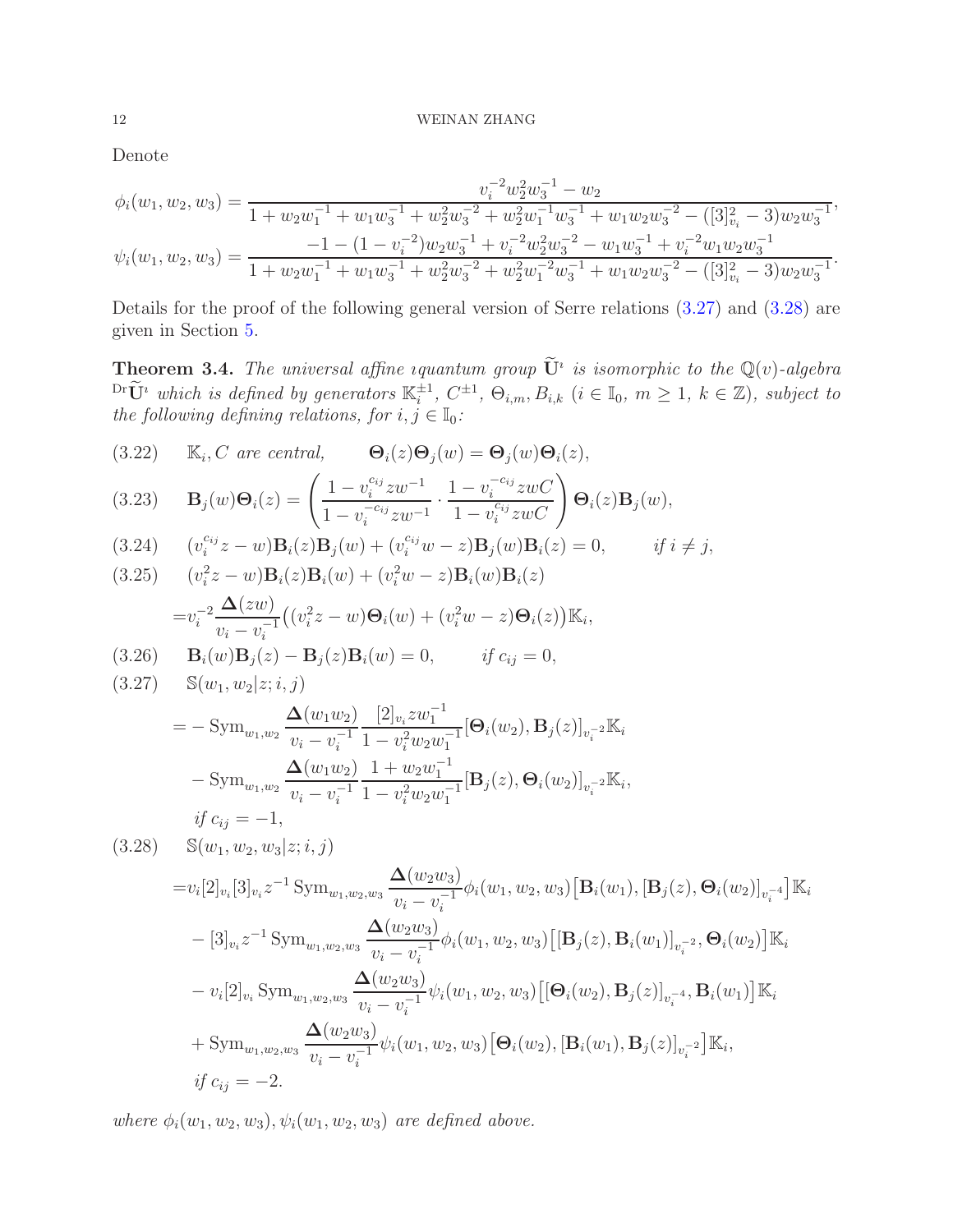*Proof.* By Theorem [3.2,](#page-8-8) it suffices to show that  $\overline{\text{Dr}} \mathbf{U}_{red}^i$  is isomorphic to  $\overline{\text{Dr}} \mathbf{U}^i$ . The componentwise version of relations  $(3.24)-(3.26)$  $(3.24)-(3.26)$  are the same as relations  $(3.6)-(3.8)$  $(3.6)-(3.8)$ , and the componentwise version of the relation  $(3.23)$  is the relation  $(3.17)$ . One can find a proof for this in [\[LW20b,](#page-24-10) Theorem 5.1]. By a direct computation,  $(3.9)$  is the  $w_1^k w_2^k z^l$  component of  $(3.27)$ , and [\(3.10\)](#page-8-6) is the  $w_1^k w_2^k w_3^k z^l$  component of [\(3.28\)](#page-11-1). Hence, the map  $\Phi_{red}: {}^{Dr}U_{red} \longrightarrow {}^{Dr}U^i$  by sending generators  $\mathbb{K}_i^{\pm 1}$  $\frac{\pm 1}{i}$ ,  $C^{\pm 1}$ ,  $\Theta_{i,m}$ ,  $B_{i,k}$  to those with same names is a well-defined homomorphism.

We will show in Section [5](#page-18-0) that relations  $(3.27)$  and  $(3.28)$  can be derived from defining relations of  $\mathbf{D}^{\text{r}}\mathbf{U}_{red}^{i}$ . Thus, the inverse of  $\Phi_{red}$  constructed in the obvious way is well-defined, which implies  $\Phi_{red}$  is an isomorphism.

*Remark* 3.5. As pointed out in the proof, when  $\mathfrak g$  is of ADE type, this presentation is identical to the one in [\[LW20b,](#page-24-10) §3.4] and thus Theorem [3.4](#page-11-2) can be viewed as a generalization of their work.

Remark 3.6. As originally formulated in  $[LW20b, (3.32)(3.38)(5.6)]$ ,  $(3.27)$  can be written component-wisely as

(3.29) 
$$
\mathbb{S}(k_1,k_2|l;i,j) = \mathbb{R}(k_1,k_2|l;i,j),
$$

where

<span id="page-12-2"></span>
$$
(3.30) \quad \mathbb{S}(k_1,k_2|l;i,j) = \text{Sym}_{k_1,k_2} \left( B_{i,k_1} B_{i,k_2} B_{j,l} - [2]_{v_i} B_{i,k_1} B_{j,l} B_{i,k_2} + B_{j,l} B_{i,k_1} B_{i,k_2} \right),
$$

$$
(3.31) \quad \mathbb{R}(k_1, k_2 | l; i, j) = \text{Sym}_{k_1, k_2} \mathbb{K}_i C^{k_1} \Big( - \sum_{p \ge 0} v_i^{2p} [2]_{v_i} [\Theta_{i, k_2 - k_1 - 2p - 1}, B_{j, l-1}]_{v_i^{-2}} C^{p+1} - \sum_{p \ge 1} v_i^{2p-1} [2]_{v_i} [B_{j, l}, \Theta_{i, k_2 - k_1 - 2p}]_{v_i^{-2}} C^p - [B_{j, l}, \Theta_{i, k_2 - k_1}]_{v_i^{-2}} \Big).
$$

<span id="page-12-0"></span>Remark 3.7. One can obtain the componentwise formulas of [\(3.28\)](#page-11-1) by expanding the denominators of  $\phi_i(w_1, w_2, w_3)$  and  $\psi_i(w_1, w_2, w_3)$ . Note that, after rewriting  $w_3^{-1}$  as  $w_2C$  using  $\Delta(w_2w_3)$ , denominators of  $\phi_i(w_1, w_2, w_3), \psi_i(w_1, w_2, w_3)$  have the form  $1+A$  such that  $w_3$ and nonpositive powers of  $w_2$  do not appear in A. Hence, once we expand the denominators, each component of the RHS will be a finite sum.

The constant component of  $(3.28)$  is the same as  $(2.16)$ . The general componentwise formula of [\(3.28\)](#page-11-1) is, however, too complicated to write down.

Remark 3.8. Relations [\(3.22\)](#page-11-6)-[\(3.26\)](#page-11-4) are homogeneous by a direct observation on their componentwise formulas. Relations [\(3.27\)](#page-11-0) and [\(3.28\)](#page-11-1) are also homogeneous, since they can be derived from relations  $(3.22)-(3.26)$  $(3.22)-(3.26)$  in Section [5.](#page-18-0)

<span id="page-12-1"></span>Remark 3.9. Recall the filtration and  $\tilde{\mathbf{U}}^{i,m}$  in Remark [2.5.](#page-6-1) For any  $\beta = \sum_{i\in\mathbb{I}} n_i\alpha_i \in \mathcal{R}^+$ , define its height to be

$$
\mathrm{ht}^+(\beta) = \sum_{i \in \mathbb{I}} n_i.
$$

Let  $d = ht(\delta)$ . By similar arguments in [\[BK20,](#page-23-5) Proposition 4.4],

 $B_{i,k} \in \widetilde{\mathbf{U}}^{i,1+kd} \setminus \widetilde{\mathbf{U}}^{i,kd}, \quad \Theta_{i,l} \in \widetilde{\mathbf{U}}^{i,ld} \setminus \widetilde{\mathbf{U}}^{i,ld-1}, \quad H_{i,l} \in \widetilde{\mathbf{U}}^{i,ld} \setminus \widetilde{\mathbf{U}}^{i,ld-1},$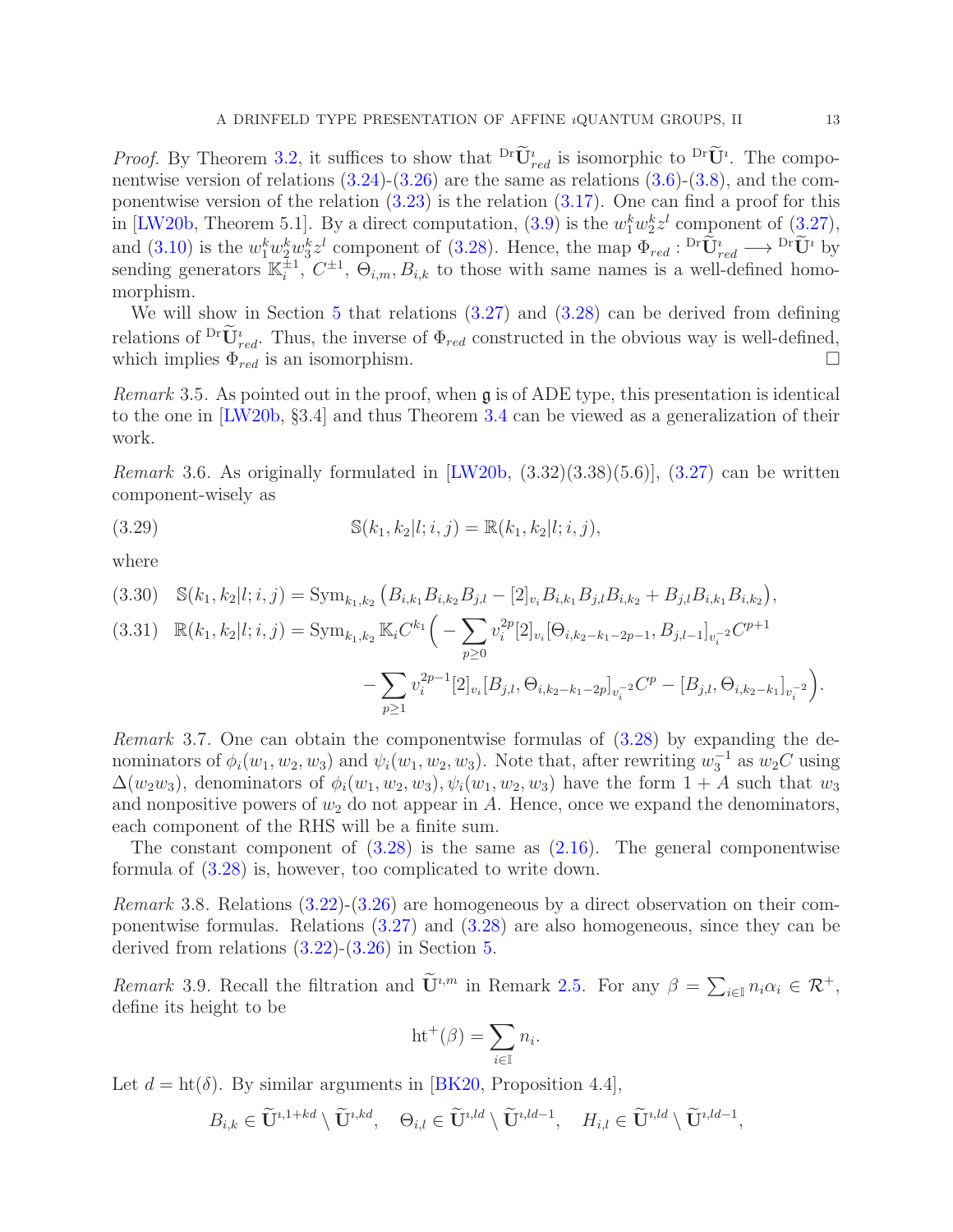and the images of  $B_{i,k}, \Theta_{i,l}, H_{i,l}$  in grU<sup>*i*</sup> are, up to a  $\mathbb{Q}(v)[\mathbb{K}_i^{\pm 1}]$  $_i^{\pm 1}$  multiple, Drinfeld generators  $x_i^ \overline{t}_{i,-k}, \varphi_{i,-l}, h_{i,-l}$  of U<sup>-</sup> respectively for  $k \geq 0, l > 0$ . Since  $B_{i,-k} = -\frac{1}{|2|k|}$  $\frac{1}{[2]_{v_i}}[H_{i,k},B_i]C^{-1} +$  $B_{i,k}C^{-1}$  for  $k>0$ , we have

$$
B_{i,-k} \in \widetilde{\mathbf{U}}^{i,1+kd}.
$$

We claim the  $w_1^{k_1} w_2^{k_2} w_3^{k_3}$  $k_3^k z^l$  component of  $(3.28)$  for  $k_1, k_2, k_3, l \geq 0$  reduces to the Serre relation [\(2.10\)](#page-4-0) in  $\operatorname{gr} \widetilde{\mathbf{U}}^i \cong \mathbf{U}^- \otimes \mathbb{Q}(v)[\mathbb{K}_i^{\pm}]$  $_i^{\pm} | i \in \mathbb{I}].$  Observe that this component has the form

<span id="page-13-1"></span>(3.32) 
$$
\text{Sym}_{k_1,k_2,k_3} \sum_{t=0}^3 (-1)^t \begin{bmatrix} 3 \\ t \end{bmatrix}_{v_i} B_{i,k_1} \cdots B_{i,k_t} B_{j,l} B_{i,k_{t+1}} \cdots B_{i,k_n}
$$

$$
= \text{Sym}_{k_1,k_2,k_3} \left( \sum_{k=0}^3 (\ast) \Theta_{i,k_2-s} B_{j,l'} B_{i,k_1+t} + \sum_{k=0}^3 (\ast) \Theta_{i,k_2-s} B_{i,k_1+t} B_{j,l'} + \sum_{k=0}^3 (\ast) B_{j,l'} \Theta_{i,k_2-s} B_{i,k_1+t} + \sum_{k=0}^3 (\ast) B_{i,k_1+t} \Theta_{i,k_2-s} B_{j,l'} + \sum_{k=0}^3 (\ast) B_{j,l'} B_{i,k_1+t} \Theta_{i,k_2-s} + \sum_{k=0}^3 (\ast) B_{i,k_1+t} B_{j,l'} \Theta_{i,k_2-s} \right)
$$

.

where coefficients (\*) lie in  $\mathbb{Q}(v)[\mathbb{K}^{\pm}_i]$  $\frac{1}{i}$  i ∈ I] and each sum ranges in  $0 \leq s \leq k_2, -s \leq t \leq$  $s, l' \in \{l, l+1\}$ . By a direct computation of heights, the RHS lies in  $\mathbf{U}^{i,3+(k_1+k_2+k_3+l)d}$ , while the LHS lies in  $\dot{\mathbf{U}}^{i,4+(k_1+k_2+k_3+l)d} \setminus \dot{\mathbf{U}}^{i,3+(k_1+k_2+k_3+l)d}$ . Hence, the RHS of [\(3.32\)](#page-13-1) disappears in  $gr\ddot{U}$ <sup>*i*</sup>, and thus the componentwise version of [\(3.28\)](#page-11-1) reduces to the Serre relation [\(2.10\)](#page-4-0) in the original Drinfeld presentation.

## 4. VERIFICATION OF THE RELATION  $(3.5)$

<span id="page-13-0"></span>In this section, we establish the relation [\(3.5\)](#page-8-0) for  $i \neq j$  in  $\mathbf{U}^i$  and complete the proof of Theorem [3.2.](#page-8-8)

Recall that [\(3.5\)](#page-8-0) is equivalent to [\(3.17\)](#page-10-2). Hence, it suffices to show that (3.17) for  $i \neq j$ holds in  $\mathbf{U}^i$ . Fix  $i \neq j \in \mathbb{I}_0$  and denote

<span id="page-13-3"></span>
$$
(4.1) \ \ Y_{k,l} = [\Theta_{i,k}, B_{j,l}] + [\Theta_{i,k-2}, B_{j,l}]C - v_i^{c_{ij}}[\Theta_{i,k-1}, B_{j,l+1}]_{v_i^{-2c_{ij}}} - v_i^{-c_{ij}}[\Theta_{i,k-1}, B_{j,l-1}]_{v_i^{2c_{ij}}}C.
$$

Since  $\Theta_{i,0} = \frac{1}{n-1}$  $\frac{1}{v_i - v_i^{-1}}$  and  $\Theta_{i,k} = 0, \forall k < 0$  by our convention,  $Y_{k,l} = 0$  if  $k \leq 0$  and the relation  $(3.17)$  is equivalent to  $Y_{k,l} = 0$ .

We will show that  $Y_{k,l} = 0$  for  $k > 0, l \in \mathbb{Z}$  in  $\mathbf{U}^i$  in this section, in order to verify the relation [\(3.17\)](#page-10-2). Other two defining relations [\(3.6\)](#page-8-10) and [\(3.7\)](#page-8-9) of  $\mathrm{^{Dr}U_{\mathit{red}}^{t}}$  are allowed to be used in this section, since their proof does not need [\(3.5\)](#page-8-0).

Recall some basic properties for  $q$ -brackets, which shall be used heavily in various computations in this section as well as remaining sections.

<span id="page-13-2"></span>**Lemma 4.1** ([\[Da12,](#page-24-1) Remark 4.17], also [\[Ji98,](#page-24-20) Introduction]). Let  $a, b, c \in U^i, u, v, w \in \mathbb{C}(q) \setminus$ {0}. We have

(1)  $[a, b]_u = -u[b, a]_{u^{-1}},$  $(2)$   $[[a, b]_u, b]_v = [[a, b]_v, b]_u,$  $(3)$   $[[a, b]_u, c]_v = [a, [b, c]_{v/w}]_{uw} - u[b, [a, c]_{w}]_{v/uw}.$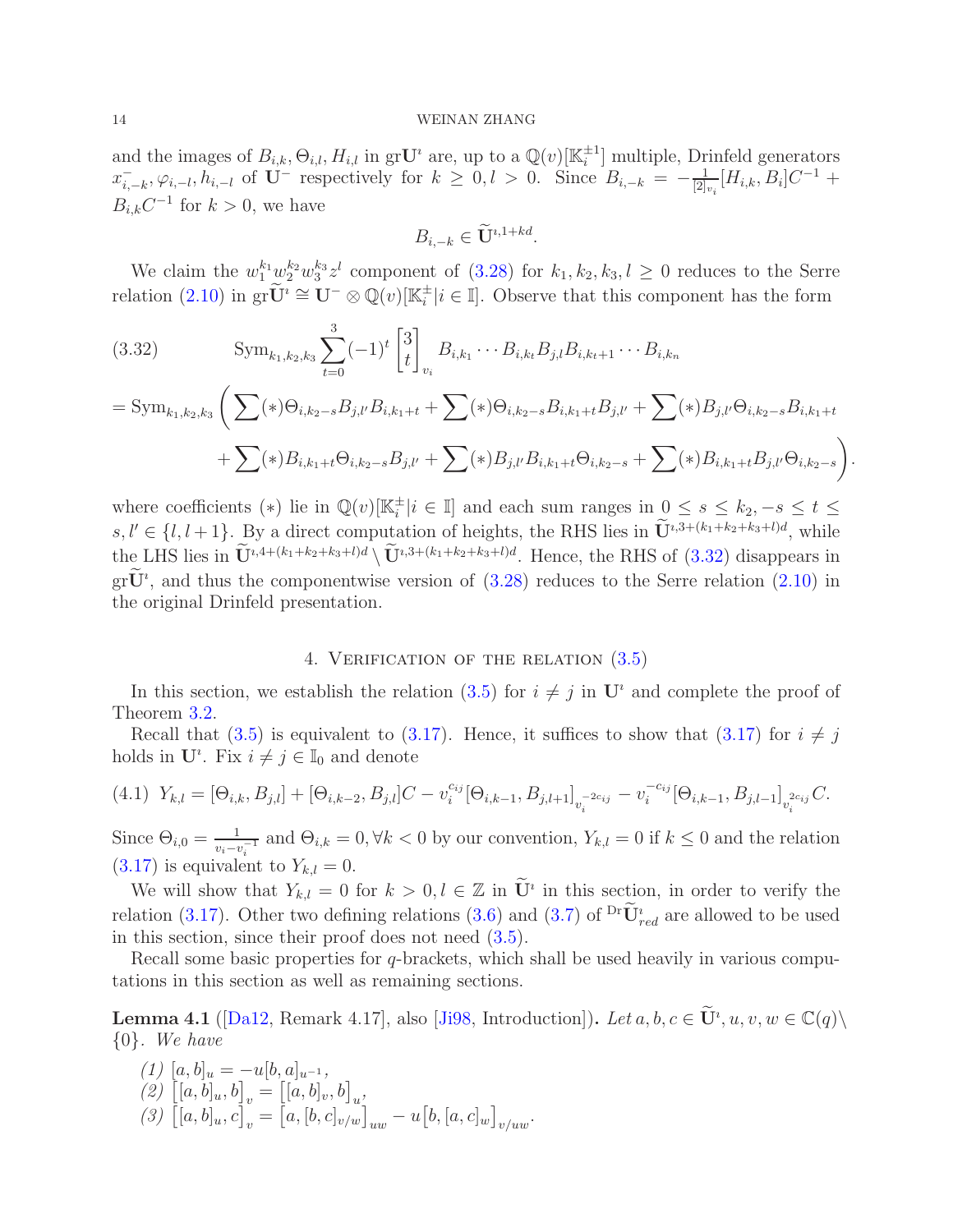<span id="page-14-1"></span>4.1. An induction on k. Since the index l of  $Y_{k,l}$  can be shifted using  $T_{\omega_j}$ , it suffices to focus on k. We first establish an inductive formula on k, which relates  $Y_{k,l}$  and  $Y_{k+2,l}$ . Such an induction is partially inspired by Damiani's reduction for the relation [\(2.7\)](#page-4-4) affine quantum group [\[Da12,](#page-24-1) Proposition 7.15].

<span id="page-14-5"></span>**Proposition 4.2.** Let  $k > 1$  or  $k = 0$ . We have for  $l \in \mathbb{Z}$ ,

<span id="page-14-0"></span>(4.2) 
$$
Y_{k+2,l} = v_i^{-2} Y_{k,l} C.
$$

We also have  $Y_{3,l} = (1 - v_i^{-2})$  $i^{-2}$ ) $Y_{1,l}$ C for  $l \in \mathbb{Z}$ .

*Proof.* Write  $Y_{k+2,l}\mathbb{K}_i - v_i^{-2}Y_{k,l}C\mathbb{K}_i = \Sigma_1 + \Sigma_2 + \Sigma_3 + \Sigma_4$  for  $k > 1$  or  $k = 0$  where each summand  $\Sigma_i$  is defined and rewritten as follows:

<span id="page-14-4"></span><span id="page-14-2"></span>(4.3) 
$$
\Sigma_{1} := [\Theta_{i,k+2} - v_{i}^{-2}\Theta_{i,k}C, B_{j,l}] \mathbb{K}_{i}
$$
\n
$$
= -\left[[B_{i,k+2}, B_{i}]_{v_{i}^{2}}, B_{j,l}\right] - \left[[B_{i,1}, B_{i,k+1}]_{v_{i}^{2}}, B_{j,l}\right],
$$
\n(4.4) 
$$
\Sigma_{2} := [\Theta_{i,k} - v_{i}^{-2}\Theta_{i,k-2}C, B_{j,l}] \mathbb{K}_{i}C
$$
\n
$$
= -\left[[B_{i,k+1}, B_{i,1}]_{v_{i}^{2}}, B_{j,l}\right] - \left[[B_{i,2}, B_{i,k}]_{v_{i}^{2}}, B_{j,l}\right],
$$
\n(4.5) 
$$
v_{i}^{-c_{ij}}\Sigma_{3} := -\left[\Theta_{i,k+1} - v_{i}^{-2}\Theta_{i,k-1}C, B_{j,l+1}\right]_{v_{i}^{-2c_{ij}}} \mathbb{K}_{i}
$$
\n
$$
= \left[[B_{i,k+1}, B_{i}]_{v_{i}^{2}}, B_{j,l+1}\right]_{v_{i}^{-2c_{ij}}} + \left[[B_{i,1}, B_{i,k}]_{v_{i}^{2}}, B_{j,l+1}\right]_{v_{i}^{-2c_{ij}}} - \left[B_{i,k+1}, [B_{i}, B_{j,l+1}]_{v_{i}^{-2c_{ij}}} + \left[B_{i,1}, [B_{i,k}, B_{j,l+1}]_{v_{i}^{-2c_{ij}}} - v_{i}^{2}\right]B_{i}, [B_{i,k+1}, B_{j,l+1}]_{v_{i}^{-c_{ij}}}\right]_{v_{i}^{-2-c_{ij}}} + \left[B_{i,1}, [B_{i,k}, B_{j,l+1}]_{v_{i}^{-c_{ij}}}\right]_{v_{i}^{2-c_{ij}}} - \left[B_{i,k+1}, [B_{j,l}, B_{i,1}]_{v_{i}^{-c_{ij}}}\right]_{v_{i}^{2-c_{ij}}} - \left[B_{i,1}, [B_{j,l}, B_{i,k+1}]_{v_{i}^{-c_{ij}}}\right]_{v_{i}^{2-c_{ij}}} - \left[B_{i,1}, [B_{j,l}, B_{i,k+1}]_{v_{i}^{-c_{ij}}}\right]_{v_{i}^{2-c_{ij}}} + \left[v_{i}^{2}\left[B_{i,k}, [B_{j,l}, B_{i,2
$$

<span id="page-14-3"></span>
$$
= [B_{i,k+2}, [B_{i,1}, B_{j,l-1}]_{v_i^{c_{ij}}}]_{v_i^{2+c_{ij}}} - v_i^2 [B_{i,1}, [B_{i,k+2}, B_{j,l-1}]_{v_i^{c_{ij}}}]_{v_i^{-2+c_{ij}}} + [B_{i,2}, [B_{i,k+1}, B_{j,l-1}]_{v_i^{c_{ij}}}]_{v_i^{2+c_{ij}}} - v_i^2 [B_{i,k+1}, [B_{i,2}, B_{j,l-1}]_{v_i^{c_{ij}}}]_{v_i^{-2+c_{ij}}} = - [B_{i,k+2}, [B_{j,l}, B_i]_{v_i^{c_{ij}}}]_{v_i^{2+c_{ij}}} + v_i^2 [B_{i,1}, [B_{j,l}, B_{i,k+1}]_{v_i^{c_{ij}}}]_{v_i^{-2+c_{ij}}} - [B_{i,2}, [B_{j,l}, B_{i,k+1}]_{v_i^{c_{ij}}}]_{v_i^{2+c_{ij}}} + v_i^2 [B_{i,k+1}, [B_{j,l}, B_{i,1}]_{v_i^{c_{ij}}}]_{v_i^{-2+c_{ij}}},
$$

where relation  $(3.7)$  is used in the first equality in each of  $(4.3)-(4.6)$  $(4.3)-(4.6)$ , and relation  $(3.6)$  is used in the last equality of  $(4.5)-(4.6)$  $(4.5)-(4.6)$ . Now, adding  $(4.3)-(4.6)$  together, we have

$$
Y_{k+2,l}\mathbb{K}_{i} - v_{i}^{-2}Y_{k,l}C\mathbb{K}_{i} = \Sigma_{1} + \Sigma_{2} + \Sigma_{3} + \Sigma_{4}
$$
  
= - [[B\_{i,k+2}, B\_{i}]\_{v\_{i}^{2}}, B\_{j,l}] - [[B\_{i,1}, B\_{i,k+1}]\_{v\_{i}^{2}}, B\_{j,l}]  
- [[B\_{i,k+1}, B\_{i,1}]\_{v\_{i}^{2}}, B\_{j,l}] - [[B\_{i,2}, B\_{i,k}]\_{v\_{i}^{2}}, B\_{j,l}]  
- v\_{i}^{c\_{ij}} [B\_{i,k+1}, [B\_{j,l}, B\_{i,1}]\_{v\_{i}^{-c\_{ij}}}]\_{v\_{i}^{2-c\_{ij}}} + v\_{i}^{2+c\_{ij}} [B\_{i}, [B\_{j,l}, B\_{i,k+2}]\_{v\_{i}^{-c\_{ij}}}]\_{v\_{i}^{-2-c\_{ij}}}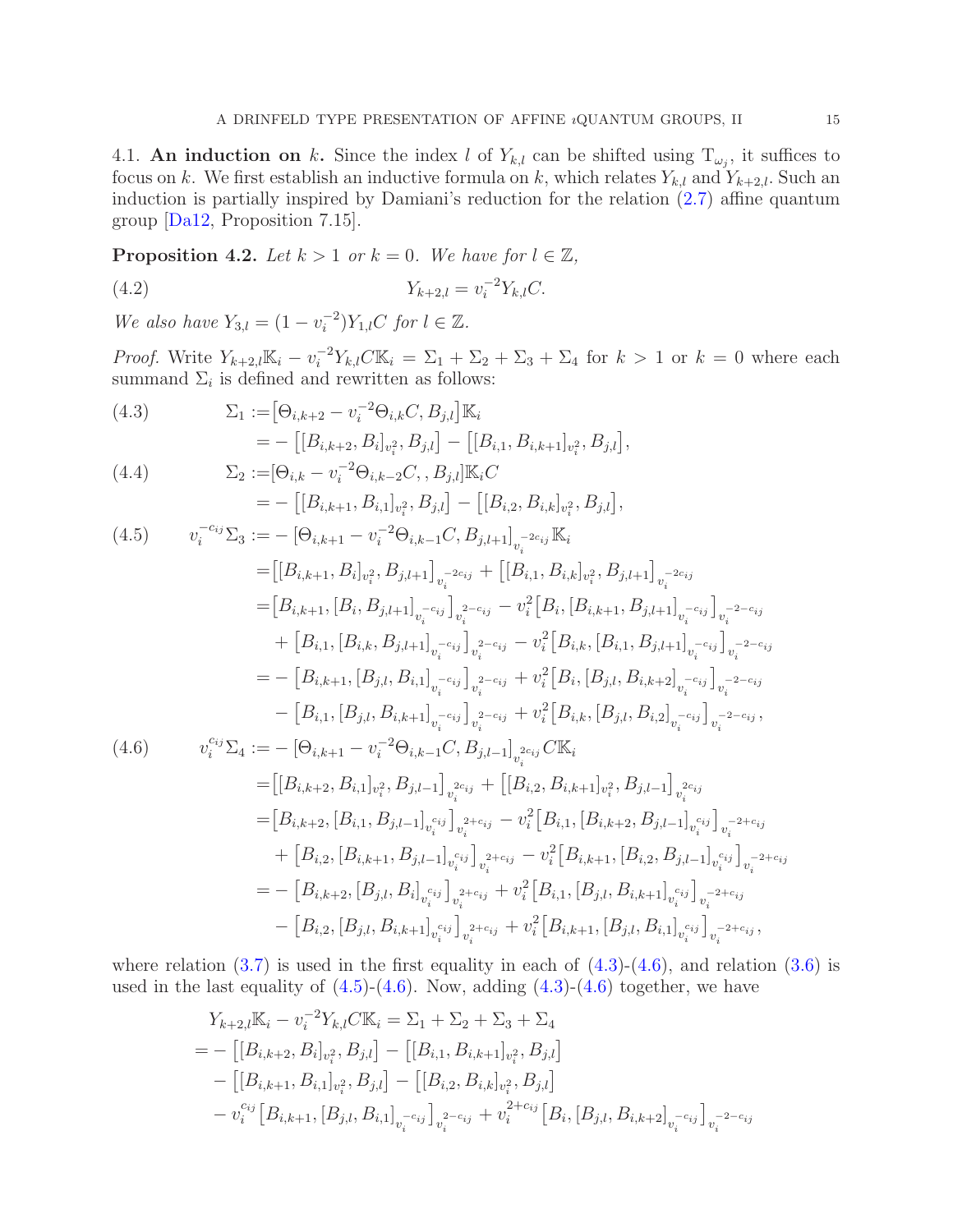$$
- v_i^{c_{ij}} [B_{i,1}, [B_{j,l}, B_{i,k+1}]_{v_i^{-c_{ij}}} ]_{v_i^{2-c_{ij}}} + v_i^{2+c_{ij}} [B_{i,k}, [B_{j,l}, B_{i,2}]_{v_i^{-c_{ij}}} ]_{v_i^{-2-c_{ij}}}
$$
  
\n
$$
- v_i^{-c_{ij}} [B_{i,k+2}, [B_{j,l}, B_i]_{v_i^{c_{ij}}} ]_{v_i^{2+c_{ij}}} + v_i^{2-c_{ij}} [B_{i,1}, [B_{j,l}, B_{i,k+1}]_{v_i^{c_{ij}}} ]_{v_i^{-2+c_{ij}}}
$$
  
\n
$$
- v_i^{-c_{ij}} [B_{i,2}, [B_{j,l}, B_{i,k+1}]_{v_i^{c_{ij}}} ]_{v_i^{2+c_{ij}}} + v_i^{2-c_{ij}} [B_{i,k+1}, [B_{j,l}, B_{i,1}]_{v_i^{c_{ij}}} ]_{v_i^{-2+c_{ij}}}
$$
  
\n=0,

where the last step follows by a direct computation using Lemma [4.1.](#page-13-2) Hence,  $Y_{k+2,l}$  =  $v_i^{-2} Y_{k,l} C$  for  $k > 1$  or  $k = 0$ . For  $k = 1$ , using a similar method, we have  $Y_{3,l} = (1$  $v_i^{-2}$ i  $)Y_{1,l}C$ .

<span id="page-15-0"></span>4.2. **Base cases.** By Proposition [4.2,](#page-14-5)  $Y_{2m,l}$  is a scalar multiple of  $Y_{0,l}$  and  $Y_{2m-1,l}$  is a scalar multiple of  $Y_{1,l}$  for  $m > 0, l \in \mathbb{Z}$ . Since  $Y_{0,l} = 0$  as discussed in the beginning of Section [4,](#page-13-0) it remains to show that  $Y_{1,l} = 0$  for  $l \in \mathbb{Z}$ .

We explain the underlying idea for proving the base case  $Y_{1,l} = 0$ , since details in the proof are quite technical. By the definition [\(4.1\)](#page-13-3), we have

<span id="page-15-2"></span>(4.7) 
$$
Y_{1,l} = [\Theta_{i,1}, B_{j,l}] - [c_{ij}]_{v_i} B_{j,l+1} + [c_{ij}]_{v_i} B_{j,l-1} C.
$$

Since  $\Theta_{i,1} = -[B_{i,1}, B_i]_{v_i^2}$  by [\(3.7\)](#page-8-9), we replace  $\Theta_{i,1}$  in [\(4.7\)](#page-15-2) by the q-brackets of real root vectors and we obtain

<span id="page-15-3"></span>(4.8) 
$$
Y_{1,l} = -\big[[B_{i,1}, B_i]_{v_i^2}, B_{j,l}\big] - [c_{ij}]_{v_i}B_{j,l+1} + [c_{ij}]_{v_i}B_{j,l-1}C.
$$

We prove that the RHS of [\(4.8\)](#page-15-3) equal 0 in separate cases depending on  $c_{ij}$ ,  $i, j \in \mathbb{I}_0$ . For  $c_{ij} = -1$ , we use the finite type Serre relation [\(2.14\)](#page-5-5). For  $c_{ij} = -2$ , we use the formulas of  $T_i, T_i^{-1}$  in Lemma [2.7.](#page-6-0) For  $c_{ij} = -3$ , we use both of the finite type Serre relation [\(2.16\)](#page-5-3) and the formulas of  $T_i, T_i^{-1}$  $\frac{-1}{i}$ .

We also recall that, by Lemma [2.10\(](#page-7-3)b) and the construction of real root vectors,  $T_{\omega_i}$  fixes  $B_{i,k}$  for any  $j \neq i, k \in \mathbb{Z}$  while  $T_{\omega_i}$  sends  $B_{i,k}$  to  $o(i)B_{i,k-1}$ .

We now start to prove  $Y_{1,l} = 0$  case by case.

 $(1)c_{ij} = c_{ji} = 0$ . In this case, since both  $B_i, B_{i,1}$  commute with  $B_{j,l}, \Theta_{i,1}$  commutes with  $B_{j,l}$  for  $l \in \mathbb{Z}$ . Hence,  $Y_{1,l} = 0$ .

 $(2)c_{ij} = c_{ji} = -1$ . We rewrite the finite type Serre relation  $(2.15)$  in terms of q-brackets as

(4.9) 
$$
\left[B_i, [B_i, B_j]_{v_i}\right]_{v_i^{-1}} = -v_i^{-1}B_j\mathbb{K}_i, \qquad \left[[B_j, B_i]_{v_i}, B_i\right]_{v_i^{-1}} = -v_i^{-1}B_j\mathbb{K}_i.
$$

i.e. each of these two relations is equivalent to [\(2.15\)](#page-5-1).

<span id="page-15-1"></span>Applying  $o(j)^l T_{\omega_i}^{-l}$  $\bar{\omega}_j^l {\rm T}^{-k}_{\omega_i}$  $\omega_i^{-k}$  to them, for  $k, l \in \mathbb{Z}$ , we have

$$
(4.10) \quad [B_{i,k}, [B_{i,k}, B_{j,l}]_{v_i}]_{v_i^{-1}} = -v_i^{-1} B_{j,l} \mathbb{K}_i C^k, \qquad [[B_{j,l}, B_{i,k}]_{v_i}, B_{i,k}]_{v_i^{-1}} = -v_i^{-1} B_{j,l} \mathbb{K}_i C^k.
$$

We now compute

$$
[\Theta_{i,1}, B_j] \mathbb{K}_i \stackrel{(3.7)}{=} -[[B_{i,1}, B_i]_{v_i^2}, B_j]
$$
  
= -[B\_{i,1}, [B\_i, B\_j]\_{v\_i}]\_{v\_i} + v\_i^2 [B\_i, [B\_{i,1}, B\_j]\_{v\_i^{-1}}]\_{v\_i^{-1}}  
= [B\_{i,1}, [B\_{j,-1}, B\_{i,1}]\_{v\_i}]\_{v\_i} - v\_i^2 [B\_i, [B\_{j,1}, B\_i]\_{v\_i^{-1}}]\_{v\_i^{-1}}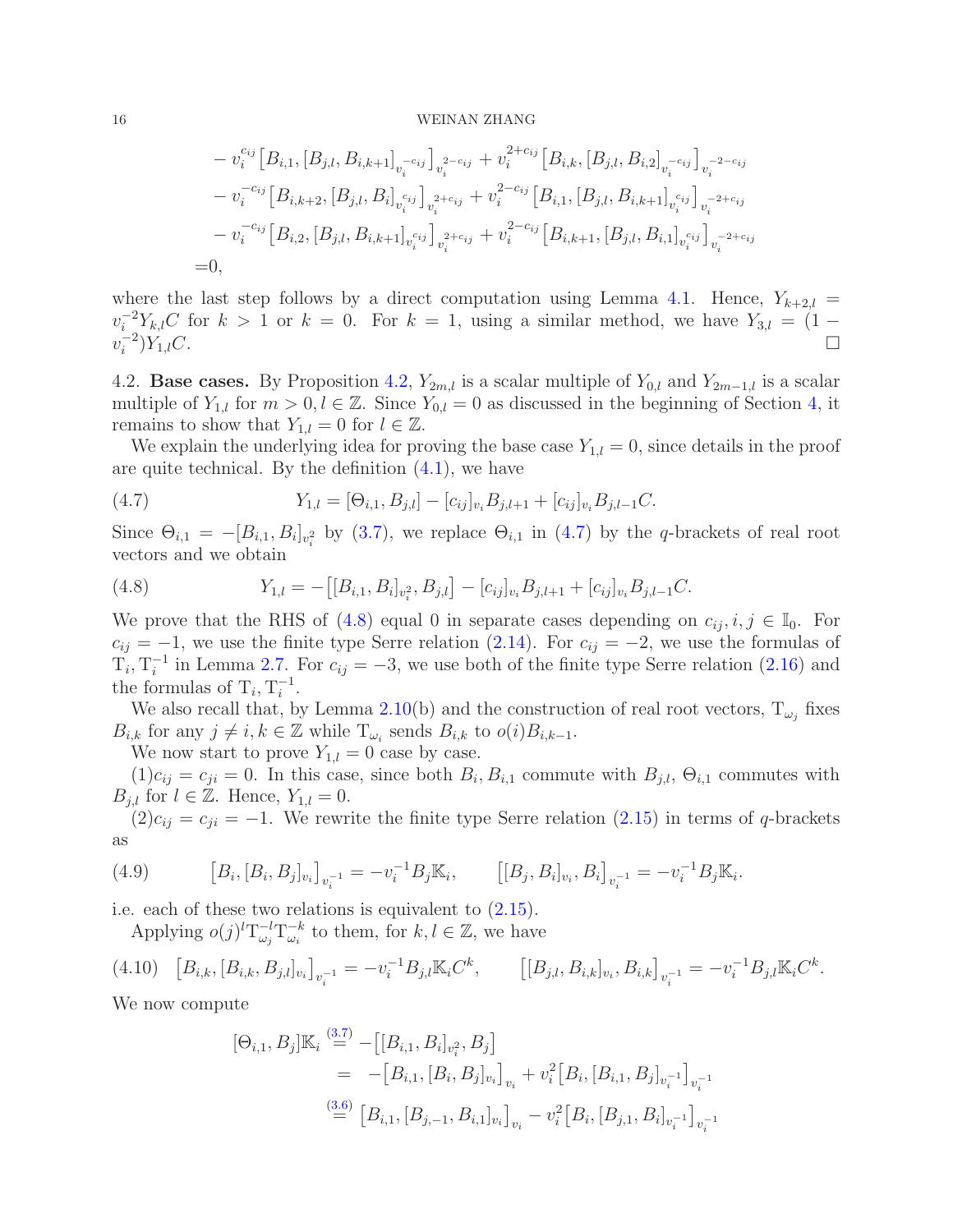$$
\stackrel{(4.10)}{=} B_{j,-1} \mathbb{K}_i C - B_{j,1} \mathbb{K}_i.
$$

Hence,  $Y_{1,0} = 0$ , and by applying  $T_{\omega_j}^{-l}$ , we get  $Y_{1,l} = 0$ .

 $(3)c_{ij} = -2, c_{ji} = -1.$  We first write  $T_i(B_j)$  defined in Lemma [2.7](#page-6-0) in terms of q-brackets as

(4.11) 
$$
[2]_{v_i}T_i(B_j) = [[B_j, B_i]_{v_i^2}, B_i] + [2]_{v_i}B_j\mathbb{K}_i,
$$

(4.12) 
$$
[2]_{v_i}T_i^{-1}(B_j) = [B_i, [B_i, B_j]_{v_i^2}] + [2]_{v_i}B_j\mathbb{K}_i.
$$

Since  $T_i, T_{\omega_j}$  commute by Lemma [2.9\(](#page-7-4)a), applying  $o(j)^l T_{\omega_j}^{-l}$  $\omega_j$ <sup>-*l*</sup> to these equalities, we have for  $l \in \mathbb{Z},$ 

<span id="page-16-0"></span>(4.13) 
$$
[2]_{v_i}T_i(B_{j,l}) = [[B_{j,l}, B_i]_{v_i^2}, B_i] + [2]_{v_i}B_{j,l}\mathbb{K}_i,
$$

<span id="page-16-1"></span>(4.14) 
$$
[2]_{v_i}T_i^{-1}(B_{j,l}) = [B_i, [B_i, B_{j,l}]_{v_i^2}] + [2]_{v_i}B_{j,l}\mathbb{K}_i.
$$

Apply  $T_{\omega_i}^{-1}$  to [\(4.13\)](#page-16-0), we have

(4.15) 
$$
[2]_{v_i}T_{\omega_i}^{-1}T_i(B_{j,l}) = [[B_{j,l}, B_{i,1}]_{v_i^2}, B_{i,1}] + [2]_{v_i}B_{j,l}\mathbb{K}_i C.
$$

We now compute

<span id="page-16-2"></span>
$$
[\Theta_{i,1}, B_j] \mathbb{K}_i \stackrel{(3.7)}{=} -[[B_{i,1}, B_i]_{v_i^2}, B_j]
$$
  
\n
$$
= -[B_{i,1}, [B_i, B_j]_{v_i^2}] + v_i^2 [B_i, [B_{i,1}, B_j]_{v_i^{-2}}]
$$
  
\n
$$
\stackrel{(3.6)}{=} [B_{i,1}, [B_{j,-1}, B_{i,1}]_{v_i^2}] - v_i^2 [B_i, [B_{j,1}, B_i]_{v_i^{-2}}]
$$
  
\n
$$
\stackrel{(4.14)}{=} [B_{i,1}, [B_{j,-1}, B_{i,1}]_{v_i^2}] + [2]_{v_i} \mathcal{T}_i^{-1} (B_{j,1}) - [2]_{v_i} B_{j,1} \mathbb{K}_i
$$
  
\n
$$
\stackrel{(4.15)}{=} -[2]_{v_i} \mathcal{T}_{\omega_i}^{-1} \mathcal{T}_i (B_{j,-1}) + [2]_{v_i} B_{j,-1} \mathbb{K}_i C + [2]_{v_i} \mathcal{T}_i^{-1} (B_{j,1}) - [2]_{v_i} B_{j,1} \mathbb{K}_i
$$
  
\n
$$
= [2]_{v_i} B_{j,-1} C \mathbb{K}_i - [2]_{v_i} B_{j,1} \mathbb{K}_i - [2]_{v_i} (\mathcal{T}_{\omega_i}^{-1} \mathcal{T}_i (B_{j,-1}) - \mathcal{T}_i^{-1} (B_{j,1}))
$$
  
\n
$$
= [2]_{v_i} B_{j,-1} C \mathbb{K}_i - [2]_{v_i} B_{j,1} \mathbb{K}_i,
$$

where the last step follows from  $T_i T_{\omega_i}^{-1} T_i = T_{\omega_i} T_{\omega_j}^{-2}$  $\omega_j^{-2} \prod_{k \neq i,j} \mathrm{T}_{\omega_k}^{c_{ik}}$  $\omega_k^{c_{ik}}$ , which is given by Lemma [2.9\(](#page-7-4)b). Hence,  $Y_{1,0} = 0$ , and by applying  $T_{\omega_j}^{-l}$ , we get  $Y_{1,l} = 0$ .

 $(4)c_{ij} = -3, c_{ji} = -1.$  Without loss of generality, assume  $o(i) = 1$ . In this case, we rewrite  $T_i(B_i)$  in Lemma [2.7](#page-6-0) as

$$
(4.16) \t\t T_i(B_j) = \frac{1}{[3]_{v_i}!} \left[ \left[ [B_j, B_i]_{v_i^3}, B_i \right]_{v_i}, B_i \right]_{v_i^{-1}} + \frac{1}{[3]_{v_i}!} v_i^{-1} [B_j, B_i]_{v_i^3} \mathbb{K}_i + [B_j, B_i]_{v_i} \mathbb{K}_i,
$$

$$
(4.17) \t\t T_i^{-1}(B_j) = \frac{1}{[3]_{v_i}!} \bigg[ B_i, [B_i, [B_i, B_j]_{v_i^3}]_{v_i} \bigg]_{v_i^{-1}} + \frac{1}{[3]_{v_i}!} v_i^{-1} [B_i, B_j]_{v_i^3} \mathbb{K}_i + [B_i, B_j]_{v_i} \mathbb{K}_i.
$$

Since  $T_i, T_{\omega_j}$  commute, applying  $o(j)^l T_{\omega_j}^{-l}$  $\overline{\omega}^l_{\omega_j}$  for  $l \in \mathbb{Z}$  to these equalities, we have

$$
(4.18)\qquad T_i(B_{j,l}) = \frac{1}{[3]_{v_i}!} \bigg[ \big[[B_{j,l}, B_i]_{v_i^3}, B_i\big]_{v_i}, B_i \bigg]_{v_i^{-1}} + \frac{1}{[3]_{v_i}!} v_i^{-1} [B_{j,l}, B_i]_{v_i^3} \mathbb{K}_i + [B_{j,l}, B_i]_{v_i} \mathbb{K}_i,
$$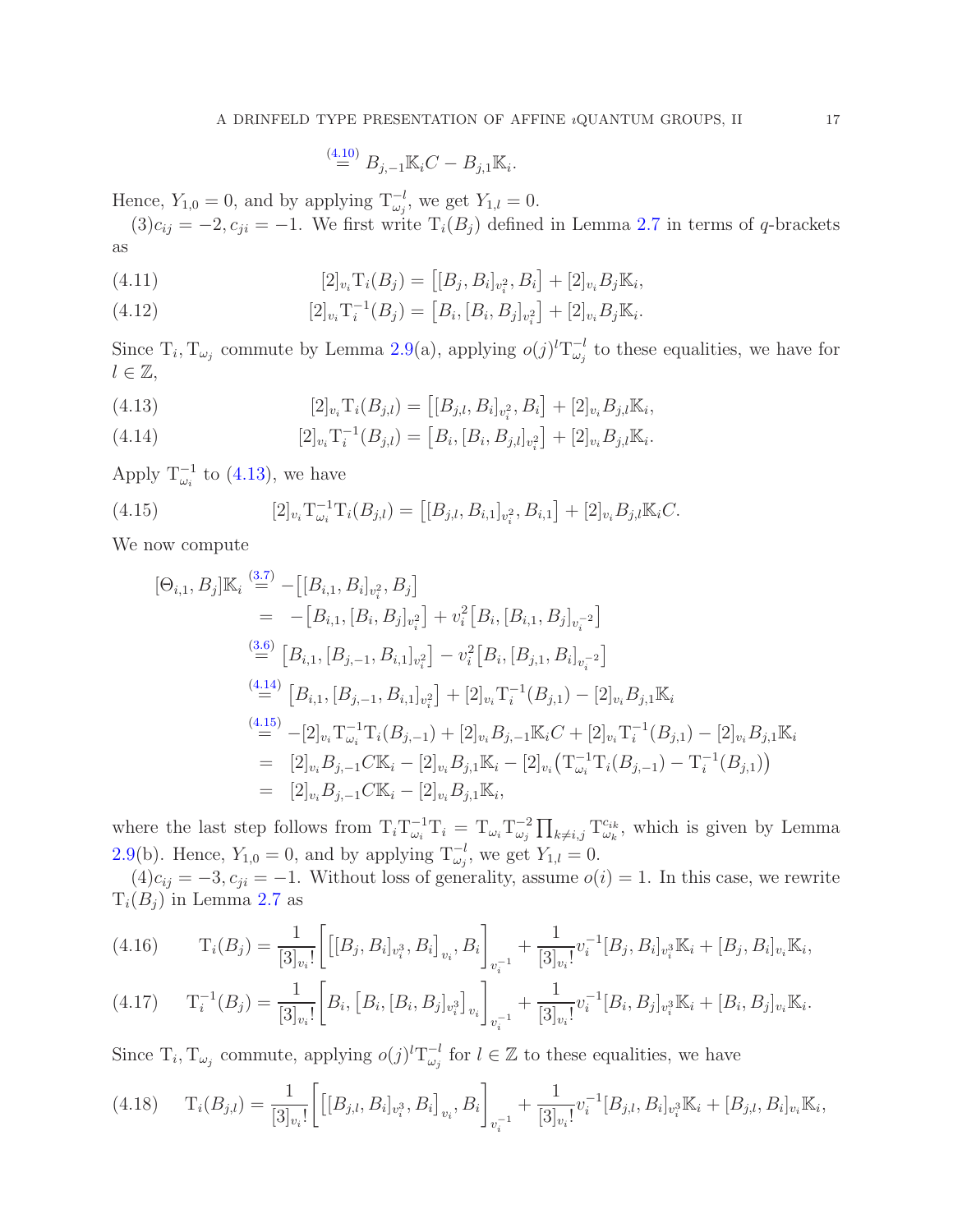$$
(4.19) \quad T_i^{-1}(B_{j,l}) = \frac{1}{[3]_{v_i}!} \bigg[ B_i, [B_i, [B_i, B_{j,l}]_{v_i^3}]_{v_i} \bigg]_{v_i^{-1}} + \frac{1}{[3]_{v_i}!} v_i^{-1} [B_i, B_{j,l}]_{v_i^3} \mathbb{K}_i + [B_i, B_{j,l}]_{v_i} \mathbb{K}_i.
$$

In particular, for  $l = -1$  and 1 respectively, we have

<span id="page-17-0"></span>(4.20) 
$$
[\mathbf{T}_{i}(B_{j,-1}), B_{i}]_{v_{i}^{-3}} = \frac{1}{[3]_{v_{i}}!} \Bigg[ \Big[ [[B_{j,-1}, B_{i}]_{v_{i}^{3}}, B_{i}]_{v_{i}}, B_{i} \Big]_{v_{i}^{-1}}, B_{i} \Bigg]_{v_{i}^{-3}} + \frac{1}{[3]_{v_{i}}!} v_{i}^{-1} \Big[ [B_{j,-1}, B_{i}]_{v_{i}^{3}}, B_{i} \Big]_{v_{i}^{-3}} \mathbb{K}_{i} + \Big[ [B_{j,-1}, B_{i}]_{v_{i}}, B_{i} \Big]_{v_{i}^{-3}} \mathbb{K}_{i},
$$
  
(4.21) 
$$
[B_{i}, \mathbf{T}_{i}^{-1}(B_{j,1})]_{v_{i}^{-3}} = \frac{1}{[3]_{v_{i}}!} \Bigg[ B_{i}, \Bigg[ B_{i}, \Big[ B_{i}, [B_{i}, B_{j,1}]_{v_{i}^{3}} \Big]_{v_{i}} \Bigg]_{v_{i}^{-1}} \Bigg]_{v_{i}^{-3}} + \frac{1}{[3]_{v_{i}}!} v_{i}^{-1} \Bigg[ B_{i}, \Big[ B_{i}, [B_{i}, B_{j,1}]_{v_{i}^{3}} \Big]_{v_{i}^{-3}} \mathbb{K}_{i} + \Big[ B_{i}, [B_{i}, B_{j,1}]_{v_{i}} \Big] \mathbb{K}_{i}.
$$

<span id="page-17-1"></span>Apply  $T_{\omega_i}^{-1}$  to [\(4.20\)](#page-17-0), since  $T_{\omega_i}^{-1}T_i(B_i) = T_{\omega_i}^{-1}(B_i \mathbb{K}_i^{-1})$  $j_i^{-1}$ ) =  $B_{i,1}$ K $i^{-1}$ C<sup>-1</sup>, we have

<span id="page-17-4"></span>
$$
(4.22) \t T_{\omega_i}^{-1} T_i \Big( [B_{j,-1}, B_i]_{v_i^{-3}} \Big) \mathbb{K}_i C = \frac{1}{[3]_{v_i}!} \Bigg[ \Big[ \big[ [B_{j,-1}, B_{i,1}]_{v_i^3}, B_{i,1} \big] \Big]_{v_i}, B_{i,1} \Bigg]_{v_i^{-1}}, B_{i,1} \Bigg]_{v_i^{-3}} + \frac{1}{[3]_{v_i}!} v_i^{-1} \big[ [B_{j,-1}, B_{i,1}]_{v_i^3}, B_{i,1} \big]_{v_i^{-3}} \mathbb{K}_i C + \big[ [B_{j,-1}, B_{i,1}]_{v_i}, B_{i,1} \big]_{v_i^{-3}} \mathbb{K}_i C.
$$

On the other hand, we also rewrite the finite type Serre relation [\(2.17\)](#page-5-6) as

<span id="page-17-3"></span>
$$
(4.23) \quad \left[ \left[ \left[ [B_j, B_i]_{v_i^3}, B_i \right]_{v_i}, B_i \right]_{v_i^{-1}}, B_i \right]_{v_i^{-3}} = -v_i^{-1} (1 + [3]_{v_i}^2) (B_j B_i^2 + B_i^2 B_j) \mathbb{K}_i + v_i^{-1} [4]_{v_i} (1 + [2]_{v_i}^2) B_i B_j B_i \mathbb{K}_i - v_i^{-2} [3]_{v_i}^2 B_j \mathbb{K}_i^2.
$$

Apply  $o(j)T_{\omega_j}^{-1}$  and we obtain

<span id="page-17-2"></span>
$$
(4.24) \left[ \left[ \left[ [B_{j,1}, B_i]_{v_i^3}, B_i \right]_{v_i}, B_i \right]_{v_i^{-1}}, B_i \right]_{v_i^{-3}} = -v_i^{-1} (1 + [3]_{v_i}^2) (B_{j,1} B_i^2 + B_i^2 B_{j,1}) \mathbb{K}_i + v_i^{-1} [4]_{v_i} (1 + [2]_{v_i}^2) B_i B_{j,1} B_i \mathbb{K}_i - v_i^{-2} [3]_{v_i}^2 B_{j,1} \mathbb{K}_i^2.
$$

Note the leading term (of degree 5) on the RHS of [\(4.21\)](#page-17-1) coincides with the LHS of [\(4.24\)](#page-17-2). We substitute it using  $(4.24)$  and simplify as

<span id="page-17-6"></span>
$$
(4.25) \qquad [3]_{v_i}[2]_{v_i}[B_i, T_i^{-1}(B_{j,1})]_{v_i^{-3}} = [3]_{v_i}[B_i, [B_{j,1}, B_i]_{v_i^{-3}}]_{v_i} \mathbb{K}_i - v_i^{-2}[3]_{v_i}^2 B_{j,1} \mathbb{K}_i^2.
$$

Similarly, we apply  $T_{\omega_j} T_{\omega_i}^{-1}$  to [\(4.23\)](#page-17-3), by Lemma [4.1\(](#page-13-2)a),

$$
\[B_{i,1},\left[B_{i,1},\left[B_{i,1},\left[B_{i,1},B_{j,-1}\right]_{v_i^3}\right]_{v_i}\right]_{v_i}\]_{v_i^{-1}}\]_{v_i^{-3}} = -v_i^{-1}(1+[3]_{v_i}^2)(B_{j,-1}B_{i,1}^2+B_{i,1}^2B_{j,-1})\mathbb{K}_i
$$
\n
$$
(4.26) \qquad \qquad + v_i^{-1}[4]_{v_i}(1+[2]_{v_i}^2)B_{i,1}B_{j,-1}B_{i,1}\mathbb{K}_iC - v_i^{-2}[3]_{v_i}^2B_{j,-1}\mathbb{K}_i^2C^2.
$$

<span id="page-17-5"></span>and then we substitute the leading term of RHS of [\(4.22\)](#page-17-4) using [\(4.26\)](#page-17-5). We obtain

$$
[3]_{v_i}[2]_{v_i}T_{\omega_i}^{-1}T_i[B_{j,-1},B_i]_{v_i^{-3}}\mathbb{K}_iC=[3]_{v_i}\big[[B_{i,1},B_{j,-1}]_{v_i^{-3}},B_{i,1}\big]_{v_i}\mathbb{K}_iC-v_i^{-2}[3]_{v_i}^2B_{j,-1}\mathbb{K}_i^2C^2,
$$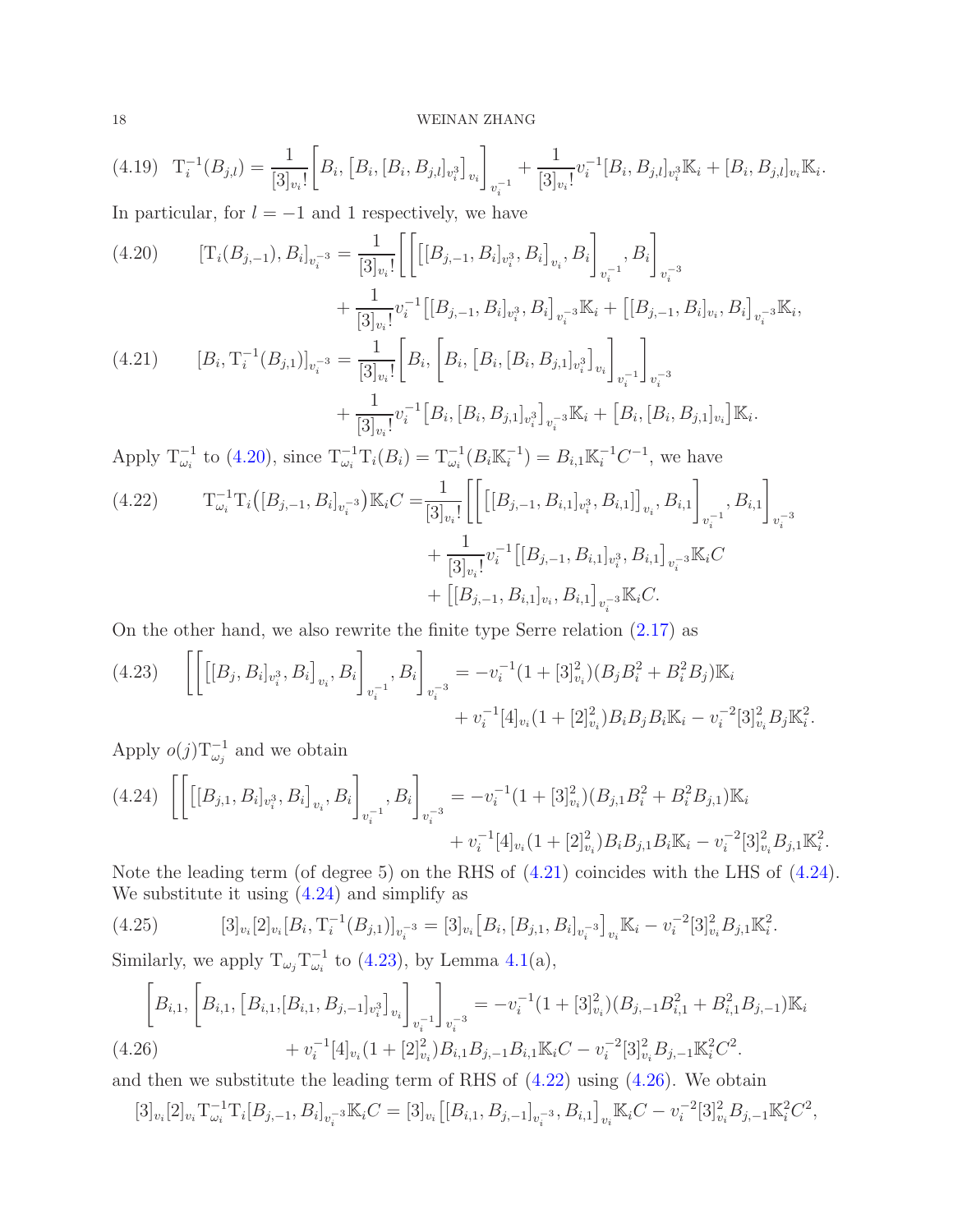which can be simplified as

<span id="page-18-2"></span>
$$
(4.27) \qquad [2]_{v_i} \mathcal{T}^{-1}_{\omega_i} \mathcal{T}_i[B_{j,-1}, B_i]_{v_i^{-3}} = \left[ [B_{i,1}, B_{j,-1}]_{v_i^{-3}}, B_{i,1} \right]_{v_i} - v_i^{-2} [3]_{v_i} B_{j,-1} \mathbb{K}_i C.
$$

We now compute  $Y_{1,0}$  in this case.

$$
[\Theta_{i,1}, B_j] \mathbb{K}_i \stackrel{(3.7)}{=} -[[B_{i,1}, B_i]_{v_i^2}, B_j]
$$
\n
$$
= -[B_{i,1}, [B_i, B_j]_{v_i^3}]_{v_i^{-1}} + v_i^2 [B_i, [B_{i,1}, B_j]_{v_i^{-3}}]_{v_i}
$$
\n
$$
\stackrel{(3.6)}{=} [B_{i,1}, [B_{j,-1}, B_{i,1}]_{v_i^3}]_{v_i^{-1}} - v_i^2 [B_i, [B_{j,1}, B_i]_{v_i^{-3}}]_{v_i}
$$
\n
$$
= v_i^2 [[B_{i,1}, B_{j,-1}]_{v_i^{-3}}, B_{i,1}]_{v_i} - v_i^2 [B_i, [B_{j,1}, B_i]_{v_i^{-3}}]_{v_i}
$$
\n
$$
\stackrel{(4)}{=} [3]_{v_i} B_{j,-1} \mathbb{K}_i C - [3]_{v_i} B_{j,1} \mathbb{K}_i
$$
\n
$$
+ v_i^2 [2]_{v_i} \left( T_{\omega_i}^{-1} T_i [B_{j,-1}, B_i]_{v_i^{-3}} - [B_i, T_i^{-1} (B_{j,1})]_{v_i^{-3}} \mathbb{K}_i^{-1} \right)
$$
\n
$$
= [3]_{v_i} B_{j,-1} \mathbb{K}_i C - [3]_{v_i} B_{j,1} \mathbb{K}_i + v_i^2 [2]_{v_i} T_i^{-1} \left( T_i T_{\omega_i}^{-1} T_i [B_{j,-1}, B_i]_{v_i^{-3}} - [B_i, B_{j,1}]_{v_i^{-3}} \right)
$$
\n
$$
\stackrel{(**)}{=} [3]_{v_i} B_{j,-1} \mathbb{K}_i C - [3]_{v_i} B_{j,1} \mathbb{K}_i + v_i^2 [2]_{v_i} T_i^{-1} \left( -[B_{j,2}, B_{i,-1}]_{v_i^{-3}} - [B_i, B_{j,1}]_{v_i^{-3}} \right),
$$
\n
$$
\stackrel{(3.6)}{=} [3]_{v_i} B_{j,-1} \mathbb{K}_i C - [3]_{v_i} B_{j,1} \mathbb{K}_i
$$

where step  $(*)$  follows by applying  $(4.27)$  to the first term and applying  $(4.25)$  to the second term, and step (\*\*) follows from  $T_i T_{\omega_i}^{-1} T_i = T_{\omega_i} T_{\omega_j}^{-3}$  given in Lemma [2.9\(](#page-7-4)b). (also  $o(j) = -1$ gives the red additional sign in this step) Hence,  $Y_{1,0} = 0$  and by applying  $T_{\omega_j}^{-l}$  we have  $Y_{1,l} = 0$  for  $l \in \mathbb{Z}$ .

## 5. Verification of Serre relations

<span id="page-18-0"></span>The goal of this section is to establish general Serre relations  $(3.27)-(3.28)$  $(3.27)-(3.28)$  in  $\mathrm{PrU}_{red}^i$ . We first recover the general Serre relation [\(3.27\)](#page-11-0) formulated in [\[LW20b\]](#page-24-10) for  $c_{ij} = -1$ , using a more straightforward approach compared with the original one. We generalize this approach and offer several formulations for the Serre relation for  $c_{ij} = -2$ . We obtain two symmetric formulations in §[5.2.](#page-20-0) Using these symmetric formulations, we derive the relation [\(3.28\)](#page-11-1) in terms of generating functions and finish the proof of Theorem [3.4](#page-11-2) in §[5.3.](#page-22-0)

<span id="page-18-1"></span>5.1. Serre relation for  $c_{ij} = -1$ . Let  $c_{ij} = -1$ . Recall the notation  $\mathbb{S}(k_1, k_2 | i, i, j)$  intro-duced in [\(3.30\)](#page-12-2) and denote it by  $\mathcal{S}(k_1, k_2|l)$  for short. The Serre relation [\(3.9\)](#page-8-5), together with the relation [\(3.5\)](#page-8-0), is verified in [\[LW20b,](#page-24-10) §4.7-4.8], using a spiral induction. In this section, we give a new proof for the Serre relation [\(3.9\)](#page-8-5), without the help of relation [\(3.5\)](#page-8-0). To begin with, we recall two technical lemmas from their paper.

<span id="page-18-3"></span>**Lemma 5.1** ([\[LW20b,](#page-24-10) Lemma 4.13]). For  $k_1, k_2, l \in \mathbb{Z}$ , we have

$$
\begin{split} \mathbb{S}(k_1, k_2 + 1|l) + \mathbb{S}(k_1 + 1, k_2|l) - [2]_{v_i} \mathbb{S}(k_1, k_2|l+1) \\ &= \text{Sym}_{k_1, k_2} \left( -[\Theta_{i,k_2 - k_1 + 1}, B_{jl}]_{v_i^{-2}} C^{k_1} + v_i^{-2} [\Theta_{i,k_2 - k_1 - 1}, B_{jl}]_{v_i^{-2}} C^{k_1 + 1} \right) \mathbb{K}_i. \end{split}
$$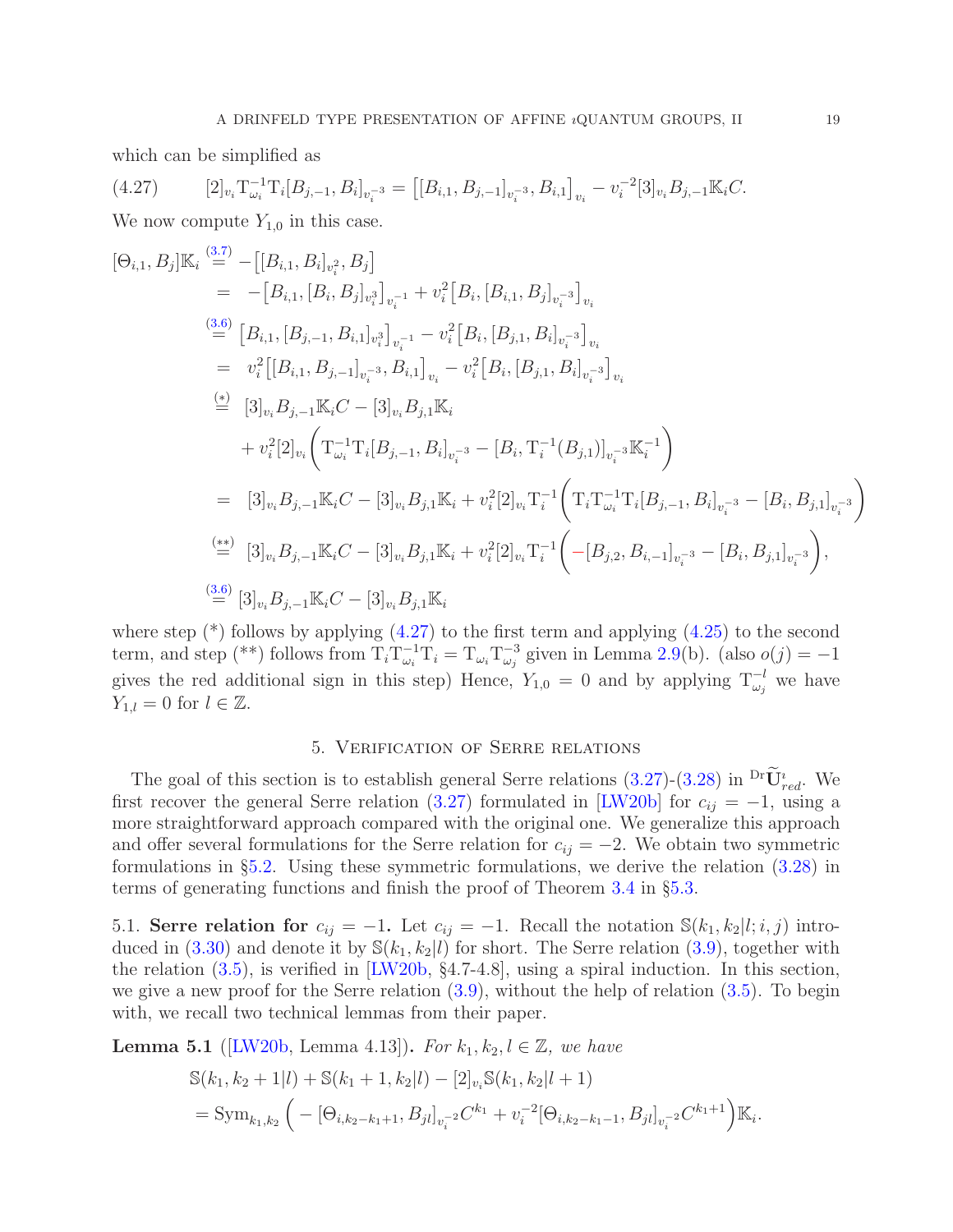<span id="page-19-0"></span>**Lemma 5.2** ([\[LW20b,](#page-24-10) Lemma 4.9]). For  $k_1, k_2, l \in \mathbb{Z}$ , we have

$$
S(k_1, k_2 + 1|l) + S(k_1 + 1, k_2|l) - [2]_{v_i} S(k_1 + 1, k_2 + 1|l - 1)
$$
  
= Sym<sub>k\_1, k\_2</sub>  $\left( -[B_{jl}, \Theta_{i,k_2 - k_1 + 1}]_{v_i^{-2}} C^{k_1} + v_i^{-2} [B_{jl}, \Theta_{i,k_2 - k_1 - 1}]_{v_i^{-2}} C^{k_1 + 1} \right) \mathbb{K}_i.$ 

Denote

$$
\mathbb{S}(w_1,w_2|z) = \text{Sym}_{w_1,w_2} \left\{ \mathbf{B}_i(w_1) \mathbf{B}_i(w_2) \mathbf{B}_j(z) - [2]_{v_i} \mathbf{B}_i(w_1) \mathbf{B}_j(z) \mathbf{B}_i(w_2) + \mathbf{B}_j(z) \mathbf{B}_i(w_1) \mathbf{B}_i(w_2) \right\}.
$$

Lemma [5.1](#page-18-3) and [5.2](#page-19-0) can be written in terms of generating functions respectively as

<span id="page-19-1"></span>(5.1) 
$$
(w_1^{-1} + w_2^{-1} - [2]_{v_i} z^{-1}) \mathbb{S}(w_1, w_2 | z)
$$

$$
= \text{Sym}_{w_1, w_2} \frac{\Delta(w_1 w_2)}{v_i - v_i^{-1}} (v_i^{-2} w_1^{-1} - w_2^{-1}) [\Theta_i(w_2), \mathbf{B}_j(z)]_{v_i^{-2}} \mathbb{K}_i,
$$

and

<span id="page-19-2"></span>(5.2) 
$$
(w_1 + w_2 - [2]_{v_i} z) \mathbb{S}(w_1, w_2 | z)
$$

$$
= \text{Sym}_{w_1, w_2} \frac{\Delta(w_1 w_2)}{v_i - v_i^{-1}} (v_i^{-2} w_2 - w_1) [\mathbf{B}_j(z), \mathbf{\Theta}_i(w_2)]_{v_i^{-2}} \mathbb{K}_i.
$$

Then we calculate  $(5.1) \times [2]_{v_i} z + (5.2) \times (w_1^{-1} + w_2^{-1})$  $(5.1) \times [2]_{v_i} z + (5.2) \times (w_1^{-1} + w_2^{-1})$  $(5.1) \times [2]_{v_i} z + (5.2) \times (w_1^{-1} + w_2^{-1})$  and we obtain

<span id="page-19-3"></span>
$$
(w_1 - v_i^2 w_2)(w_2^{-1} - v_i^{-2} w_1^{-1}) \mathbb{S}(w_1, w_2 | z)
$$
  
\n
$$
= [2]_{v_i} z \operatorname{Sym}_{w_1, w_2} \frac{\Delta(w_1 w_2)}{v_i - v_i^{-1}} (v_i^{-2} w_1^{-1} - w_2^{-1}) [\Theta_i(w_2), \mathbf{B}_j(z)]_{v_i^{-2}} \mathbb{K}_i
$$
  
\n
$$
+ \operatorname{Sym}_{w_1, w_2} \frac{\Delta(w_1 w_2)}{v_i - v_i^{-1}} (v_i^{-2} w_2 - w_1)(w_1^{-1} + w_2^{-1}) [\mathbf{B}_j(z), \Theta_i(w_2)]_{v_i^{-2}} \mathbb{K}_i.
$$

We also calculate  $(5.1) \times (w_1 + w_2) + (5.2) \times [2]_{v_i} z^{-1}$  $(5.1) \times (w_1 + w_2) + (5.2) \times [2]_{v_i} z^{-1}$  $(5.1) \times (w_1 + w_2) + (5.2) \times [2]_{v_i} z^{-1}$  and we obtain

(5.4)  
\n
$$
(w_1 - v_i^2 w_2)(w_2^{-1} - v_i^{-2} w_1^{-1}) \mathbb{S}(w_1, w_2 | z)
$$
\n
$$
= \text{Sym}_{w_1, w_2} \frac{\Delta(w_1 w_2)}{v_i - v_1^{-1}} (v_i^{-2} w_1^{-1} - w_2^{-1}) (w_1 + w_2) [\Theta_i(w_2), \mathbf{B}_j(z)]_{v_i^{-2}} \mathbb{K}_i
$$
\n
$$
+ [2]_{v_i} z^{-1} \text{Sym}_{w_1, w_2} \frac{\Delta(w_1 w_2)}{v_i - v_1^{-1}} (v_i^{-2} w_2 - w_1) [\mathbf{B}_j(z), \Theta_i(w_2)]_{v_i^{-2}} \mathbb{K}_i.
$$

Simplify  $(5.3)$  as

(5.5) 
$$
\mathbb{S}(w_1, w_2|z) = -\operatorname{Sym}_{w_1, w_2} \frac{\Delta(w_1 w_2)}{v_i - v_i^{-1}} \frac{[2]_{v_i} z}{w_1 - v_i^2 w_2} [\Theta_i(w_2), \mathbf{B}_j(z)]_{v_i^{-2}} \mathbb{K}_i - \operatorname{Sym}_{w_1, w_2} \frac{\Delta(w_1 w_2)}{v_i - v_i^{-1}} \frac{w_1 + w_2}{w_1 - v_i^2 w_2} [\mathbf{B}_j(z), \Theta_i(w_2)]_{v_i^{-2}} \mathbb{K}_i,
$$

which is exactly  $(3.27)$ .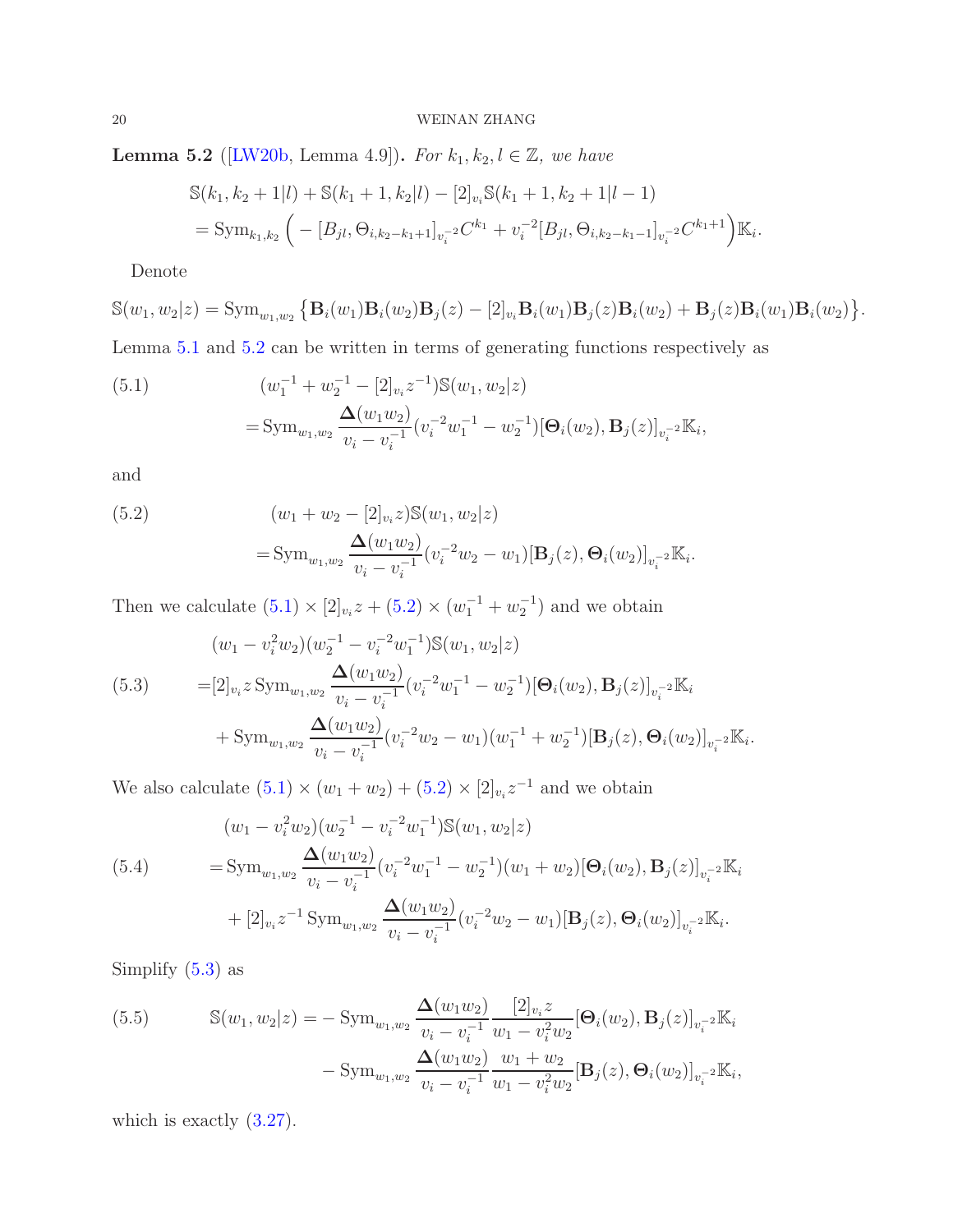<span id="page-20-0"></span>5.2. Symmetric formulation. We now forward to the case  $c_{ij} = -2$ . Two symmetric formulations [\(5.6\)](#page-20-1) and [\(5.7\)](#page-20-2), generalizing Lemma [5.1](#page-18-3) and [5.2,](#page-19-0) are formulated and verified in this section. Denote

$$
S(k_1,k_2,k_3|l) = \operatorname{Sym}_{k_1,k_2,k_3} \sum_{s=0}^3 (-1)^s \begin{bmatrix} 3 \\ s \end{bmatrix}_{v_i} B_{i,k_1} \cdots B_{i,k_s} B_{j,l} B_{i,k_s+1} \cdots B_{i,k_3}.
$$

Note that  $S(k_1, k_2, k_3|l)$  is symmetric with respect to the first three components.

<span id="page-20-3"></span>**Proposition 5.3.** We have, for any  $k_1, k_2, k_3$ ,

<span id="page-20-1"></span>
$$
(5.6) \quad S(k_1, k_2, k_3 + 1|l) + S(k_1 + 1, k_2, k_3|l) + S(k_1, k_2 + 1, k_3|l) - [3]_{v_i} S(k_1, k_2, k_3|l + 1)
$$
  
=  $\frac{1}{2}$  Sym<sub>k\_1, k\_2, k\_3</sub>  $\left( -v_i^{-1}[2]_{v_i} \left[ [\Theta_i(k_2, k_3), B_{j,l}]_{v_i^{-2}}, B_{i,k_1} \right]_{v_i^2} + [\Theta_i(k_2, k_3), [B_{i,k_1}, B_{j,l}]_{v_i^{-2}}]_{v_i^{-4}} \right)$ 

The following relation can be obtained from  $(5.6)$  by applying  $\Psi$ .

<span id="page-20-2"></span>
$$
S(k_1 - 1, k_2, k_3 | l) + S(k_1, k_2 - 1, k_3 | l) + S(k_1, k_2, k_3 - 1 | l) - [3]_{v_i} S(k_1, k_2, k_3 | l - 1)
$$
  
(5.7) 
$$
= \frac{1}{2} v_i^{-1} [2]_{v_i} \text{Sym}_{k_1, k_2, k_3} [B_{i,k_3}, [B_{j,l}, \Theta_i(k_1 - 1, k_2 - 1)]_{v_i^{-2}}]_{v_i^2}
$$

$$
- \frac{1}{2} \text{Sym}_{k_1, k_2, k_3} [[B_{j,l}, B_{i,k_3}]_{v_i^2}, \Theta_i(k_1 - 1, k_2 - 1)]_{v_i^{-4}}
$$

Proof of Proposition [5.3.](#page-20-3) Recall the definition of  $\Theta_i(s,r)$  from [\(3.18\)](#page-10-3). Since  $\Theta_i(s,r)$  =  $\Theta_i(r, s)$ , we have  $\text{Sym}_{r, s} \Theta_i(s, r) = 2\Theta_i(s, r)$ . We rewrite [\(5.6\)](#page-20-1) in the following equivalent form,

<span id="page-20-6"></span>
$$
S(k_1, k_2, k_3 + 1|l) + S(k_1 + 1, k_2, k_3|l) + S(k_1, k_2 + 1, k_3|l) - [3]_{v_i} S(k_1, k_2, k_3|l + 1)
$$
  
(5.8) 
$$
= -v_i^{-1}[2]_{v_i} \left[ [\Theta_i(k_2, k_3), B_{j,l}]_{v_i^{-2}}, B_{i,k_1} \right]_{v_i^2} + \left[ \Theta_i(k_2, k_3), [B_{i,k_1}, B_{j,l}]_{v_i^2} \right]_{v_i^{-4}}
$$

$$
- v_i^{-1}[2]_{v_i} \left[ [\Theta_i(k_1, k_3), B_{j,l}]_{v_i^{-2}}, B_{i,k_2} \right]_{v_i^2} + \left[ \Theta_i(k_1, k_3), [B_{i,k_2}, B_{j,l}]_{v_i^2} \right]_{v_i^{-4}}
$$

$$
- v_i^{-1}[2]_{v_i} \left[ [\Theta_i(k_1, k_2), B_{j,l}]_{v_i^{-2}}, B_{i,k_3} \right]_{v_i^2} + \left[ \Theta_i(k_1, k_2), [B_{i,k_3}, B_{j,l}]_{v_i^2} \right]_{v_i^{-4}}.
$$

Denote

$$
R(k_1, k_2, k_3 | l) = \text{Sym}_{k_1, k_2} \left( B_{i,k_1} B_{i,k_2} [B_{i,k_3}, B_{j,l}]_{v_i^2} - v_i^{-1} [2]_{v_i} B_{i,k_1} [B_{i,k_3}, B_{j,l}]_{v_i^2} B_{i,k_2} + v_i^{-2} [B_{i,k_3}, B_{j,l}]_{v_i^2} B_{i,k_1} B_{i,k_2} \right).
$$
\n(5.9)

Note that  $R(k_1, k_2, k_3|l)$  is only symmetric with respect to its first two components. In fact,  $R(k_1, k_2, k_3|l)$  plays the role of breaking the symmetry of  $S(k_1, k_2, k_3|l)$  as it satisfies

<span id="page-20-5"></span>(5.10) 
$$
S(k_1, k_2, k_3 | l) = R(k_1, k_2, k_3 | l) + R(k_1, k_3, k_2 | l) + R(k_2, k_3, k_1 | l).
$$

We compute

<span id="page-20-4"></span>(5.11) 
$$
S(k_1, k_2, k_3 + 1|l) - [3]_{v_i} R(k_1, k_2, k_3|l+1)
$$

$$
= \begin{cases} (1 + v_i^2) B_{i,k_1} [B_{i,k_3+1}, B_{i,k_2}]_{v_i^2} B_{j,l} + [B_{i,k_3+1}, B_{i,k_1}]_{v_i^2} B_{i,k_2} B_{j,l} \end{cases}
$$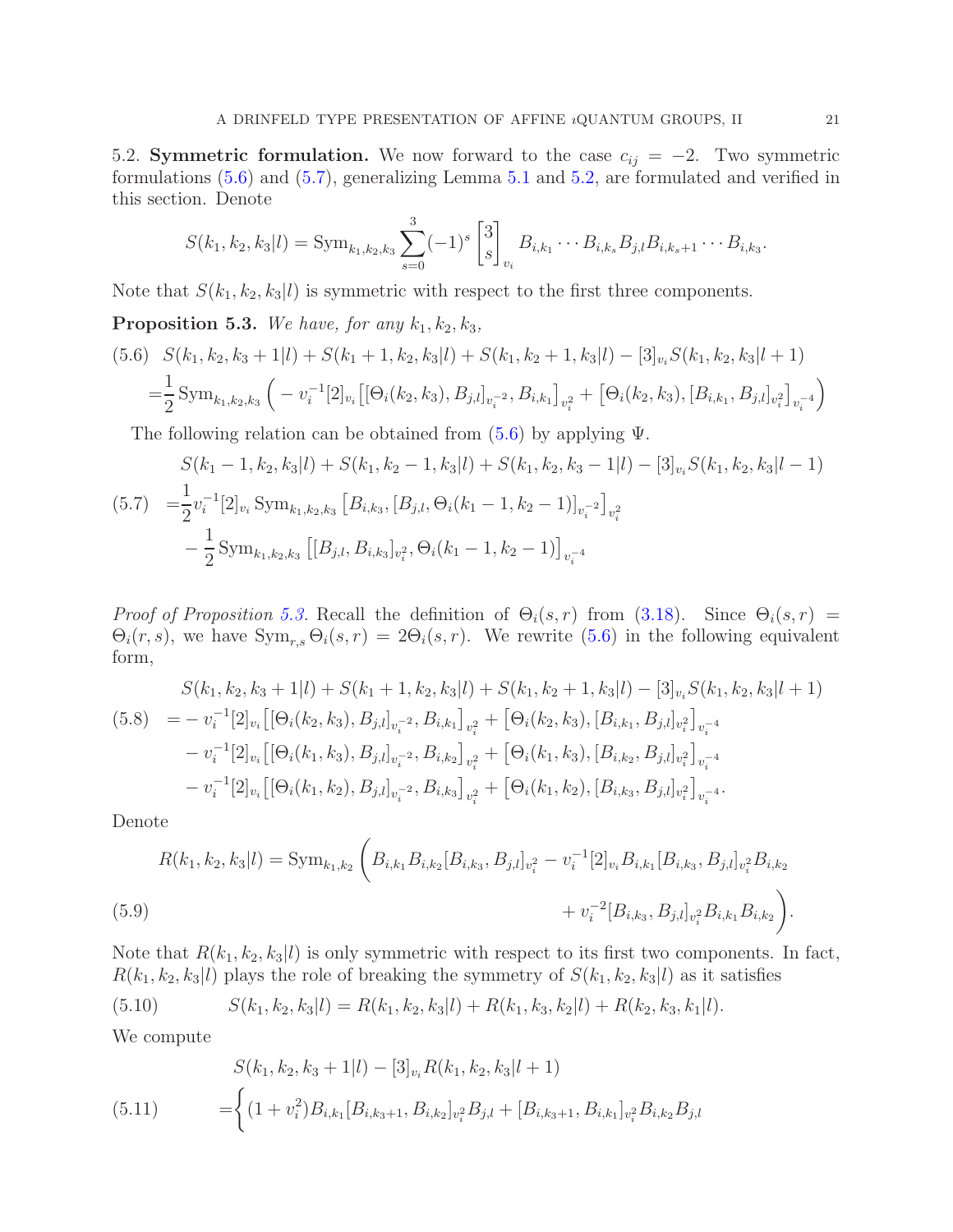### $22$   $\,$  WEINAN ZHANG  $\,$

$$
- [3]_{v_i} [B_{i,k_3+1}, B_{i,k_1}]_{v_i^2} B_{j,l} B_{i,k_2} - v_i^{-2} [3]_{v_i} B_{i,k_1} B_{j,l} [B_{i,k_3+1}, B_{i,k_2}]_{v_i^2}
$$
  
+  $v_i^{-2} B_{j,l} B_{i,k_1} [B_{i,k_3+1}, B_{i,k_2}]_{v_i^2} + (v_i^{-2} + v_i^{-4}) B_{j,l} [B_{i,k_3+1}, B_{i,k_1}]_{v_i^2} B_{i,k_2}$   
+  $\{k_1 \leftrightarrow k_2\}.$ 

where  $\{k_1 \leftrightarrow k_2\}$  represents the element obtained by swapping  $k_1, k_2$  in the first curly brackets.

Rewrite [\(5.11\)](#page-20-4) using the symmetrizer as

<span id="page-21-2"></span>
$$
S(k_1, k_2, k_3 + 1|l) - [3]_{v_i} R(k_1, k_2, k_3|l + 1)
$$
  
\n
$$
= \left\{ (1 + v_i^2) B_{i,k_1} [B_{i,k_3+1}, B_{i,k_2}]_{v_i^2} B_{j,l} + [B_{i,k_3+1}, B_{i,k_2}]_{v_i^2} B_{i,k_1} B_{j,l} - [3]_{v_i} [B_{i,k_3+1}, B_{i,k_2}]_{v_i^2} B_{j,l} B_{i,k_1} - v_i^{-2} [3]_{v_i} B_{i,k_1} B_{j,l} [B_{i,k_3+1}, B_{i,k_2}]_{v_i^2} + v_i^{-2} B_{j,l} B_{i,k_1} [B_{i,k_3+1}, B_{i,k_2}]_{v_i^2} + (v_i^{-2} + v_i^{-4}) B_{j,l} [B_{i,k_3+1}, B_{i,k_2}]_{v_i^2} B_{i,k_1} \right\}
$$
  
\n
$$
+ \{k_1 \leftrightarrow k_2\}.
$$

On the other hand, the relation [\(3.7\)](#page-8-9) implies that

<span id="page-21-1"></span><span id="page-21-0"></span>(5.13) 
$$
[B_{i,k_3+1}, B_{i,k_1}]_{v_i^2} = \Theta_i(k_1, k_3) - [B_{i,k_1+1}, B_{i,k_3}]_{v_i^2},
$$

$$
[B_{i,k_3+1}, B_{i,k_2}]_{v_i^2} = \Theta_i(k_2, k_3) - [B_{i,k_2+1}, B_{i,k_3}]_{v_i^2}.
$$

Substitute  $(5.13)$  and  $(5.14)$  into  $(5.12)$ , and we have

<span id="page-21-3"></span>
$$
S(k_1, k_2, k_3 + 1|l) - [3]_{v_i} R(k_1, k_2, k_3|l + 1)
$$
  
\n
$$
= -\left\{ (1 + v_i^2) B_{i,k_1} [B_{i,k_2+1}, B_{i,k_3}]_{v_i^2} B_{j,l} + [B_{i,k_2+1}, B_{i,k_3}]_{v_i^2} B_{i,k_1} B_{j,l} - [3]_{v_i} [B_{i,k_2+1}, B_{i,k_3}]_{v_i^2} B_{j,l} B_{i,k_1} - v_i^{-2} [3]_{v_i} B_{i,k_1} B_{j,l} [B_{i,k_2+1}, B_{i,k_3}]_{v_i^2} + v_i^{-2} B_{j,l} B_{i,k_1} [B_{i,k_2+1}, B_{i,k_3}]_{v_i^2} + (v_i^{-2} + v_i^{-4}) B_{j,l} [B_{i,k_2+1}, B_{i,k_3}]_{v_i^2} B_{i,k_1} \right\}
$$
  
\n
$$
- \left\{ k_1 \leftrightarrow k_2 \right\}
$$
  
\n+  $Q_{1,2}$ ,

where  $Q_{1,2}$  denotes all terms involving the imaginary root vectors

$$
Q_{1,2} = -v_i^{-1}[2]_{v_i} \left[ [\Theta_i(k_2, k_3), B_{j,l}]_{v_i^{-2}}, B_{i,k_1} \right]_{v_i^2} + \left[ \Theta_i(k_2, k_3), [B_{i,k_1}, B_{j,l}]_{v_i^2} \right]_{v_i^{-4}} - v_i^{-1}[2]_{v_i} \left[ [\Theta_i(k_1, k_3), B_{j,l}]_{v_i^{-2}}, B_{i,k_2} \right]_{v_i^2} + \left[ \Theta_i(k_1, k_3), [B_{i,k_2}, B_{j,l}]_{v_i^2} \right]_{v_i^{-4}}.
$$

We recognize that the first  $\left\{\right. \right\}$ -term on the RHS of [\(5.15\)](#page-21-3) is the same as the  $\left\{\right\}$ -term on the RHS of [\(5.12\)](#page-21-2), up to a swap of indices  $k_2 \leftrightarrow k_3$ . Hence, we replace the one in [\(5.15\)](#page-21-3) by [\(5.12\)](#page-21-2). We do the same thing for the term  ${k_1 \leftrightarrow k_2}$  in [\(5.15\)](#page-21-3).

$$
S(k_1, k_2, k_3 + 1|l) - [3]_{v_i} R(k_1, k_2, k_3|l + 1)
$$
  
= 
$$
- \left( S(k_1, k_3, k_2 + 1|l) - [3]_{v_i} R(k_1, k_3, k_2|l + 1) \right)
$$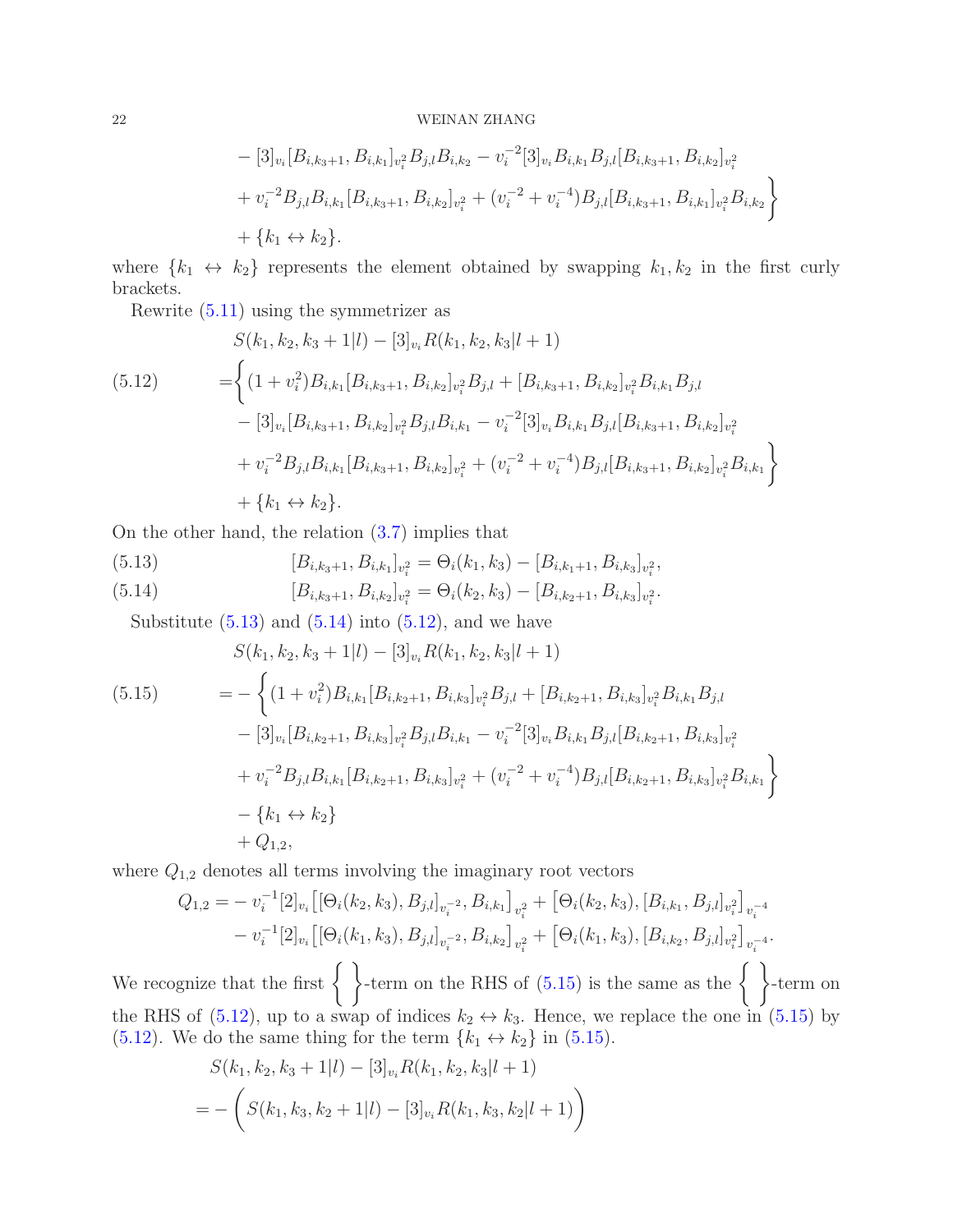<span id="page-22-1"></span>
$$
+\left\{ (1+v_i^2)B_{i,k_3}[B_{i,k_2+1},B_{i,k_1}]_{v_i^2}B_{j,l}+[B_{i,k_2+1},B_{i,k_1}]_{v_i^2}B_{i,k_3}B_{j,l} -[3]_{v_i}[B_{i,k_2+1},B_{i,k_1}]_{v_i^2}B_{j,l}B_{i,k_3}-v_i^{-2}[3]_{v_i}B_{i,k_3}B_{j,l}[B_{i,k_2+1},B_{i,k_1}]_{v_i^2} +v_i^{-2}B_{j,l}B_{i,k_3}[B_{i,k_2+1},B_{i,k_1}]_{v_i^2}+(v_i^{-2}+v_i^{-4})B_{j,l}[B_{i,k_2+1},B_{i,k_1}]_{v_i^2}B_{i,k_3} \right\} -\left(S(k_2,k_3,k_1+1|l)-[3]_{v_i}R(k_2,k_3,k_1|l+1)\right)+\left\{k_1\leftrightarrow k_2\right\} +Q_{1,2}.
$$

By [\(3.7\)](#page-8-9), we have the following relation

(5.17) 
$$
[B_{i,k_2+1}, B_{i,k_1}]_{v_i^2} + [B_{i,k_1+1}, B_{i,k_2}]_{v_i^2} = \Theta_i(k_1, k_2).
$$

Now we can apply the above relation to those two  $\{ \}$ -terms in [\(5.16\)](#page-22-1) and we obtain

<span id="page-22-2"></span>
$$
S(k_1, k_2, k_3 + 1|l) + S(k_1 + 1, k_2, k_3|l) + S(k_1, k_2 + 1, k_3|l)
$$
  
\n
$$
- [3]_{v_i} (R(k_1, k_2, k_3|l + 1) + R(k_1, k_3, k_2|l + 1) + R(k_2, k_3, k_1|l + 1))
$$
  
\n
$$
= -v_i^{-1} [2]_{v_i} [[\Theta_i(k_2, k_3), B_{j,l}]_{v_i^{-2}}, B_{i,k_1}]_{v_i^2} + [\Theta_i(k_2, k_3), [B_{i,k_1}, B_{j,l}]_{v_i^2}]_{v_i^{-4}}
$$
  
\n
$$
- v_i^{-1} [2]_{v_i} [[\Theta_i(k_1, k_3), B_{j,l}]_{v_i^{-2}}, B_{i,k_2}]_{v_i^2} + [\Theta_i(k_1, k_3), [B_{i,k_2}, B_{j,l}]_{v_i^2}]_{v_i^{-4}}
$$
  
\n
$$
- v_i^{-1} [2]_{v_i} [[\Theta_i(k_1, k_2), B_{j,l}]_{v_i^{-2}}, B_{i,k_3}]_{v_i^2} + [\Theta_i(k_1, k_2), [B_{i,k_3}, B_{j,l}]_{v_i^2}]_{v_i^{-4}}.
$$

Finally, by  $(5.10)$ , we obtain  $(5.8)$  from  $(5.18)$ , as desired.

<span id="page-22-0"></span>5.3. Generating function formulation. By taking suitable linear combination of two symmetric formulations, we derive the Serre relation [\(3.28\)](#page-11-1) and thus finish the proof of Theorem [3.4.](#page-11-2)

Fix  $i, j \in \mathbb{I}_0$  such that  $c_{ij} = -2$ . Recall the notation  $\mathbb{S}(w_1, w_2, w_3 | z; i, j)$  from [\(3.20\)](#page-10-4) and denote it by  $\mathbb{S}(w_1, w_2, w_3|z)$  for short.

We can rewrite  $(5.6)$  in terms of generating functions as

$$
(w_1^{-1} + w_2^{-1} + w_3^{-1} - [3]_{v_i} z^{-1}) \mathbb{S}(w_1, w_2, w_3 | z)
$$

<span id="page-22-4"></span>
$$
(5.19) = -v_i[2]_{v_i} \operatorname{Sym}_{w_1, w_2, w_3} \frac{\Delta(w_2 w_3)}{v_i - v_i^{-1}} (v_i^{-2} w_3^{-1} - w_2^{-1}) \left[ [\Theta_i(w_2), \mathbf{B}_j(z)]_{v_i^{-4}}, \mathbf{B}_i(w_1) \right] \mathbb{K}_i
$$
\n
$$
\Delta(w_2 w_3)_{(v_1^{-2} w_3^{-1} - w_3^{-1})} [\mathbf{Q}_i(w_1) \mathbf{R}_i(w_1) \mathbf{R}_i(w_2)]_{v_i^{-4}} \mathbb{K}
$$

+Sym<sub>w<sub>1</sub>,w<sub>2</sub>,w<sub>3</sub></sub> 
$$
\frac{\Delta(w_2w_3)}{v_i - v_i^{-1}} (v_i^{-2}w_3^{-1} - w_2^{-1}) [\Theta_i(w_2), [\mathbf{B}_i(w_1), \mathbf{B}_j(z)]_{v_i^{-2}}] \mathbb{K}_i
$$
,

and rewrite [\(5.7\)](#page-20-2) in terms of generating functions as

<span id="page-22-3"></span>(5.20) 
$$
(w_1 + w_2 + w_3 - [3]_{v_i} z) \mathbb{S}(w_1, w_2, w_3 | z)
$$

$$
= v_i[2]_{v_i} \text{Sym}_{w_1, w_2, w_3} \frac{\Delta(w_2 w_3)}{v_i - v_i^{-1}} (v_i^{-2} w_2 - w_3) [\mathbf{B}_i(w_1), [\mathbf{B}_j(z), \Theta_i(w_2)]_{v_i^{-4}}] \mathbb{K}_i
$$

$$
- \text{Sym}_{w_1, w_2, w_3} \frac{\Delta(w_2 w_3)}{v_i - v_i^{-1}} (v_i^{-2} w_2 - w_3) [[\mathbf{B}_j(z), \mathbf{B}_i(w_1)]_{v_i^{-2}}, \Theta_i(w_2)] \mathbb{K}_i.
$$

 $\Box$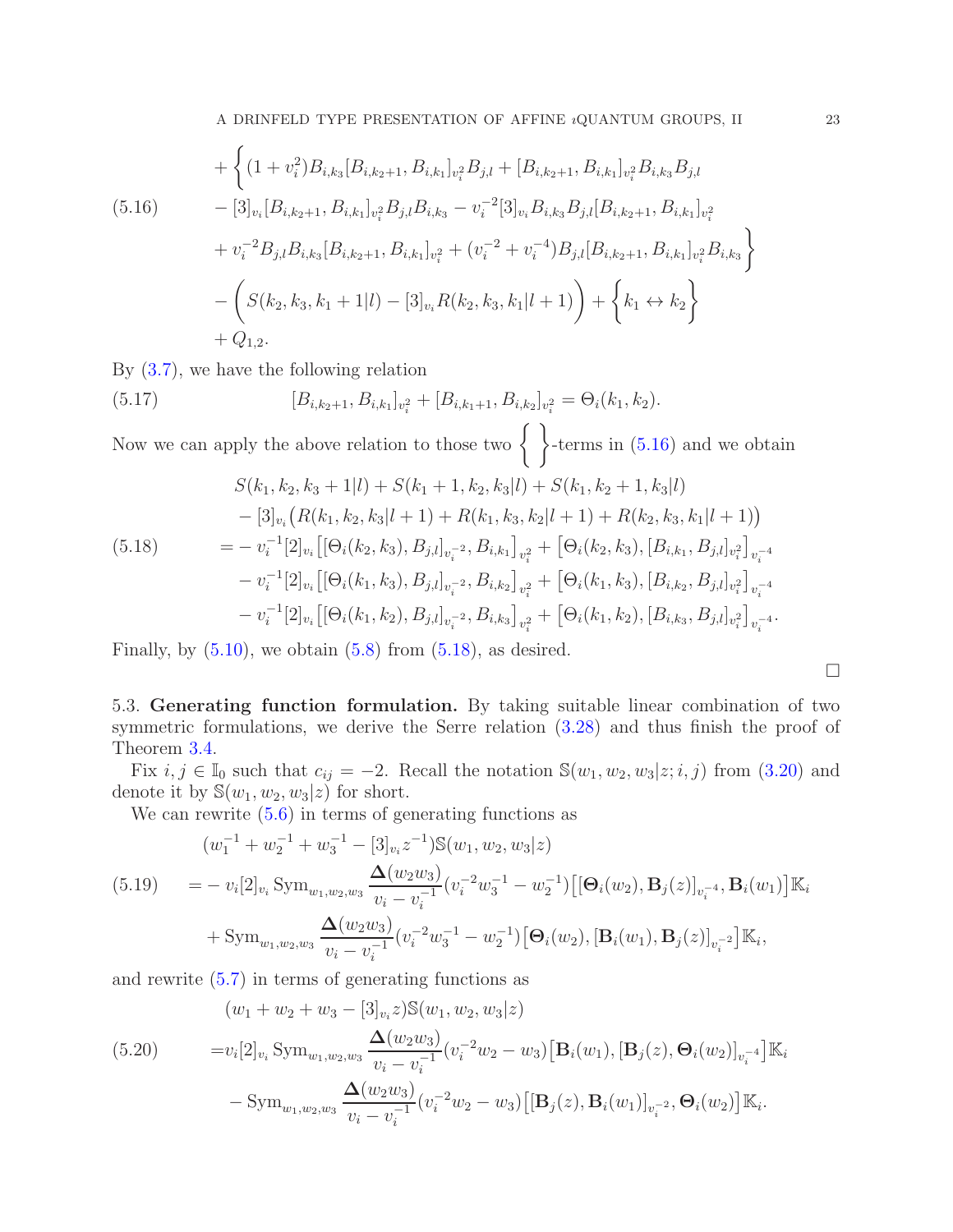We calculate  $(5.20) \times [3]_{v_i} z^{-1} + (5.19) \times (w_1 + w_2 + w_3)$  $(5.20) \times [3]_{v_i} z^{-1} + (5.19) \times (w_1 + w_2 + w_3)$  $(5.20) \times [3]_{v_i} z^{-1} + (5.19) \times (w_1 + w_2 + w_3)$  and obtain

<span id="page-23-6"></span>
$$
(5.21) \qquad ((w_1 + w_2 + w_3)(w_1^{-1} + w_2^{-1} + w_3^{-1}) - [3]_{v_i}^2) \mathbb{S}(w_1, w_2, w_3|z) \mathbb{K}_i^{-1}
$$
\n
$$
= [3]_{v_i} z^{-1} \text{Sym}_{w_1, w_2, w_3} \frac{\Delta(w_2 w_3)}{v_i - v_i^{-1}} (v_i^{-2} w_2 - w_3)
$$
\n
$$
\times \left( v_i[2]_{v_i} [\mathbf{B}_i(w_1), [\mathbf{B}_j(z), \mathbf{\Theta}_i(w_2)]_{v_i^{-4}}] - [[\mathbf{B}_j(z), \mathbf{B}_i(w_1)]_{v_i^{-2}}, \mathbf{\Theta}_i(w_2)] \right)
$$
\n
$$
+ \text{Sym}_{w_1, w_2, w_3} \frac{\Delta(w_2 w_3)}{v_i - v_i^{-1}} (v_i^{-2} w_3^{-1} - w_2^{-1}) (w_1 + w_2 + w_3)
$$
\n
$$
\times \left( -v_i[2]_{v_i} [[\mathbf{\Theta}_i(w_2), \mathbf{B}_j(z)]_{v_i^{-4}}, \mathbf{B}_i(w_1)] + [\mathbf{\Theta}_i(w_2), [\mathbf{B}_i(w_1), \mathbf{B}_j(z)]_{v_i^{-2}}] \right).
$$

Dividing both sides of  $(5.21)$  by the coefficient of  $\mathbb{S}(w_1, w_2, w_3|z)$ , we obtain the defining relation [\(3.28\)](#page-11-1) of  $\mathrm{PrU}^i$ .

Remark 5.4. Our formulation [\(3.28\)](#page-11-1) of the Serre relation for  $c_{ij} = -2$  is not unique since an alternative formulation can be derived as follows. We calculate  $(5.20) \times (w_1^{-1} + w_2^{-1} +$  $(w_3^{-1}) + (5.19) \times [3]_{v_i} z$  $(w_3^{-1}) + (5.19) \times [3]_{v_i} z$  $(w_3^{-1}) + (5.19) \times [3]_{v_i} z$  and obtain a variant of  $(5.21)$  as

<span id="page-23-7"></span>
$$
(5.22) \qquad ((w_1 + w_2 + w_3)(w_1^{-1} + w_2^{-1} + w_3^{-1}) - [3]_{v_i}^2) \mathbb{S}(w_1, w_2, w_3|z) \mathbb{K}_i^{-1}
$$
\n
$$
= \text{Sym}_{w_1, w_2, w_3} \frac{\Delta(w_2 w_3)}{v_i - v_i^{-1}} (v_i^{-2} w_2 - w_3)(w_1^{-1} + w_2^{-1} + w_3^{-1})
$$
\n
$$
\times \left( v_i[2]_{v_i} [\mathbf{B}_i(w_1), [\mathbf{B}_j(z), \mathbf{\Theta}_i(w_2)]_{v_i^{-4}}] - [[\mathbf{B}_j(z), \mathbf{B}_i(w_1)]_{v_i^{-2}}, \mathbf{\Theta}_i(w_2)] \right)
$$
\n
$$
+ [3]_{v_i} z \text{Sym}_{w_1, w_2, w_3} \frac{\Delta(w_2 w_3)}{v_i - v_i^{-1}} (v_i^{-2} w_3^{-1} - w_2^{-1})
$$
\n
$$
\times \left( -v_i[2]_{v_i} [[\mathbf{\Theta}_i(w_2), \mathbf{B}_j(z)]_{v_i^{-4}}, \mathbf{B}_i(w_1)] + [\mathbf{\Theta}_i(w_2), [\mathbf{B}_i(w_1), \mathbf{B}_j(z)]_{v_i^{-2}}] \right).
$$

Dividing both sides of  $(5.22)$  by the coefficient of  $\mathcal{S}(w_1, w_2, w_3|z)$ , we get an alternative formulation for the Serre relation, which looks different from [\(3.28\)](#page-11-1). In fact, [\(5.22\)](#page-23-7) can be obtained from  $(5.21)$  by applying  $\Psi$ , and thus the alternative formulation of the Serre relation can also be obtained from  $(3.28)$  by applying  $\Psi$ .

#### <span id="page-23-0"></span>**REFERENCES**

- <span id="page-23-3"></span>[BB10] P. Baseilhac and S. Belliard, Generalized q-Onsager algebras and boundary affine Toda field theories, Lett. Math. Phys. 93, 213-228 (2010)
- <span id="page-23-2"></span>[BB13] P. Baseilhac, S. Belliard, The half-infinite XXZ chain in Onsager's approach, Nucl. Phys. B 873, 550–583 (2013)
- <span id="page-23-1"></span>[Be94] J. Beck, Braid group actions and quantum affine algebras, Commun. Math. Phys. 165, 555–568 (1994)
- <span id="page-23-5"></span>[BK20] P. Baseilhac and S. Kolb, Braid group action and root vectors for the q-Onsager algebra, Transform. Groups 25, 363–389 (2020)
- <span id="page-23-4"></span>[BS10] P. Baseilhac and K. Shigechi, A new current algebra and the reflection equation, Lett. Math. Phys. 92, 47-65 (2010)